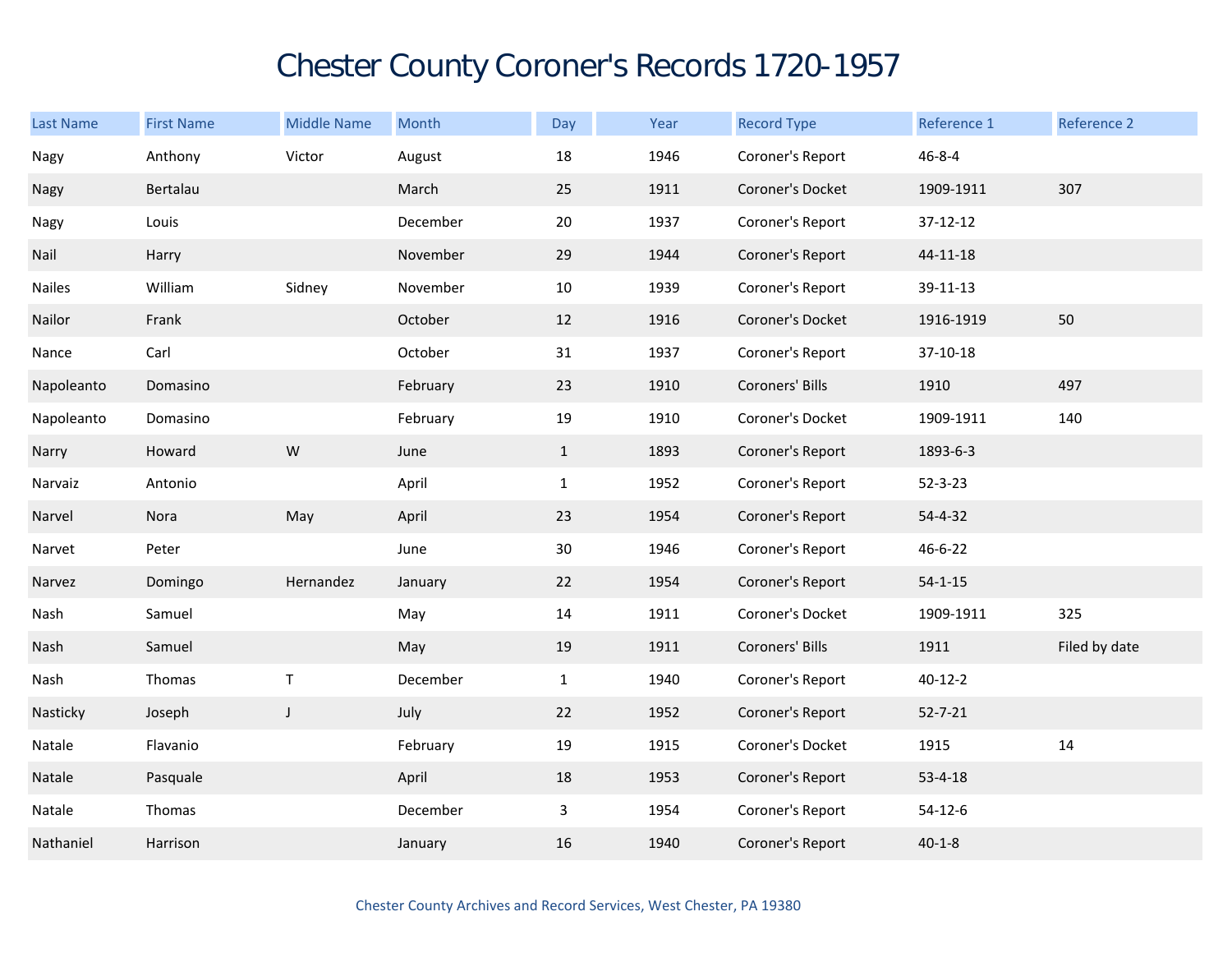| Last Name      | <b>First Name</b> | <b>Middle Name</b> | Month     | Day            | Year | <b>Record Type</b>      | Reference 1   | <b>Reference 2</b> |
|----------------|-------------------|--------------------|-----------|----------------|------|-------------------------|---------------|--------------------|
| Natton         | Rosa              | Violetta           | May       | 29             | 1896 | Coroners' Bills         | 1896          | 1898               |
| Naylor         | George            | D                  | December  | 17             | 1948 | Coroner's Report        | 48-12-11      |                    |
| Neal           | Albert            | A                  | May       | $\mathbf{1}$   | 1950 | Coroner's Report        | $50 - 5 - 1$  |                    |
| Neal           | George            |                    | September | 11             | 1945 | Coroner's Report        | $45 - 9 - 5$  |                    |
| Neal           | Harry             |                    | December  | 11             | 1934 | Coroner's Report        | $34 - 11 - 7$ |                    |
| Nedelak        | Ignac             |                    | March     | 22             | 1945 | Coroner's Report        | $45 - 3 - 13$ |                    |
| Nederry        | Harry             | J                  | January   | 27             | 1944 | Coroner's Report        | 44-1-24       |                    |
| Neely          | Elenor            |                    | November  | $\mathbf{1}$   | 1841 | <b>Quarter Sessions</b> | M/350         | Nov. 1841          |
| <b>Neff</b>    | Alfred            | Samuel             | January   | 24             | 1936 | Coroner's Report        | $36 - 1 - 20$ |                    |
| <b>Neff</b>    | Roy               |                    | December  | 18             | 1930 | Coroner's Report        | $30 - 12 - 9$ |                    |
| Negro          | Laura             |                    | June      | 4              | 1917 | Coroner's Docket        | 1916-1919     | 117                |
| Neikirk        | James             | ${\sf W}$          | July      | 4              | 1937 | Coroner's Report        | $37 - 7 - 2$  |                    |
| Neil           | Charles           | $\sf S$            | September | 10             | 1915 | Coroner's Docket        | 1915          | 73                 |
| <b>Neilds</b>  | Robert            |                    | March     | 22             | 1911 | Coroners' Bills         | 1911          | 702                |
| Neiler         | Jacob             |                    | August    | 3              | 1826 | Coroners' Bills         | 1826          | 412                |
| Neiler         | Katherine         |                    | November  | 11             | 1955 | Coroner's Report        | $55 - 11 - 7$ |                    |
| Neilor         | Mary              | Jane               | October   | 10             | 1948 | Coroner's Report        | 48-10-7       |                    |
| Neilson        | Edward            | J                  | November  | 20             | 1947 | Coroner's Report        | 47-11-18      |                    |
| Neiman         | Cornelia          | Estelle            | July      | $\overline{7}$ | 1948 | Coroner's Report        | $48 - 7 - 1$  |                    |
| Neiman         | Jacob             |                    | January   | 20             | 1876 | Coroner's Report        | Filed by date |                    |
| Neiveg         | Conrad            | Н                  | September | 25             | 1906 | Coroners' Bills         | 1906          | Filed by date      |
| Neiweg         | Conrad            | $\mathsf H$        | September | $20\,$         | 1906 | Coroner's Docket        | 1906-1908     | 112                |
| Nekon          | Sarah             | L                  | September | 25             | 1901 | Coroners' Bills         | 1901          | Filed by Date      |
| <b>Nelings</b> | John              | W                  | September | 6              | 1903 | Coroner's Docket        | 1897-1905     | 178                |
| <b>Nelings</b> | John              | ${\sf W}$          | September | 14             | 1903 | Coroners' Bills         | 1903          | Filed by date      |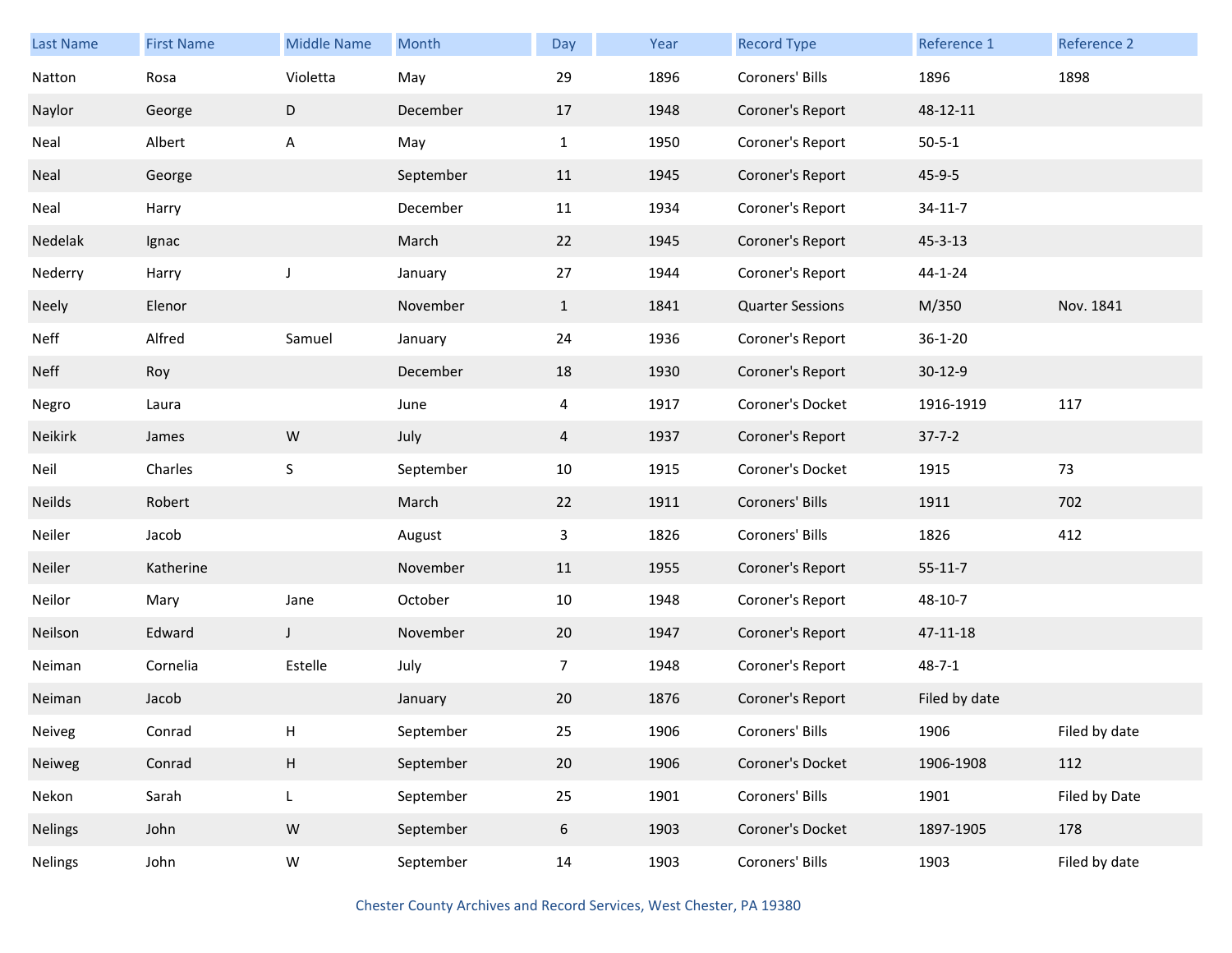| Last Name   | <b>First Name</b> | <b>Middle Name</b> | Month     | Day | Year | <b>Record Type</b>      | Reference 1   | Reference 2   |
|-------------|-------------------|--------------------|-----------|-----|------|-------------------------|---------------|---------------|
| Nellums     | Thomas            |                    | June      | 6   | 1876 | Coroner's Report        | Filed by date |               |
| Nelms       | Anna              | P                  | February  | 24  | 1955 | Coroner's Report        | $55 - 2 - 16$ |               |
| Nelms       | Harry             | O                  | July      | 9   | 1893 | Coroner's Report        | 1893-7-2      |               |
| Nelms       | Harry             | $\mathsf O$        | July      | 11  | 1893 | Coroners' Bills         | 1893          | 1883          |
| Nelms       | John              | A                  | March     | 13  | 1901 | Coroner's Docket        | 1897-1905     | 178           |
| nelms       | John              | A                  | March     | 19  | 1901 | Coroners' Bills         | 1901          | Filed by Date |
| Nelms       | John              | A                  | March     | 13  | 1901 | Coroner's Docket        | 1891-1912     | 297           |
| Nelms       | Oliver            |                    | August    | 30  | 1936 | Coroner's Report        | 36-8-17       |               |
| Nelson      | Alexander         |                    | August    | 26  | 1941 | Coroner's Report        | $41 - 8 - 22$ |               |
| Nelson      | Blanche           |                    | October   | 8   | 1949 | Coroner's Report        | 49-10-3       |               |
| Nelson      | George            | $\mathsf{C}$       | September | 24  | 1889 | Coroners' Bills         | 1889          | 2168          |
| Nelson      | George            | $\mathsf C$        | September | 19  | 1889 | Coroners' Bills         | 1889          | Filed by Date |
| Nelson      | Samuel            | $\mathsf J$        | January   | 10  | 1914 | Coroner's Docket        | 1912-1914     | 267           |
| Nelson      | Sara              | L                  | August    | 31  | 1901 | Coroner's Docket        | 1891-1912     | 297           |
| Nelson      | Sarah             | L                  | August    | 31  | 1901 | Coroner's Docket        | 1897-1905     | 178           |
| Nelson      | Thomas            | P                  | December  | 27  | 1944 | Coroner's Report        | 44-12-20      |               |
| Nelson      | William           |                    | May       | 4   | 1842 | <b>Quarter Sessions</b> | N/8           | No papers     |
| Nelson      | William           |                    | March     | 11  | 1842 | Coroner's Report        | Filed by date |               |
| Nesbitt     | Sara              | E                  | May       | 16  | 1941 | Coroner's Report        | $41 - 5 - 8$  |               |
| Neske       | George            |                    | January   | 27  | 1931 | Coroner's Report        | $31 - 1 - 18$ |               |
| <b>Ness</b> | Michael           |                    | May       | 17  | 1896 | Coroner's Report        | 1896-5-1      |               |
| Nessley     | Mary              | $\mathsf C$        | May       | 13  | 1912 | Coroners' Bills         | 1912          | 1305          |
| Nesspor     | Wasyl             |                    | September | 27  | 1942 | Coroner's Report        | 42-9-14       |               |
| Nester      | Louis             |                    | June      | 25  | 1955 | Coroner's Report        | $55 - 6 - 12$ |               |
| Neuhauser   | George            |                    | May       | 10  | 1951 | Coroner's Report        | $51 - 5 - 6$  |               |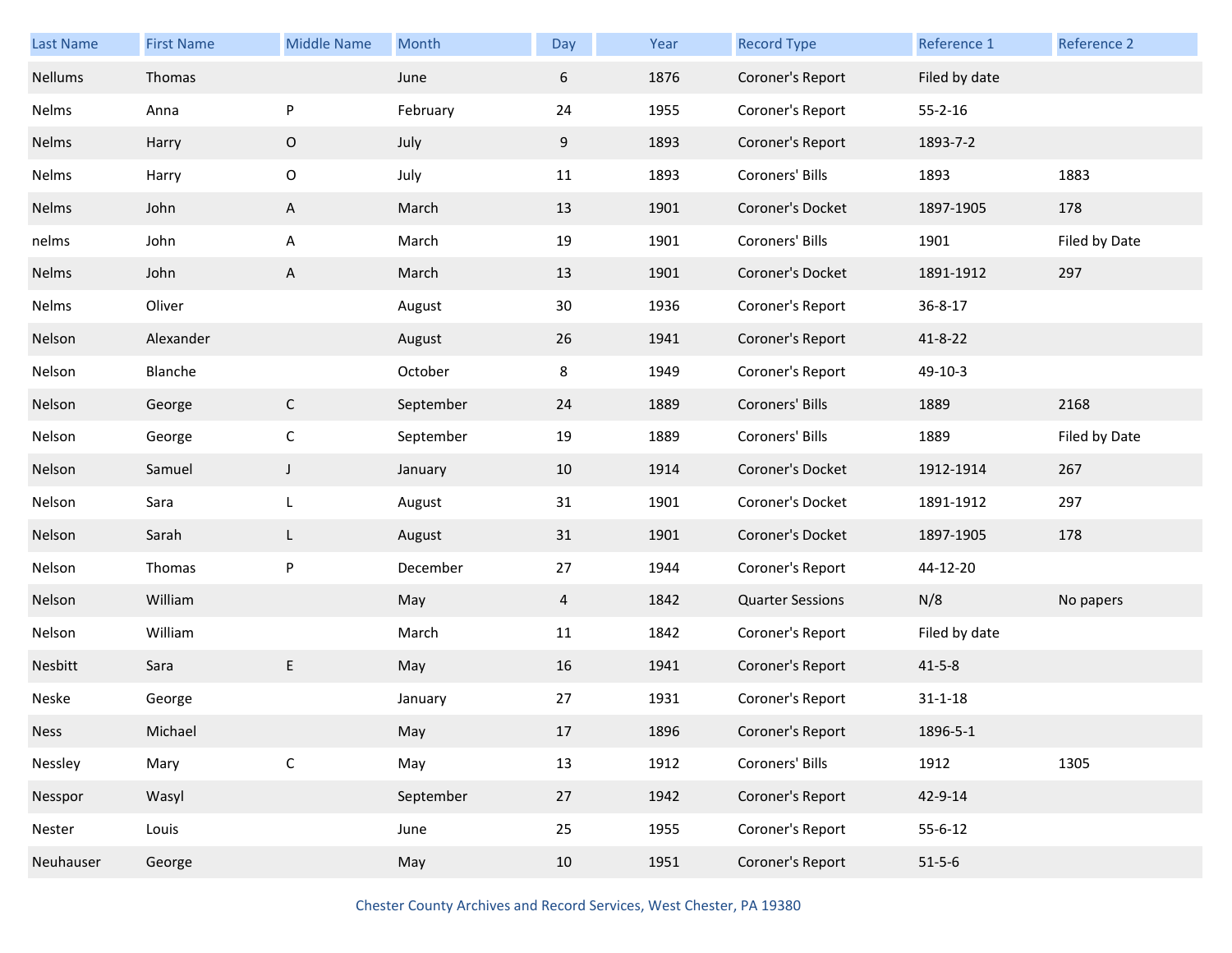| Last Name | <b>First Name</b> | <b>Middle Name</b> | Month     | Day            | Year | <b>Record Type</b>      | Reference 1   | Reference 2   |
|-----------|-------------------|--------------------|-----------|----------------|------|-------------------------|---------------|---------------|
| Newell    | Howard            |                    | September | $\mathbf{1}$   | 1946 | Coroner's Report        | $46 - 9 - 1$  |               |
| Newhouser | Verner            | $\mathsf{A}$       | July      | 30             | 1908 | Coroner's Docket        | 1906-1908     | 390           |
| Newlin    | Frank             | $\sf S$            | March     | $\mathbf{1}$   | 1952 | Coroner's Report        | $52 - 3 - 2$  |               |
| Newlin    | Grace             | Delancey           | September | 27             | 1930 | Coroner's Report        | $30-9-2$      |               |
| Newlin    | Harry             | $\sf S$            | January   | 13             | 1949 | Coroner's Report        | 49-1-14       |               |
| Newlin    | $\mathsf{L}$      | Alfred             | September | $\overline{4}$ | 1890 | Coroners' Bills         | 1890          | Filed by Date |
| Newlin    | John              | S                  | May       | 22             | 1917 | Coroner's Docket        | 1916-1919     | 112           |
| Newlin    | Joseph            | H                  | December  | 28             | 1933 | Coroner's Report        | $33 - 12 - 1$ |               |
| Newlin    | Joseph            | Υ                  | July      | $\overline{7}$ | 1945 | Coroner's Report        | $45 - 7 - 1$  |               |
| Newlin    | Lewis             |                    | April     | 28             | 1919 | Coroner's Docket        | 1916-1920     | 157           |
| Newlin    | Mary              |                    | August    | 21             | 1907 | Coroners' Bills         | 1907          | 2039          |
| Newlin    | Mary              | R                  | June      | 21             | 1907 | Coroner's Docket        | 1906-1908     | 219           |
| Newlin    | Samuel            | $\mathsf{H}$       | October   | 22             | 1939 | Coroner's Report        | 39-10-12      |               |
| Newman    | Kathrine          |                    | April     | 23             | 1950 | Coroner's Report        | $50 - 4 - 15$ |               |
| Newman    | Leon              | Lewis              | June      | 3              | 1954 | Coroner's Report        | $54 - 6 - 4$  |               |
| Newton    | John              | $\mathbf{I}$       | August    | 4              | 1934 | Coroner's Report        | $34 - 8 - 1$  |               |
| Neyman    | Markle            | Joseph             | July      | 24             | 1931 | Coroner's Report        | $31 - 7 - 8$  |               |
| Nicholas  | Edward            | Fry                | October   | 23             | 1907 | Coroners' Bills         | 1907          | Filed by date |
| Nicholas  | Edward            | Troy               | October   | 14             | 1907 | Coroner's Docket        | 1906-1908     | 280           |
| Nicholas  | Jennie            |                    | April     | $\mathbf{1}$   | 1951 | Coroner's Report        | $51 - 4 - 1$  |               |
| Nichols   | Ferdinand         |                    | March     | $\overline{7}$ | 1858 | <b>Quarter Sessions</b> | P/255         | Jan. 1858     |
| Nichols   | Ferdinand         |                    | June      | $\mathbf{1}$   | 1858 | Coroners' Bills         | 1858          | 291           |
| Nichols   | James             | A                  | June      | 18             | 1902 | Coroner's Docket        | 1897-1905     | 179           |
| Nichols   | James             | $\mathsf T$        | July      | 8              | 1902 | Coroners' Bills         | 1902          | Filed by date |
| Nichols   | James             | $\top$             | June      | 18             | 1902 | Coroner's Docket        | 1891-1912     | 296           |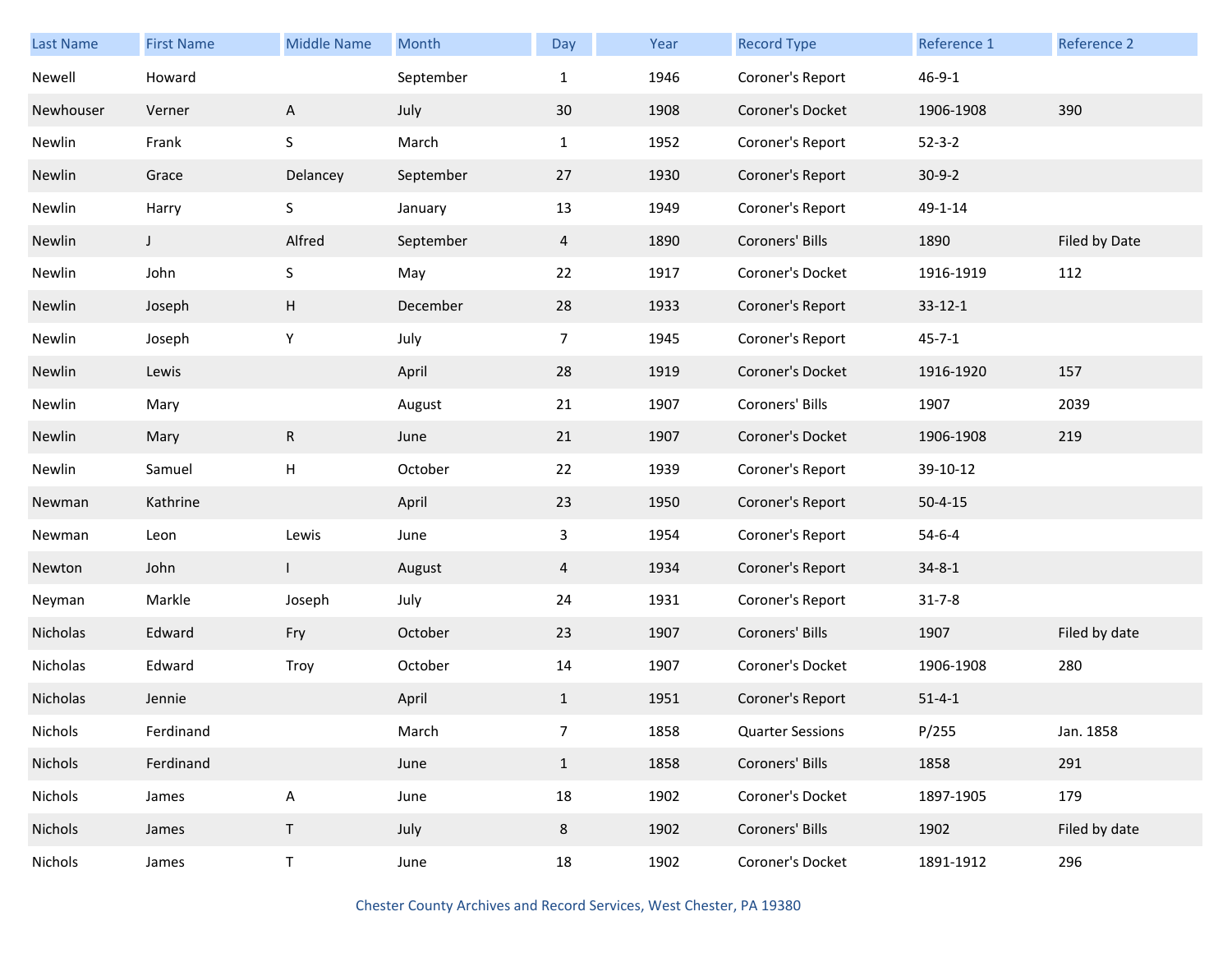| <b>Last Name</b> | <b>First Name</b> | <b>Middle Name</b> | Month     | Day            | Year | <b>Record Type</b>      | Reference 1   | Reference 2   |
|------------------|-------------------|--------------------|-----------|----------------|------|-------------------------|---------------|---------------|
| Nichols          | Linda             | G                  | April     | 5 <sub>1</sub> | 1949 | Coroner's Report        | $49 - 4 - 3$  |               |
| Nickle           | Arthur            | $\mathsf C$        | September | 15             | 1948 | Coroner's Report        | 48-9-15       |               |
| Nickle           | Margery           | Ella               | November  | $\mathbf{3}$   | 1942 | Coroner's Report        | $42 - 11 - 2$ |               |
| Nickols          | Thomas            |                    | October   | 30             | 1876 | Coroner's Report        | Filed by date |               |
| Nields           | Laura             | $\sf V$            | April     | 27             | 1950 | Coroner's Report        | $50 - 4 - 18$ |               |
| Nields           | Robert            |                    | March     | 21             | 1911 | Coroner's Docket        | 1909-1911     | 303           |
| Nields           | Wesley            | Scott              | October   | 23             | 1943 | Coroner's Report        | 43-10-9       |               |
| Nields           | William           | Howard             | September | 21             | 1955 | Coroner's Report        | $55-9-8$      |               |
| <b>Niels</b>     | Joseph            |                    | July      | 16             | 1899 | Coroner's Docket        | 1897-1905     | 153           |
| Niemyer          | Charles           | Fletcher           | April     | 13             | 1951 | Coroner's Report        | $51 - 4 - 13$ |               |
| Nikeson          | Andrew            |                    | January   | 18             | 1796 | Coroner's Report        | Filed by date |               |
| Nikodemski       | Charles           |                    | May       | 16             | 1936 | Coroner's Report        | $36 - 5 - 4$  |               |
| Nikodemski       | Vicki             |                    | May       | $\mathbf{3}$   | 1956 | Coroner's Report        | $56 - 5 - 1$  |               |
| Nissley          | Harry             | $\mathsf C$        | April     | 10             | 1912 | Coroner's Docket        | 1912-1914     | 47            |
| Nivin            | Martha            |                    | June      | 29             | 1937 | Coroner's Report        | $37 - 6 - 10$ |               |
| Nixdorf          | н                 | Lawrence           | February  | 4              | 1937 | Coroner's Report        | $37 - 2 - 7$  |               |
| Nixon            | George            |                    | January   | 29             | 1850 | <b>Quarter Sessions</b> | O/121         | Jan. 1850     |
| Nixon            | Mary              | E                  | August    | $\overline{7}$ | 1949 | Coroner's Report        | 49-8-2        |               |
| Nixon            | Oscar             | L                  | September | 24             | 1951 | Coroner's Report        | 51-9-18       |               |
| Noble            | Raymond           |                    | November  | 2              | 1946 | Coroner's Report        | $46 - 11 - 1$ |               |
| Noble            | Robert            |                    | July      | 22             | 1904 | Coroner's Docket        | 1891-1912     | 298           |
| Noble            | Robert            |                    | July      | 25             | 1904 | Coroners' Bills         | 1904          | Filed by date |
|                  |                   |                    |           |                |      | Coroner's Docket        | 1897-1905     | 179           |
| Noble            | Robert            |                    | July      | 22             | 1904 |                         |               |               |
| Noblett          | Lucella           |                    | February  | 23             | 1910 | Coroners' Bills         | 1910          | Filed by date |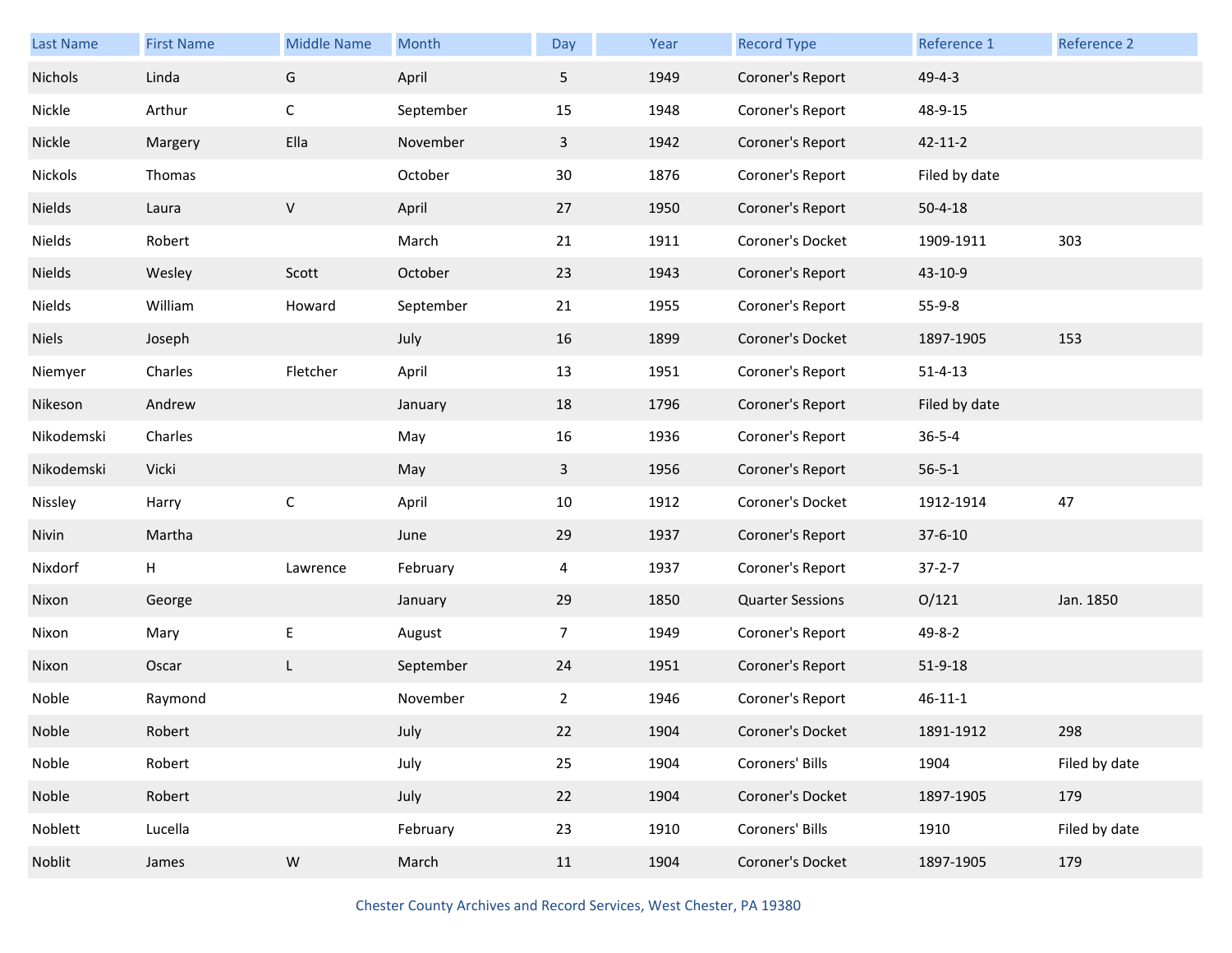| Last Name  | <b>First Name</b> | <b>Middle Name</b> | Month     | Day            | Year | <b>Record Type</b> | Reference 1   | Reference 2   |
|------------|-------------------|--------------------|-----------|----------------|------|--------------------|---------------|---------------|
| Noblit     | James             | W                  | March     | 11             | 1904 | Coroner's Docket   | 1891-1912     | 296           |
| Noblit     | Luella            |                    | February  | 15             | 1910 | Coroner's Docket   | 1909-1911     | 139           |
| Nocher     | Hiram             |                    | December  | $\mathbf{1}$   | 1905 | Coroner's Docket   | 1897-1905     | 313           |
| Nocher     | Hiram             |                    | December  | $\overline{4}$ | 1905 | Coroners' Bills    | 1905          | Filed by date |
| Nocker     | Hiram             |                    | December  | $\mathbf{1}$   | 1905 | Coroner's Docket   | 1891-1912     | 295           |
| Noell      | Cora              |                    | August    | 5              | 1932 | Coroner's Report   | 32-8-20       |               |
| Noffsinger | Palmer            |                    | February  | 28             | 1933 | Coroner's Report   | $33 - 2 - 12$ |               |
| Nogai      | Charles           |                    | June      | $\mathbf{3}$   | 1912 | Coroners' Bills    | 1912          | 1607          |
| Nogia      | Charles           |                    | May       | 30             | 1912 | Coroner's Docket   | 1912-1914     | 75            |
| Nolan      | Elsie             | $\mathsf{R}$       | April     | 8              | 1939 | Coroner's Report   | $39 - 4 - 4$  |               |
| Nolan      | Patrick           |                    | January   | 26             | 1944 | Coroner's Report   | $44 - 1 - 25$ |               |
| Noonan     | Bernard           | B                  | February  | 13             | 1930 | Coroner's Report   | $30 - 2 - 6$  |               |
| Noonan     | Jerry             |                    | June      | 19             | 1931 | Coroner's Report   | $31 - 6 - 4$  |               |
| Noover     | Isaac             | G                  | February  | 9              | 1901 | Coroner's Docket   | 1891-1912     | 298           |
| Noover     | Isaac             | G                  | February  | 9              | 1901 | Coroner's Docket   | 1897-1905     | 179           |
| Norick     | <b>Nick</b>       |                    | September | 11             | 1934 | Coroner's Report   | 34-9-11       |               |
| Norman     | Annie             | $\mathsf J$        | April     | 15             | 1945 | Coroner's Report   | $45 - 4 - 13$ |               |
| Norman     | Benjamin          |                    | December  | $\mathbf{1}$   | 1953 | Coroner's Report   | $53-12-1$     |               |
| Norman     | James             | ${\sf R}$          | April     | 15             | 1945 | Coroner's Report   | $45 - 4 - 11$ |               |
| Norman     | Jane              |                    | July      | 5              | 1901 | Coroner's Docket   | 1891-1912     | 296           |
| Norman     | Jane              |                    | July      | 8              | 1901 | Coroners' Bills    | 1901          | 1809          |
| Norman     | Jane              |                    | July      | 5              | 1901 | Coroner's Docket   | 1897-1905     | 180           |
| Norman     | Kyle              | $\mathsf J$        | April     | 15             | 1945 | Coroner's Report   | $45 - 4 - 12$ |               |
| Norney     | William           | B                  | March     | 15             | 1936 | Coroner's Report   | $36 - 3 - 9$  |               |
| Norris     | Alice             | Isabelle Pepper    | October   | $\overline{2}$ | 1950 | Coroner's Report   | $50-10-2$     |               |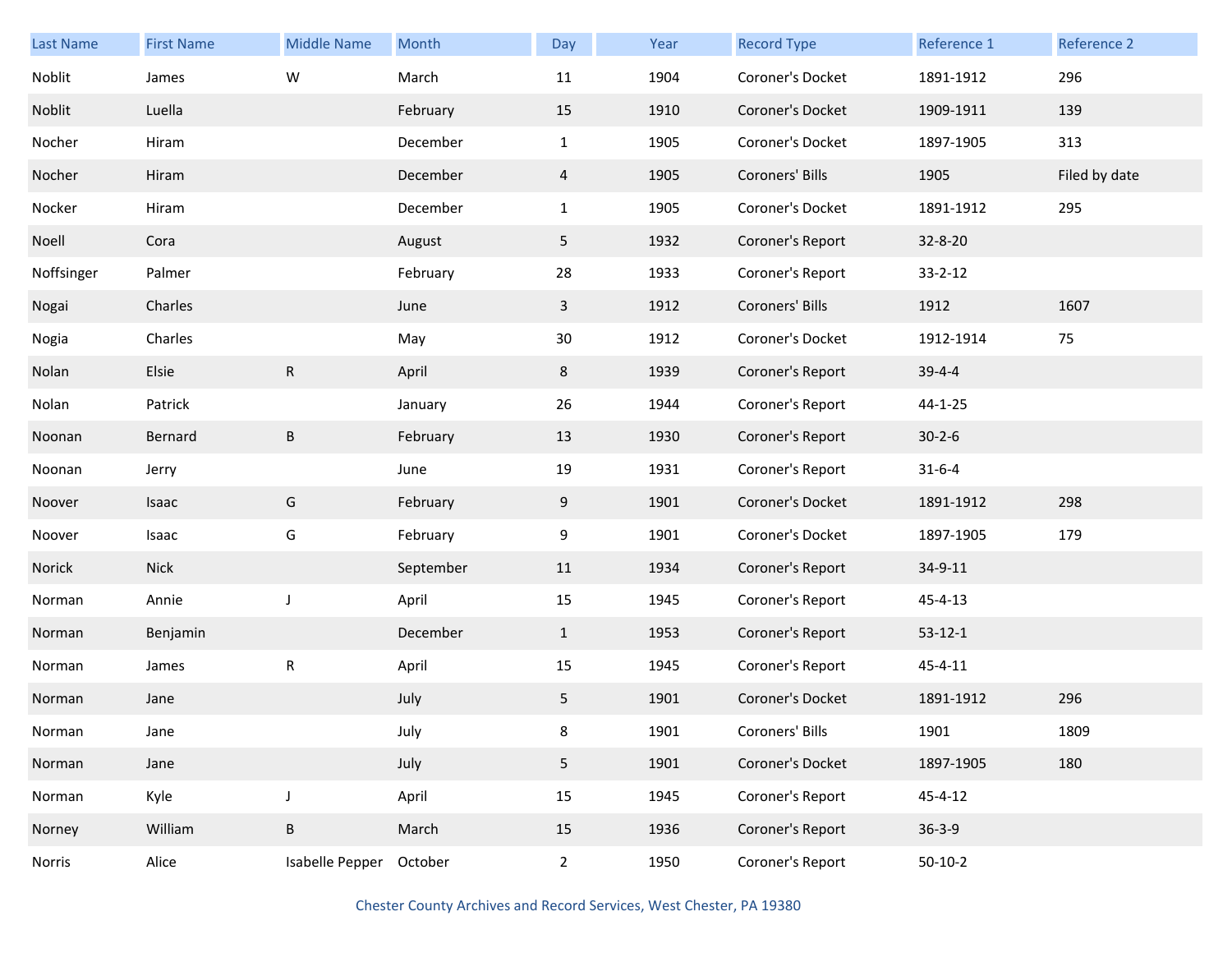| <b>Last Name</b> | <b>First Name</b> | <b>Middle Name</b> | Month     | Day            | Year | <b>Record Type</b>      | Reference 1   | Reference 2   |
|------------------|-------------------|--------------------|-----------|----------------|------|-------------------------|---------------|---------------|
| Norris           | Daniel            |                    | April     | 22             | 1950 | Coroner's Report        | $50 - 4 - 13$ |               |
| Norris           | Henry             |                    | September | 8              | 1911 | Coroner's Docket        | 1909-1911     | 377           |
| Norris           | Henry             |                    | September | 13             | 1911 | Coroners' Bills         | 1911          | Filed by date |
| Norris           | Jeanette          |                    | May       | 10             | 1946 | Coroner's Report        | $46 - 5 - 13$ |               |
| North            | J                 | Max                | June      | 19             | 1913 | Coroner's Docket        | 1912-1914     | 196           |
| Northcott        | William           | J                  | December  | 22             | 1936 | Coroner's Report        | 36-12-12      |               |
| Norton           | James             |                    | February  | 5              | 1937 | Coroner's Report        | $37 - 2 - 11$ |               |
| Norton           | Thomas            |                    | January   | 18             | 1948 | Coroner's Report        | $48 - 1 - 11$ |               |
| Novack           | Ignatz            |                    | March     | 9              | 1906 | Coroner's Docket        | 1906-1908     | 26            |
| Novak            | Florian           |                    | March     | 22             | 1909 | Coroner's Docket        | 1909-1911     | 34            |
| Novak            | Florian           |                    | March     | 29             | 1909 | Coroners' Bills         | 1909          | 780           |
| Nowartarski      | John              |                    | June      | 3              | 1892 | Coroner's Report        | 1892-6-4      |               |
| Nugent           | Clarence          |                    | August    | 19             | 1937 | Coroner's Report        | $37 - 8 - 5$  |               |
| Nugent           | David             |                    | July      | 6              | 1850 | <b>Quarter Sessions</b> | O/146         | Jul. 1850     |
| Nugent           | James             | $\mathsf J$        | August    | $\overline{2}$ | 1948 | Coroner's Report        | 48-8-15       |               |
| Nugent           | Philip            |                    | April     | 6              | 1915 | Coroner's Docket        | 1915          | 28            |
| Nukle            | John              |                    | December  | $\mathbf{1}$   | 1790 | Coroners' Bills         | 1790          | Filed by Date |
| Null             | $\mathsf R$       | Wallace            | December  | 30             | 1932 | Coroner's Report        | $32 - 12 - 1$ |               |
| Nuttall          | William           | H                  | June      | 22             | 1915 | Coroner's Docket        | 1915          | 49            |
| Nyberg           | John              | Τ                  | August    | 31             | 1931 | Coroner's Report        | $31 - 8 - 1$  |               |
| Nyce             | Harry             | R                  | March     | 31             | 1953 | Coroner's Report        | $53 - 3 - 24$ |               |
| Nyce             | Harvey            | Yergey             | July      | 26             | 1951 | Coroner's Report        | $51 - 7 - 19$ |               |
| Nyman            | Alice             | Rebecca            | August    | 8              | 1948 | Coroner's Report        | $48 - 8 - 1$  |               |
| Nyman            | George            |                    | July      | $\overline{2}$ | 1906 | Coroner's Docket        | 1906-1908     | 76            |
| Nyman            | Precilla          |                    | October   | 5 <sub>5</sub> | 1895 | Coroners' Bills         | 1895          | Filed by Date |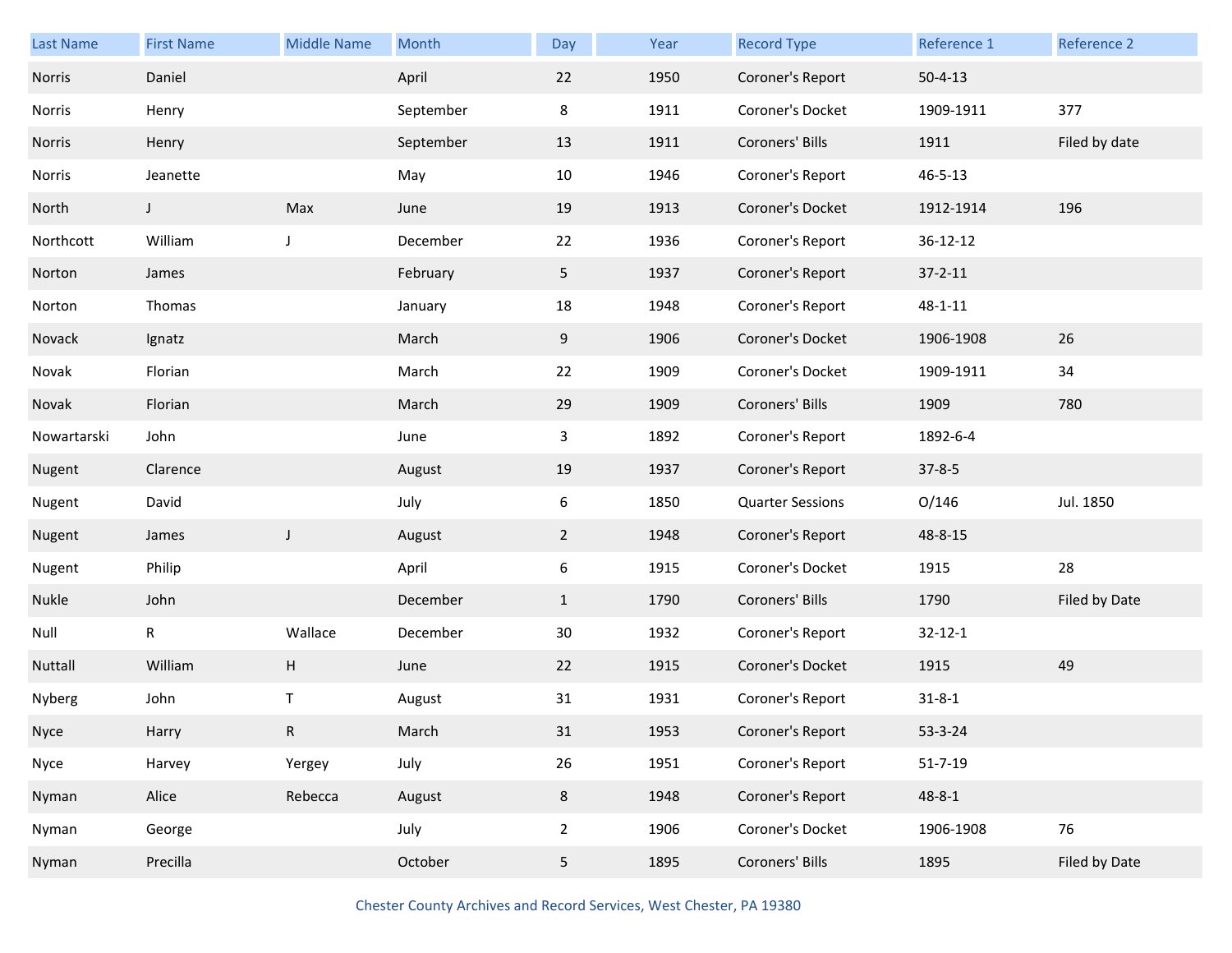| <b>Last Name</b> | <b>First Name</b> | <b>Middle Name</b> | Month     | Day            | Year | <b>Record Type</b> | Reference 1   | Reference 2   |
|------------------|-------------------|--------------------|-----------|----------------|------|--------------------|---------------|---------------|
| Nyman            | Precilla          |                    | September | 23             | 1895 | Coroner's Report   | 1895-9-3      |               |
| Oaks             | David             | ${\sf W}$          | August    | 15             | 1933 | Coroner's Report   | $33 - 8 - 8$  |               |
| Oatman           | Ada               |                    | April     | 13             | 1914 | Coroner's Docket   | 1912-1914     | 294           |
| Oatman           | George            |                    | March     | 31             | 1950 | Coroner's Report   | $50 - 3 - 17$ |               |
| Oberholtzer      | Fred              |                    | June      | 29             | 1953 | Coroner's Report   | 53-6-25       |               |
| Oberle           | Joseph            | $\mathsf S$        | January   | 16             | 1936 | Coroner's Report   | $36 - 1 - 10$ |               |
| Oberle           | Mary              | E                  | January   | 16             | 1936 | Coroner's Report   | $36 - 1 - 9$  |               |
| Oberle           | Sarah             | L                  | January   | 16             | 1936 | Coroner's Report   | $36 - 1 - 8$  |               |
| O'Brian          | LeRoy             |                    | November  | 11             | 1912 | Coroner's Docket   | 1912-1914     | 127           |
| O'Brian          | Patrick           |                    | January   | 22             | 1876 | Coroner's Report   | Filed by date |               |
| O'Brian          | Rosanna           |                    | March     | 14             | 1895 | Coroners' Bills    | 1895          | 823, 824      |
| O'Brian          | William           | J                  | January   | 29             | 1952 | Coroner's Report   | $52 - 1 - 21$ |               |
| Obrien           | John              |                    | May       | 27             | 1917 | Coroner's Docket   | 1916-1919     | 114           |
| O'Brien          | Ed                |                    | January   | 22             | 1908 | Coroners' Bills    | 1908          | Filed by date |
| O'Brien          | Edward            |                    | January   | 13             | 1908 | Coroner's Docket   | 1906-1908     | 317           |
| O'Brien          | Ernest            |                    | December  | 22             | 1955 | Coroner's Report   | 55-12-23      |               |
| O'Brien          | Frank             |                    | August    | 26             | 1932 | Coroner's Report   | $32 - 8 - 8$  |               |
| O'Brien          | Geo               | E                  | December  | $\overline{4}$ | 1943 | Coroner's Report   | 43-12-3       |               |
| O'Brien          | James             |                    | September | 8              | 1942 | Coroner's Report   | $42 - 9 - 3$  |               |
| O'Brien          | Jerry             | P                  | March     | 28             | 1944 | Coroner's Report   | $44 - 3 - 11$ |               |
| O'Brien          | John              |                    | May       | 25             | 1887 | Coroners' Bills    | 1887          | 1544          |
| O'Brien          | John              |                    | August    | 28             | 1907 | Coroners' Bills    | 1907          | Filed by date |
| O'Brien          | John              |                    | August    | 19             | 1907 | Coroner's Docket   | 1906-1908     | 252           |
| O'Brien          | John              |                    | September | 9              | 1931 | Coroner's Report   | $31-9-2$      |               |
| O'Brien          | John              |                    | December  | 9              | 1941 | Coroner's Report   | 41-12-15      |               |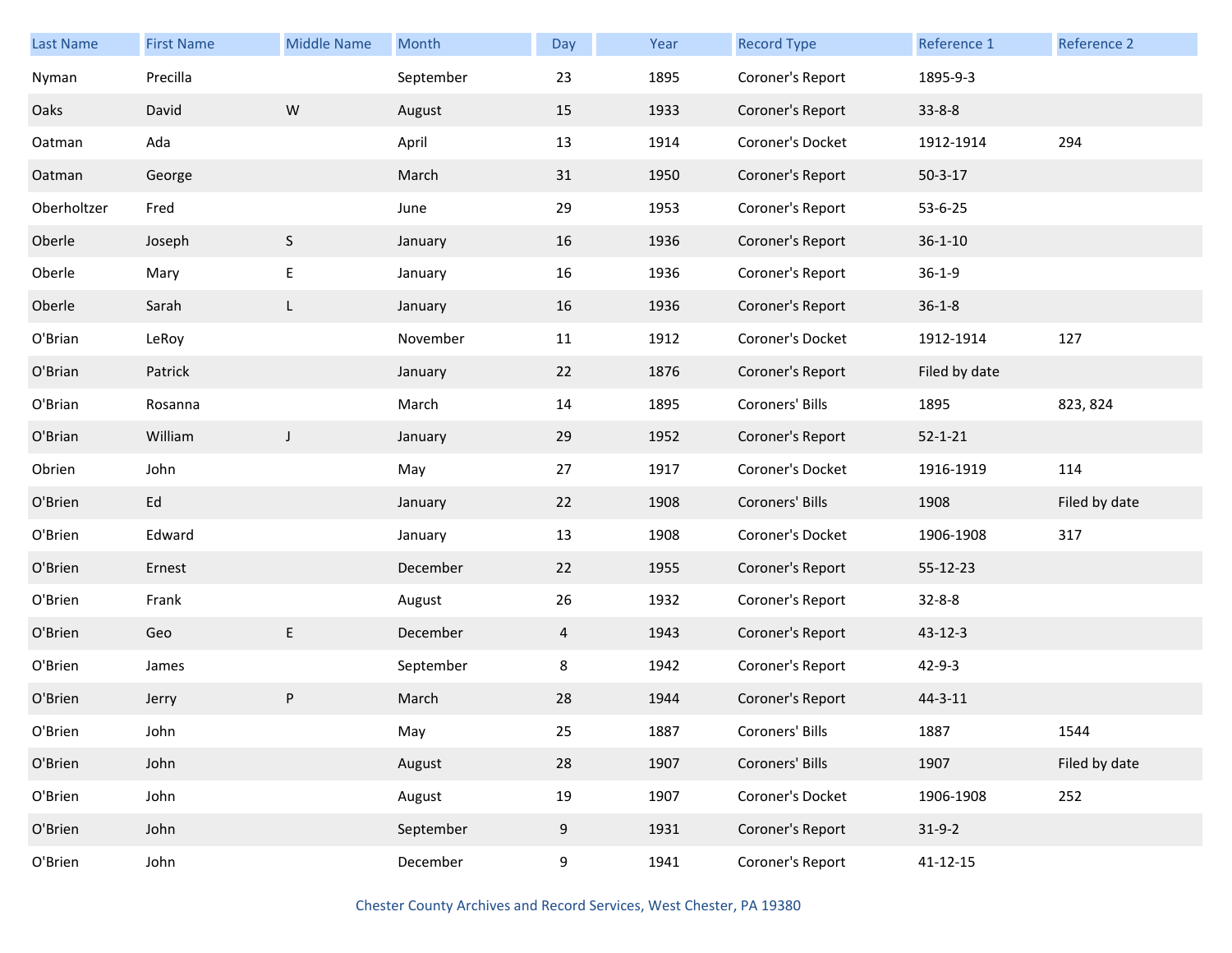| Last Name | <b>First Name</b> | <b>Middle Name</b> | Month     | Day            | Year | <b>Record Type</b> | Reference 1   | Reference 2   |
|-----------|-------------------|--------------------|-----------|----------------|------|--------------------|---------------|---------------|
| O'Brien   | John              | Henry              | August    | 10             | 1954 | Coroner's Report   | $54 - 8 - 5$  |               |
| O'Brien   | Mary              | E                  | October   | 30             | 1938 | Coroner's Report   | 38-10-19      |               |
| O'Brien   | Rosanna           |                    | March     | 12             | 1895 | Coroner's Report   | 1895-3-2      |               |
| Obrine    | John              |                    | March     | 30             | 1917 | Coroner's Docket   | 1916-1919     | 100           |
| O'Bryan   | Elizabeth         |                    | October   | 29             | 1810 | Coroners' Bills    | 1810          | 221           |
| O'Bryant  | Johnny            | P                  | July      | 24             | 1952 | Coroner's Report   | $52 - 7 - 26$ |               |
| O'Conner  | William           | $\mathsf J$        | April     | 6              | 1944 | Coroner's Report   | $44 - 4 - 5$  |               |
| O'Connor  | Michael           | J                  | August    | 13             | 1947 | Coroner's Report   | $47 - 8 - 6$  |               |
| O'Connor  | Thomas            | F                  | June      | 19             | 1952 | Coroner's Report   | $52 - 6 - 16$ |               |
| O'Daniel  | James             |                    | May       | 8              | 1805 | Coroner's Report   | Filed by date |               |
| O'Donald  | Dennis            |                    | August    | $\mathbf{3}$   | 1826 | Coroners' Bills    | 1826          | 412           |
| O'Donnell | Edward            | $\mathsf T$        | October   | 5              | 1895 | Coroners' Bills    | 1895          | Filed by Date |
| O'Donnell | Edward            | $\mathsf T$        | September | 24             | 1895 | Coroner's Report   | 1895-9-5      |               |
| O'Donnell | Harry             | Α                  | June      | 24             | 1952 | Coroner's Report   | $52 - 6 - 24$ |               |
| O'Donnell | John              |                    | April     | 14             | 1892 | Coroner's Report   | 1892-4-3      |               |
| O'Donnell | Thomas            | J                  | March     | 4              | 1947 | Coroner's Report   | 47-3-22       |               |
| O'Donovan | Stephen           |                    | June      | 6              | 1947 | Coroner's Report   | $47 - 6 - 2$  |               |
| Ofort     | George            |                    | November  | 24             | 1909 | Coroner's Docket   | 1909-1911     | 111           |
| Ofort     | George            |                    | November  | 29             | 1909 | Coroners' Bills    | 1909          | Filed by date |
| Ogleve    | John              |                    | January   | 30             | 1949 | Coroner's Report   | 49-1-24       |               |
| O'Hara    | Michael           |                    | March     | 23             | 1914 | Coroner's Docket   | 1912-1914     | 283           |
| Ohl       | Caspar            |                    | July      | 31             | 1895 | Coroner's Report   | 1895-7-9      |               |
| OKeefe    | <b>Bridget</b>    |                    | November  | 29             | 1909 | Coroner's Docket   | 1909-1911     | 114           |
| O'Keefe   | <b>Bridget</b>    |                    | December  | $\mathbf{3}$   | 1909 | Coroners' Bills    | 1909          | Filed by date |
| Oki       | $\mathsf{R}$      | <b>Bragnard</b>    | January   | $\overline{4}$ | 1946 | Coroner's Report   | 45-12-21      |               |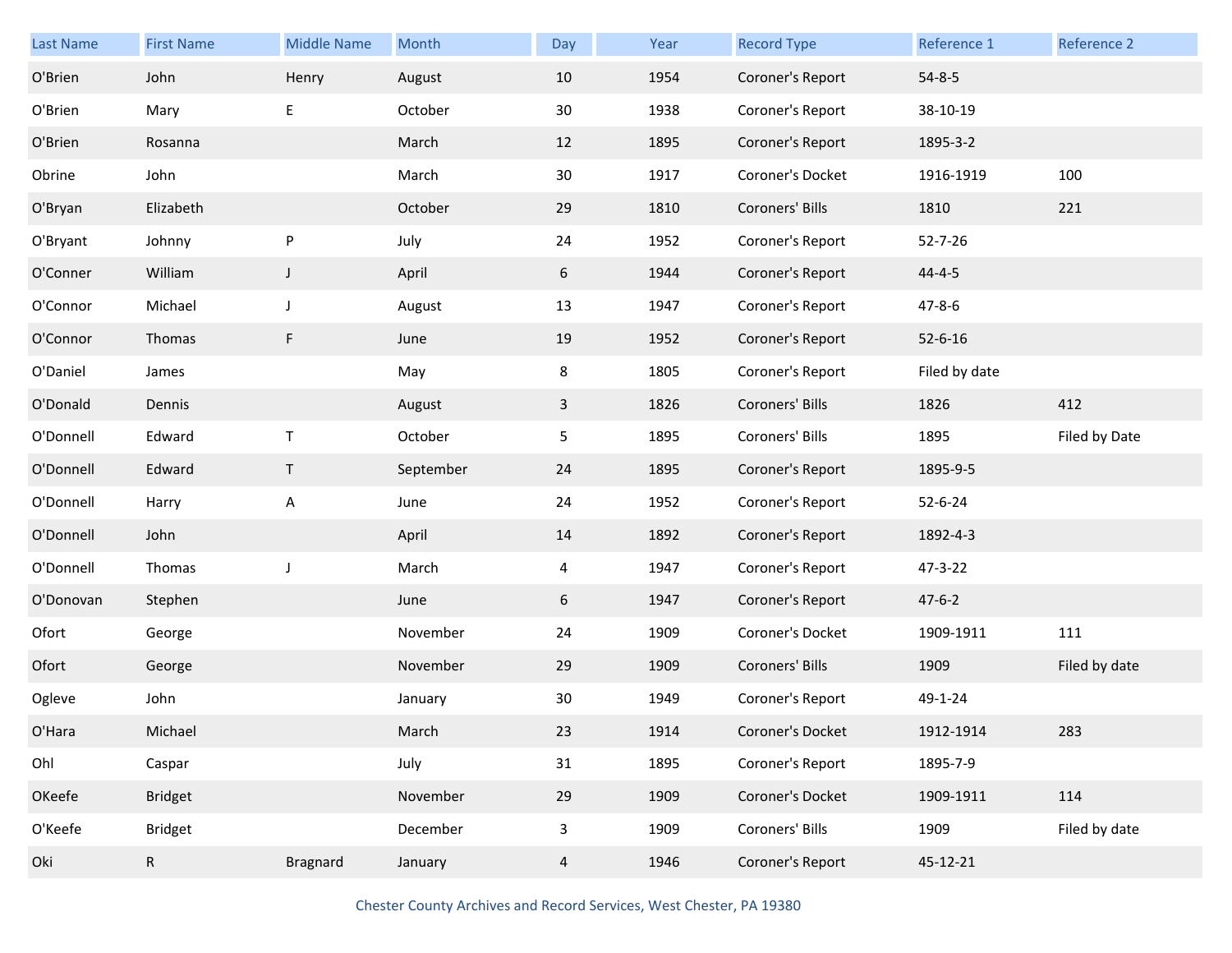| <b>Last Name</b> | <b>First Name</b> | <b>Middle Name</b> | Month     | Day            | Year | <b>Record Type</b> | Reference 1   | <b>Reference 2</b> |
|------------------|-------------------|--------------------|-----------|----------------|------|--------------------|---------------|--------------------|
| Oldfield         | George            | Н                  | October   | 21             | 1945 | Coroner's Report   | 45-10-13      |                    |
| Olexa            | George            |                    | May       | 6              | 1940 | Coroner's Report   | $40 - 5 - 1$  |                    |
| Oliver           | Robert            | E                  | April     | 20             | 1953 | Coroner's Report   | 53-4-20       |                    |
| Olkewicz         | Bertha            |                    | March     | 13             | 1943 | Coroner's Report   | $43 - 3 - 13$ |                    |
| Olsen            | Fred              |                    | October   | $\mathbf{1}$   | 1945 | Coroner's Report   | $45 - 10 - 1$ |                    |
| Olseski          | Vincent           |                    | September | 19             | 1931 | Coroner's Report   | 31-9-16       |                    |
| Olter            | Emma              | Rosie              | April     | $\mathbf{1}$   | 1908 | Coroners' Bills    | 1908          | 1082               |
| Omiliak          | Nikoli            |                    | April     | 30             | 1955 | Coroner's Report   | $55 - 4 - 16$ |                    |
| Onder            | (infant)          |                    | December  | 30             | 1945 | Coroner's Report   | 45-12-29      |                    |
| Onder            | Mary              |                    | December  | 30             | 1945 | Coroner's Report   | 45-12-28      | See 45-12-30       |
| O'Neal           | Condy             |                    | October   | 17             | 1792 | Coroner's Report   | Filed by date |                    |
| O'Neil           | James             |                    | July      | 21             | 1897 | Coroner's Docket   | 1897-1905     | 180                |
| O'Neil           | James             |                    | November  | $\mathbf{3}$   | 1930 | Coroner's Report   | $30 - 11 - 7$ |                    |
| O'Neil           | John              | $\mathsf R$        | February  | 20             | 1933 | Coroner's Report   | $33 - 2 - 3$  |                    |
| O'Neil           | Patrick           |                    | July      | $2^{\circ}$    | 1901 | Coroner's Docket   | 1897-1905     | 180                |
| O'Neil           | Patrick           |                    | July      | $\overline{2}$ | 1901 | Coroner's Docket   | 1891-1912     | 301                |
| O'Neill          | James             |                    | July      | 21             | 1897 | Coroner's Docket   | 1891-1912     | 299                |
| O'Neill          | James             |                    | July      | 22             | 1897 | Coroners' Bills    | 1897          | 2221               |
| O'Neill          | James             |                    | July      | 21             | 1897 | Coroners' Bills    | 1897          | 2222               |
| Onks             | Ruby              |                    | April     | 10             | 1948 | Coroner's Report   | $48 - 4 - 4$  |                    |
| Opdyke           | Rhoda             | E                  | July      | 8              | 1939 | Coroner's Report   | $39 - 7 - 5$  |                    |
| Oppel            | harold            | Sanford            | July      | $2^{\circ}$    | 1950 | Coroner's Report   | $50 - 7 - 1$  |                    |
| Orchmowiez       | Nicholas          |                    | February  | 25             | 1935 | Coroner's Report   | $35 - 2 - 13$ |                    |
| Ordaine          | Thomas            |                    | March     | 11             | 1907 | Coroner's Docket   | 1906-1908     | 175                |
| O'Reilly         | Charles           | $\mathsf{A}$       | November  | $\mathbf{1}$   | 1933 | Coroner's Report   | $33-11-2$     |                    |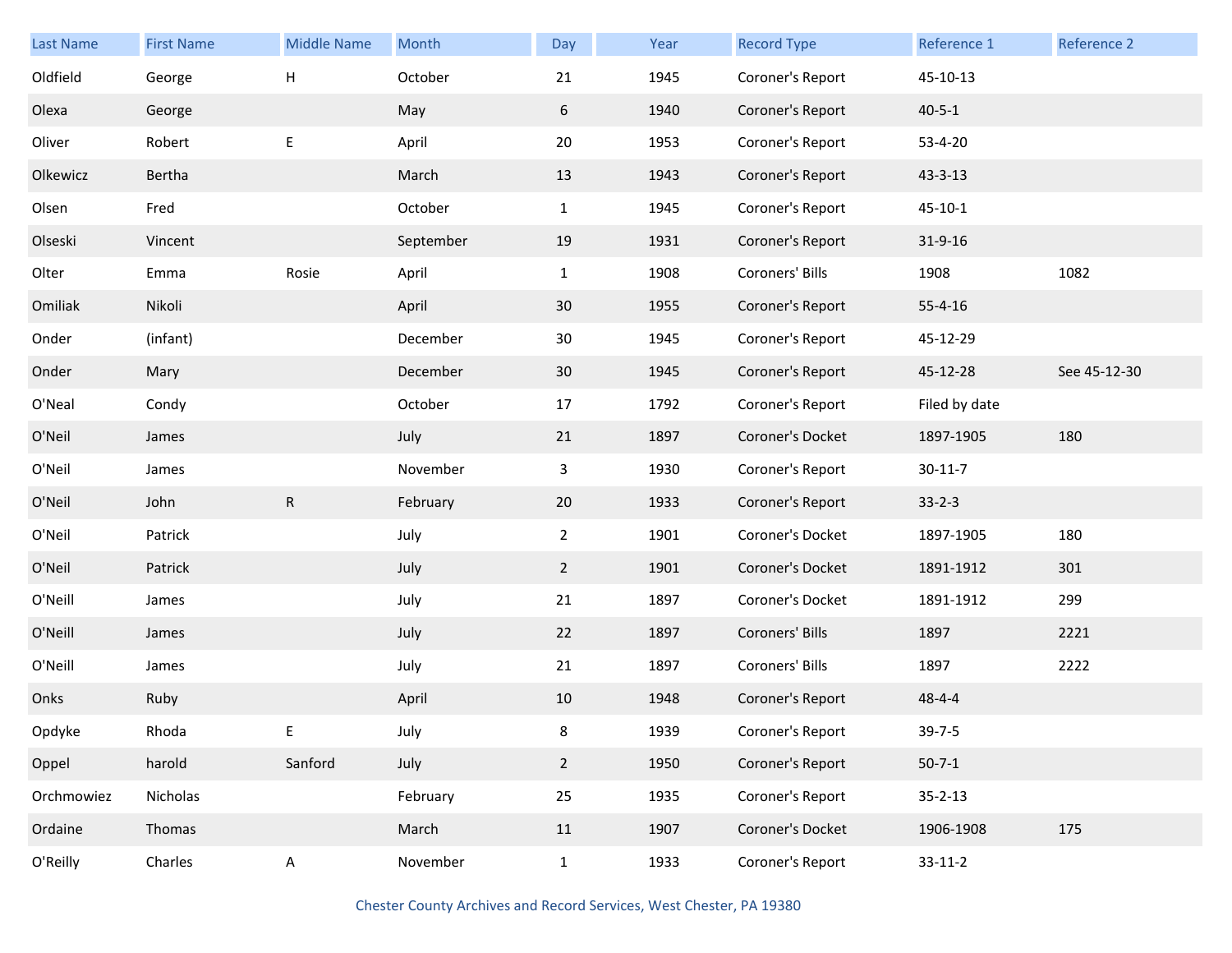| <b>Last Name</b> | <b>First Name</b>     | <b>Middle Name</b> | Month     | Day            | Year | <b>Record Type</b>      | Reference 1   | Reference 2   |
|------------------|-----------------------|--------------------|-----------|----------------|------|-------------------------|---------------|---------------|
| O'Reilly         | James                 | A                  | May       | 30             | 1902 | Coroner's Docket        | 1891-1912     | 300           |
| O'Reilly         | James                 | A                  | June      | 18             | 1902 | Coroners' Bills         | 1902          | Filed by date |
| O'Reily          | James                 | Andrew             | May       | 30             | 1902 | Coroner's Docket        | 1897-1905     | 182           |
| Orner            | (infant child of Mary |                    | February  | 25             | 1795 | Coroner's Report        | Filed by date |               |
| Orner            | (infant of jean E.)   |                    | February  | 6              | 1912 | Coroner's Docket        | 1912-1914     | 16            |
| Orner            | Charles               |                    | May       | $\overline{7}$ | 1940 | Coroner's Report        | $40 - 5 - 6$  |               |
| Orner            | Josiah                |                    | June      | 5 <sub>1</sub> | 1888 | Coroners' Bills         | 1888          | 1346          |
| Orner            | Valentine             |                    | December  | 17             | 1861 | <b>Quarter Sessions</b> | Q/50          | Oct. 1861     |
| O'Rourke         | F                     | J                  | June      | 17             | 1905 | Coroner's Docket        | 1897-1905     | 302           |
| O'Rourke         | F                     | J                  | June      | 17             | 1905 | Coroner's Docket        | 1891-1912     | 320           |
| O'Rourke         | John                  | J                  | July      | 19             | 1886 | Coroners' Bills         | 1886          | 1741          |
| O'Rourke         | William               | J                  | February  | 3              | 1950 | Coroner's Report        | $50 - 1 - 17$ |               |
| Orr              | Charles               |                    | July      | 25             | 1904 | Coroners' Bills         | 1904          | Filed by date |
| Orr              | Charles               |                    | July      | 13             | 1904 | Coroner's Docket        | 1891-1912     | 300           |
| Orr              | Charles               |                    | July      | 13             | 1904 | Coroner's Docket        | 1897-1905     | 181           |
| Orr              | Jesse                 |                    | December  | 12             | 1862 | <b>Quarter Sessions</b> | Q/175         | Oct. 1862     |
| Orr              | Jesse                 |                    | September | 17             | 1863 | Coroners' Bills         | 1863          | 206           |
| Orrs             | Chester               | $\mathsf C$        | February  | $\overline{7}$ | 1955 | Coroner's Report        | $55 - 2 - 7$  |               |
| Orrs             | John                  | Thomas             | May       | 26             | 1934 | Coroner's Report        | $34 - 5 - 6$  |               |
| Ortilip          | Donald                | Chester            | August    | 28             | 1944 | Coroner's Report        | 44-8-18       |               |
| Ortiz            | Jaime                 |                    | October   | 3              | 1954 | Coroner's Report        | $54-10-1$     |               |
| Ortlieb          | Frederick             | $\sf S$            | December  | $\mathbf{1}$   | 1945 | Coroner's Report        | $45 - 12 - 3$ |               |
| Ortlip           | Samuel                | $\sf S$            | February  | 17             | 1953 | Coroner's Report        | $53 - 2 - 19$ |               |
| Ortliss          | Samuel                |                    | September | 23             | 1869 | Coroners' Bills         | 1869          | 635           |
| Osborn           | Catharine             |                    | September | 14             | 1904 | Coroners' Bills         | 1904          | Filed by date |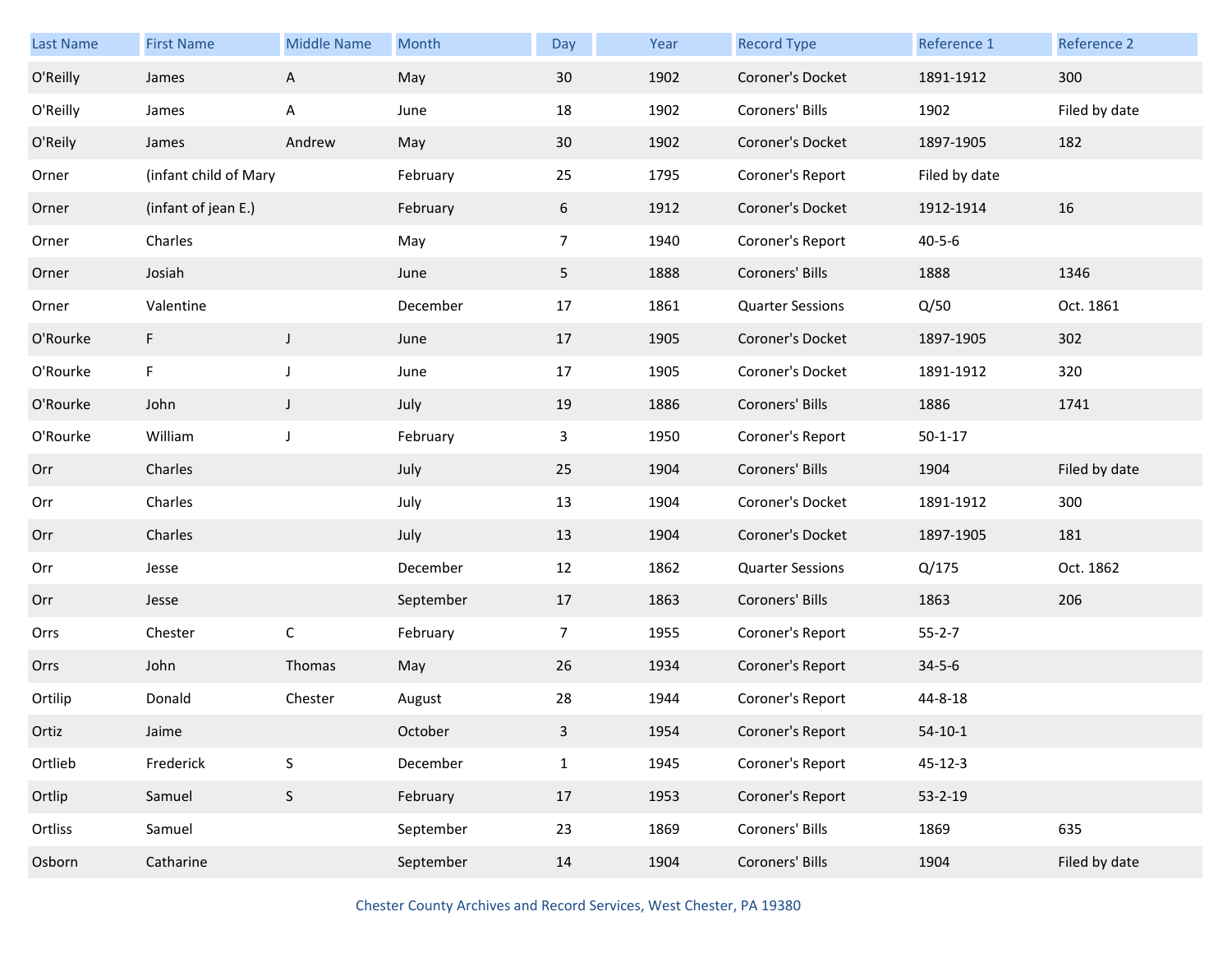| <b>Last Name</b> | <b>First Name</b> | <b>Middle Name</b> | Month     | Day            | Year | <b>Record Type</b>      | Reference 1   | Reference 2   |
|------------------|-------------------|--------------------|-----------|----------------|------|-------------------------|---------------|---------------|
| Osborn           | Mary              |                    | July      | $\mathbf{1}$   | 1860 | <b>Quarter Sessions</b> | P/466         | Aug. 1860     |
| Osborne          | Catharine         |                    | October   | 8              | 1904 | Coroner's Docket        | 1891-1912     | 299           |
| Osborne          | Charles           | J                  | May       | 18             | 1951 | Coroner's Report        | $51 - 5 - 13$ |               |
| Osborne          | Paul              | L                  | November  | 18             | 1938 | Coroner's Report        | 38-11-13      |               |
| Osborne          | Robert            | Н                  | September | 9              | 1948 | Coroner's Report        | 48-9-11       |               |
| Osborne          | Uriah             | Wison              | November  | 30             | 1933 | Coroner's Report        | 33-11-36      |               |
| Osbourn          | Catharine         |                    | October   | 8              | 1904 | Coroner's Docket        | 1897-1905     | 181           |
| Osipowicz        | Edward            | F                  | November  | 5 <sub>1</sub> | 1951 | Coroner's Report        | $51 - 11 - 2$ |               |
| Ostafe           | John              |                    | November  | 23             | 1906 | Coroner's Docket        | 1906-1908     | 134           |
| Osten            | Annie             | Van                | December  | $\overline{2}$ | 1941 | Coroner's Report        | $41 - 12 - 2$ |               |
| Ostien           | Joseph            | <b>Bruce</b>       | April     | 10             | 1951 | Coroner's Report        | $51 - 4 - 10$ |               |
| Ostreska         | Frank             |                    | January   | 13             | 1936 | Coroner's Report        | $36 - 1 - 4$  |               |
| O'Taylor         | Davis             |                    | December  | 22             | 1887 | Coroners' Bills         | 1887          | Filed by Date |
| Otler            | Emma              | Rosie              | March     | 26             | 1908 | Coroners' Bills         | 1908          | 1096          |
| Otley            | Henry             |                    | January   | 14             | 1893 | Coroner's Report        | 1893-1-2      |               |
| Otley            | Jacob             |                    | September | 14             | 1897 | Coroners' Bills         | 1897          | 2892          |
| Otley            | Jacob             | $\mathsf S$        | September | 10             | 1897 | Coroner's Docket        | 1897-1905     | 181           |
| Otley            | Jacob             | $\mathsf S$        | September | 10             | 1897 | Coroners' Bills         | 1897          | Filed by Date |
| Otley            | Jacob             | $\mathsf S$        | September | 10             | 1897 | Coroner's Docket        | 1891-1912     | 299           |
| Ott              | Bertha            | E                  | January   | 18             | 1944 | Coroner's Report        | $44 - 1 - 13$ |               |
| Ott              | Daniel            | H                  | May       | 20             | 1941 | Coroner's Report        | $41 - 5 - 14$ |               |
| Ott              | Samuel            | A                  | October   | $2^{\circ}$    | 1940 | Coroner's Report        | $40 - 10 - 3$ |               |
| Ott              | Violet            | E                  | August    | 25             | 1954 | Coroner's Report        | $54 - 8 - 12$ |               |
| Otter            | Emma              | Rosie              | March     | 23             | 1908 | Coroner's Docket        | 1906-1908     | 348           |
| Otter            | Gladys            |                    | September | 14             | 1938 | Coroner's Report        | 38-9-10       |               |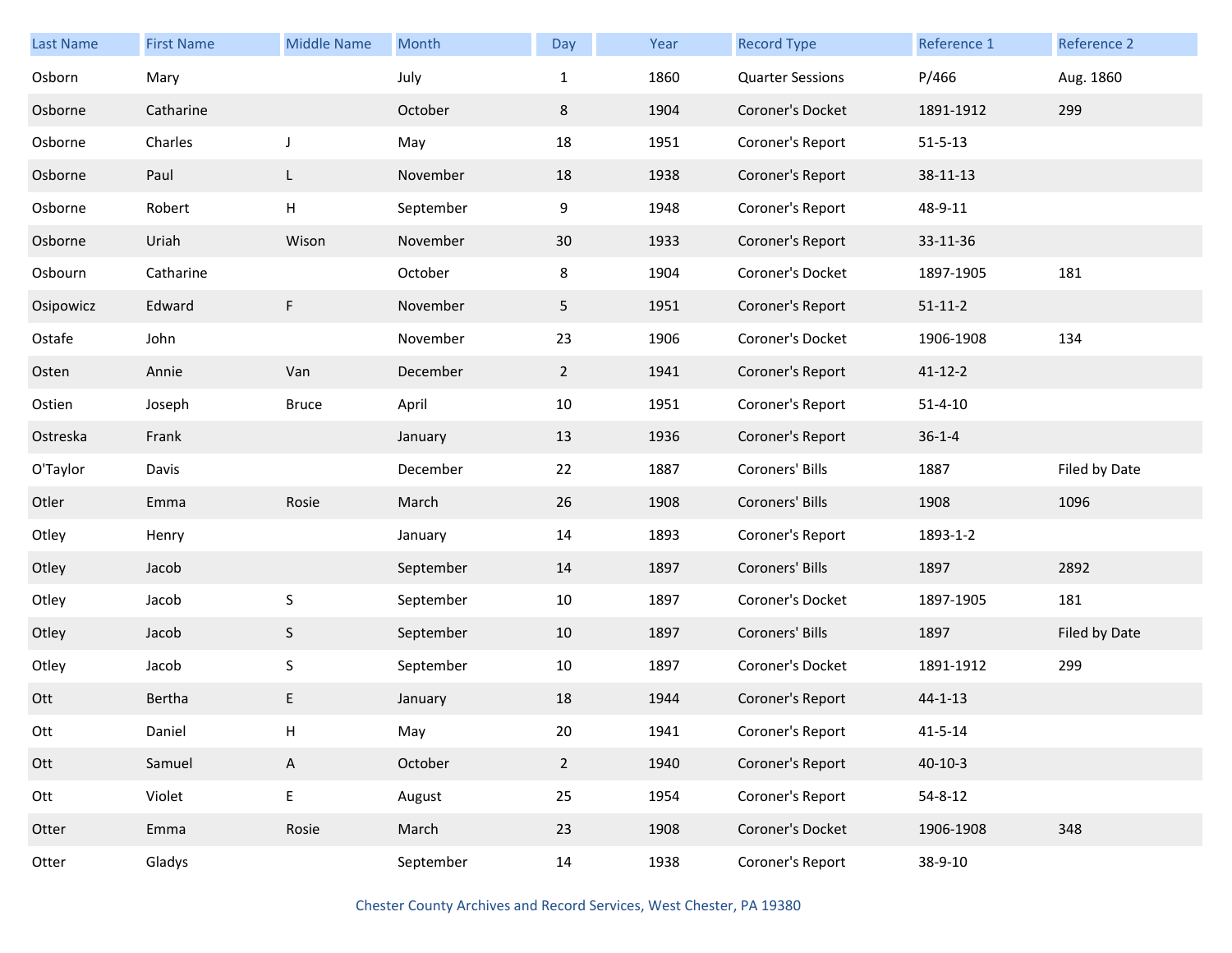| <b>Last Name</b> | <b>First Name</b> | <b>Middle Name</b> | Month     | Day             | Year | <b>Record Type</b> | Reference 1   | Reference 2   |
|------------------|-------------------|--------------------|-----------|-----------------|------|--------------------|---------------|---------------|
| Otter            | Robert            | W                  | September | 15              | 1938 | Coroner's Report   | $38-9-8$      |               |
| Ottey            | Annie             | L                  | September | 19              | 1944 | Coroner's Report   | 44-9-12       |               |
| Ottey            | Eric              |                    | August    | 14              | 1939 | Coroner's Report   | 39-8-10       |               |
| Ottey            | Mary              | ED.                | January   | 5               | 1951 | Coroner's Report   | $51 - 1 - 5$  |               |
| Ottey            | Susan             | Bertha             | November  | $7\overline{ }$ | 1942 | Coroner's Report   | $42 - 11 - 4$ |               |
| Ottinger         | Emma              | ${\sf R}$          | May       | 31              | 1943 | Coroner's Report   | 43-5-27       |               |
| Ottly            | Henry             |                    | January   | 16              | 1893 | Coroners' Bills    | 1893          | 50            |
| Ousley           | Henry             |                    | February  | 7               | 1943 | Coroner's Report   | $43 - 2 - 5$  |               |
| Overdorf         | Paul              |                    | August    | 22              | 1946 | Coroner's Report   | $46 - 8 - 8$  |               |
| Overly           | Anne              | Joretta            | September | 3               | 1951 | Coroner's Report   | $51 - 8 - 23$ |               |
| Ovsak            | Frank             |                    | April     | 15              | 1908 | Coroners' Bills    | 1908          | Filed by date |
| Ovsak            | Frank             |                    | April     | 10              | 1908 | Coroner's Docket   | 1906-1908     | 354           |
| Owen             | Sarah             | ${\sf R}$          | March     | 26              | 1908 | Coroner's Docket   | 1906-1908     | 349           |
| Owen             | Sarah             | ${\sf R}$          | April     | $\mathbf{1}$    | 1908 | Coroners' Bills    | 1908          | Filed by date |
| Owens            | John              | $\mathsf J$        | December  | 12              | 1945 | Coroner's Report   | $45 - 12 - 2$ |               |
| Owens            | John              | T                  | June      | 16              | 1913 | Coroner's Docket   | 1912-1914     | 195           |
| Owstrowska       | Mary              |                    | October   | 23              | 1936 | Coroner's Report   | 36-10-19      |               |
| Ozelho           | Thomas            |                    | September | 24              | 1907 | Coroner's Docket   | 1906-1908     | 269           |
| Ozelhs           | Thomas            |                    | September | 9               | 1907 | Coroners' Bills    | 1907          | Filed by date |
| Pacana           | Philip            |                    | September | 24              | 1937 | Coroner's Report   | 37-9-16       |               |
| Pacana           | Stanley           |                    | March     | $\overline{7}$  | 1954 | Coroner's Report   | $54 - 3 - 2$  |               |
| Paczok           | Louis             |                    | May       | 17              | 1947 | Coroner's Report   | $47 - 5 - 10$ |               |
| Page             | Benjamin          |                    | February  | 20              | 1893 | Coroners' Bills    | 1893          | 283           |
| Page             | Benjamin          |                    | February  | 19              | 1893 | Coroner's Report   | 1893-2-2      |               |
| Page             | Blanche           |                    | January   | 24              | 1937 | Coroner's Report   | $37 - 1 - 15$ |               |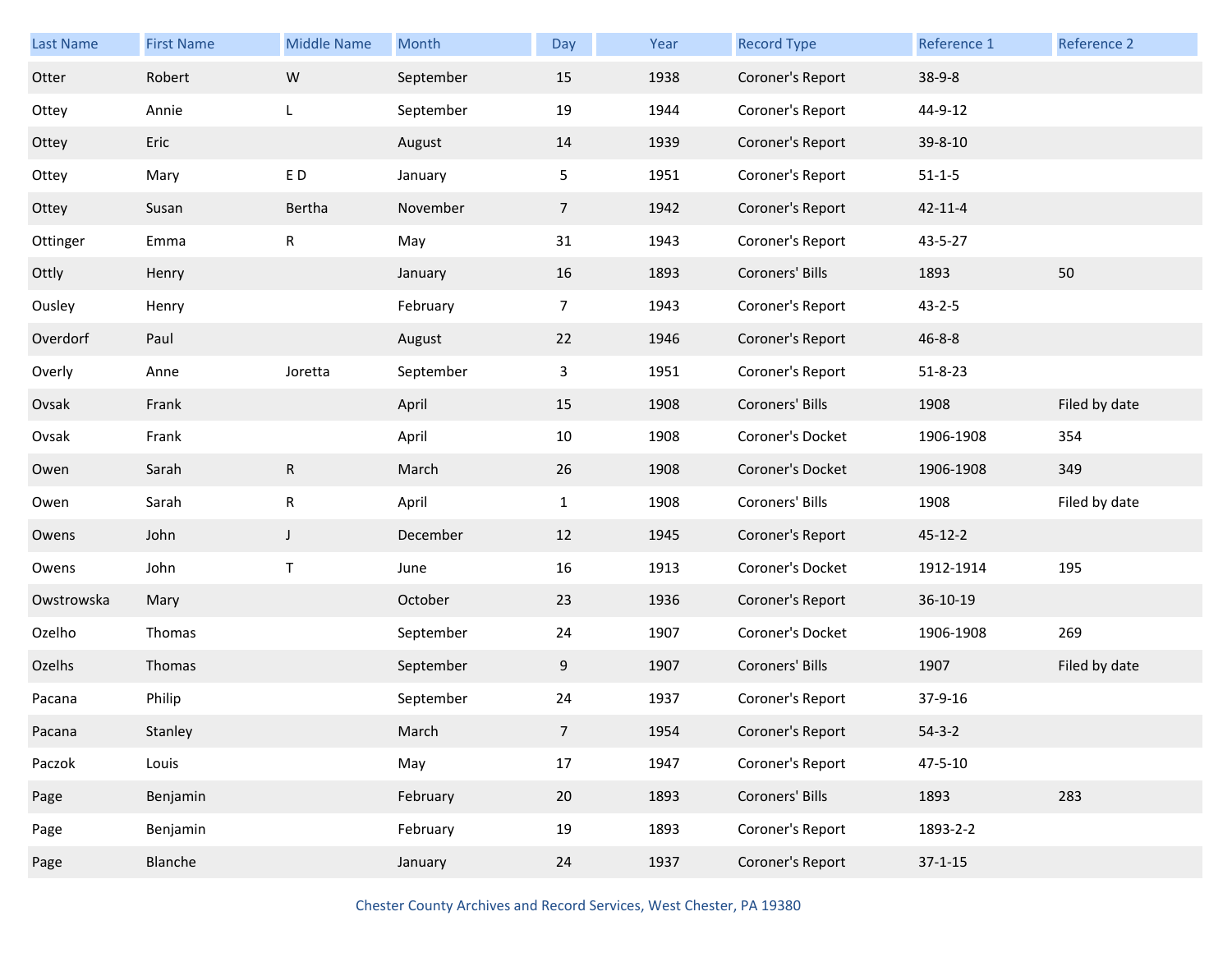| <b>Last Name</b> | <b>First Name</b> | <b>Middle Name</b>        | Month     | Day            | Year | <b>Record Type</b>      | Reference 1   | Reference 2   |
|------------------|-------------------|---------------------------|-----------|----------------|------|-------------------------|---------------|---------------|
| Pagnatto         | Rocco             |                           | September | 14             | 1900 | Coroner's Docket        | 1891-1912     | 301           |
| Pagnatto         | Rocco             |                           | October   | 3              | 1900 | Coroners' Bills         | 1900          | Filed by Date |
| Pagnatto         | Rocco             |                           | September | 14             | 1900 | Coroner's Docket        | 1897-1905     | 185           |
| Pagoyelski       | Benjamin          |                           | December  | 23             | 1940 | Coroner's Report        | 40-12-12      |               |
| Paige            | Edward            |                           | February  | 13             | 1832 | Coroner's Report        | Filed by date |               |
| Painter          | Edward            | Jay                       | May       | $\mathbf{1}$   | 1943 | Coroner's Report        | $43 - 5 - 2$  |               |
| Painter          | Frederick         | $\sf S$                   | January   | 9              | 1918 | Coroner's Docket        | 1916-1919     | 210           |
| Paisley          | Franklin          |                           | November  | 24             | 1854 | <b>Quarter Sessions</b> | O/494         | Oct. 1854     |
| Paiste           | Charles           | $\boldsymbol{\mathsf{H}}$ | June      | $\overline{2}$ | 1897 | Coroner's Docket        | 1891-1912     | 305           |
| Paiste           | Charls            | H                         | June      | $\overline{2}$ | 1897 | Coroner's Docket        | 1897-1905     | 183           |
| Palaferro        | Joseph            | Cleoma                    | April     | 8              | 1943 | Coroner's Report        | $43 - 4 - 4$  |               |
| Palase           | Felix             |                           | January   | 8              | 1917 | Coroner's Docket        | 1916-1920     | 62            |
| Palermo          | Frank             |                           | May       | 8              | 1943 | Coroner's Report        | $43 - 5 - 8$  |               |
| Palm             | mary              | Louias                    | November  | 27             | 1941 | Coroner's Report        | 41-11-28      |               |
| Palmatary        | Ira               | Nelson                    | March     | 19             | 1949 | Coroner's Report        | $49 - 3 - 6$  |               |
| Palmer           | Arthur            |                           | September | 20             | 1902 | Coroner's Docket        | 1897-1905     | 185           |
| Palmer           | Arthur            |                           | September | 20             | 1912 | Coroner's Docket        | 1891-1912     | 306           |
| Palmer           | Blanche           |                           | October   | 5              | 1938 | Coroner's Report        | 38-10-4       |               |
| Palmer           | Charles           | ${\sf R}$                 | July      | 12             | 1913 | Coroner's Docket        | 1912-1914     | 205           |
| Palmer           | Daniel            |                           | February  | 4              | 1901 | Coroner's Docket        | 1897-1905     | 184           |
| Palmer           | Frederic          |                           | February  | 24             | 1899 | Coroner's Docket        | 1897-1905     | 183           |
| Palmer           | Frederick         |                           | February  | 24             | 1899 | Coroner's Docket        | 1891-1912     | 302           |
| Palmer           | George            | B                         | February  | 18             | 1951 | Coroner's Report        | $51 - 2 - 12$ |               |
| Palmer           | J                 | G Donald Wayn May         |           | $\overline{2}$ | 1945 | Coroner's Report        | $45 - 5 - 1$  |               |
| Palmer           | Lorenza           |                           | January   | $\overline{2}$ | 1937 | Coroner's Report        | $37-1-3$      |               |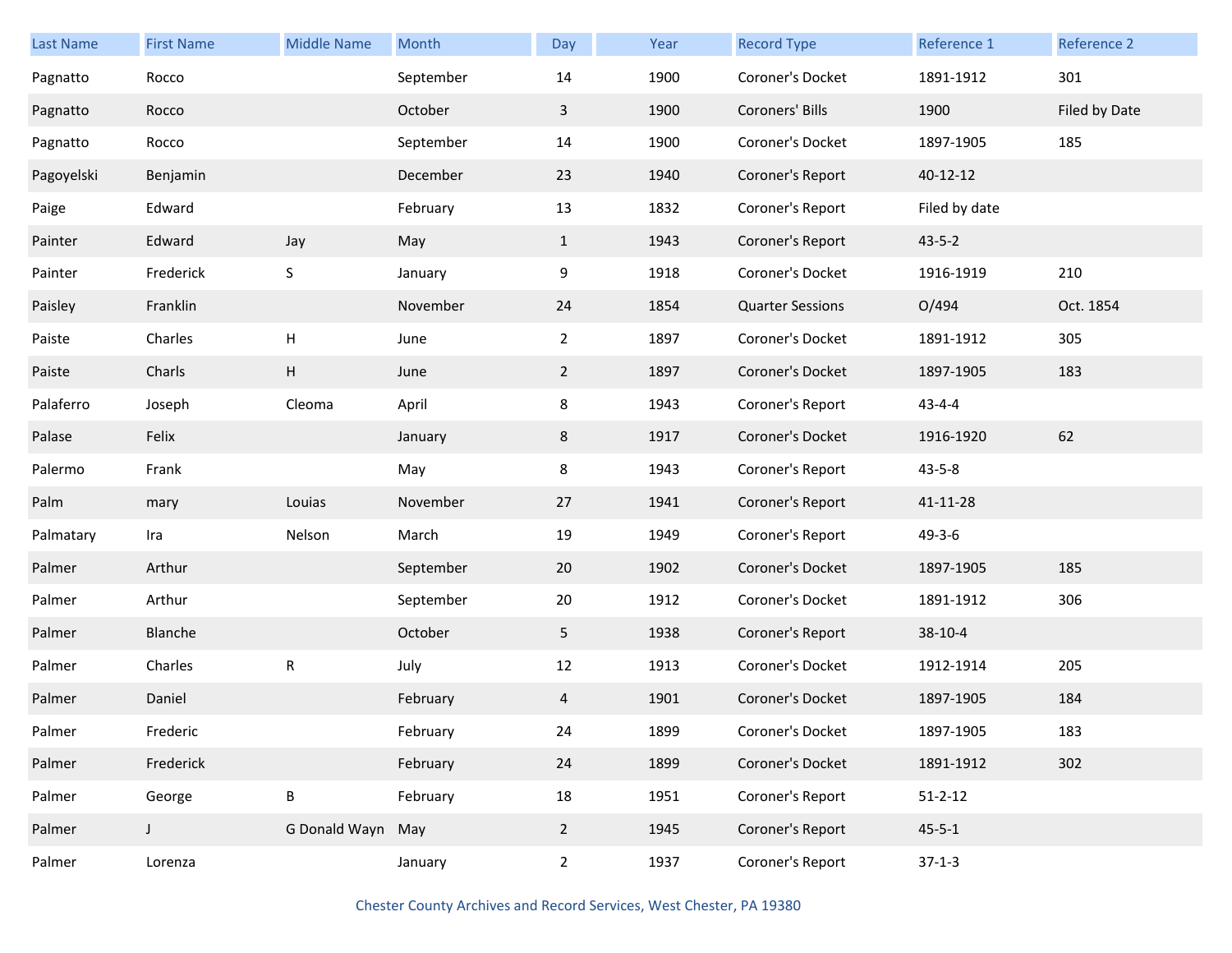| <b>Last Name</b> | <b>First Name</b> | <b>Middle Name</b>        | Month     | Day            | Year | <b>Record Type</b>      | Reference 1   | Reference 2   |
|------------------|-------------------|---------------------------|-----------|----------------|------|-------------------------|---------------|---------------|
| Palmer           | Reuben            | $\boldsymbol{\mathsf{H}}$ | August    | $\overline{a}$ | 1906 | Coroner's Docket        | 1906-1908     | 91            |
| Palmer           | Theodore          |                           | April     | 25             | 1934 | Coroner's Report        | $34 - 4 - 8$  |               |
| Palmer           | Virginia          |                           | March     | $\mathbf{3}$   | 1956 | Coroner's Report        | $56 - 3 - 23$ |               |
| Palmer           | Walter            |                           | August    | 8              | 1947 | Coroner's Report        | $47 - 8 - 3$  |               |
| Palmer           | William           |                           | November  | 14             | 1844 | <b>Quarter Sessions</b> | N/215         | Feb. 1845     |
| Palmer           | William           | $\mathsf{C}$              | November  | 15             | 1904 | Coroner's Docket        | 1897-1905     | 281           |
| Palmer           | William           | $\mathsf C$               | November  | 21             | 1904 | Coroners' Bills         | 1904          | 3175          |
| Pane             | Emiline           |                           | August    | 29             | 1845 | Coroners' Bills         | 1845          | 426           |
| Pannell          | Olive             | Ida                       | November  | 11             | 1943 | Coroner's Report        | 43-11-4       |               |
| Paposch          | Mike              |                           | December  | $\mathbf{1}$   | 1901 | Coroner's Docket        | 1897-1905     | 192           |
| Papovics         | Mary              |                           | January   | 13             | 1913 | Coroners' Bills         | 1913          | 23            |
| Pappas           | William           |                           | June      | 29             | 1947 | Coroner's Report        | 47-6-15       |               |
| Pappone          | Maria             | Teresa                    | July      | 9              | 1947 | Coroner's Report        | $47 - 7 - 1$  |               |
| Paptiste         | Pasquale          |                           | April     | 17             | 1907 | Coroner's Docket        | 1906-1908     | 191           |
| Paradise         | Lewis             |                           | June      | 24             | 1919 | Coroner's Docket        | 1916-1919     | 383           |
| Paradiso         | Carmeni           |                           | March     | 13             | 1915 | Coroner's Docket        | 1915          | 20            |
| Parehack         | Stanislof         |                           | September | 19             | 1910 | Coroners' Bills         | 1910          | Filed by date |
| Parington        | Benjamin          |                           | September | 24             | 1930 | Coroner's Report        | $30-9-9$      |               |
| Parke            | Charles           |                           | June      | 17             | 1899 | Coroner's Docket        | 1891-1912     | 305           |
| Parke            | Charles           | F                         | June      | 19             | 1899 | Coroners' Bills         | 1899          | 1824          |
| Parke            | Elizabeth         |                           | August    | $\mathbf{1}$   | 1931 | Coroner's Report        | $31 - 7 - 16$ |               |
| Parke            | Ellis             |                           | November  | 11             | 1892 | Coroner's Report        | 1892-11-3     |               |
| Parker           | Anna              | Roberta                   |           |                | 1898 | Coroner's Docket        | 1897-1905     | 182           |
| Parker           | Anna              | Roberta                   | September | 25             | 1898 | Coroners' Bills         | 1898          | 2780          |
| Parker           | Chas              | F                         | June      | 17             | 1899 | Coroner's Docket        | 1897-1905     | 182           |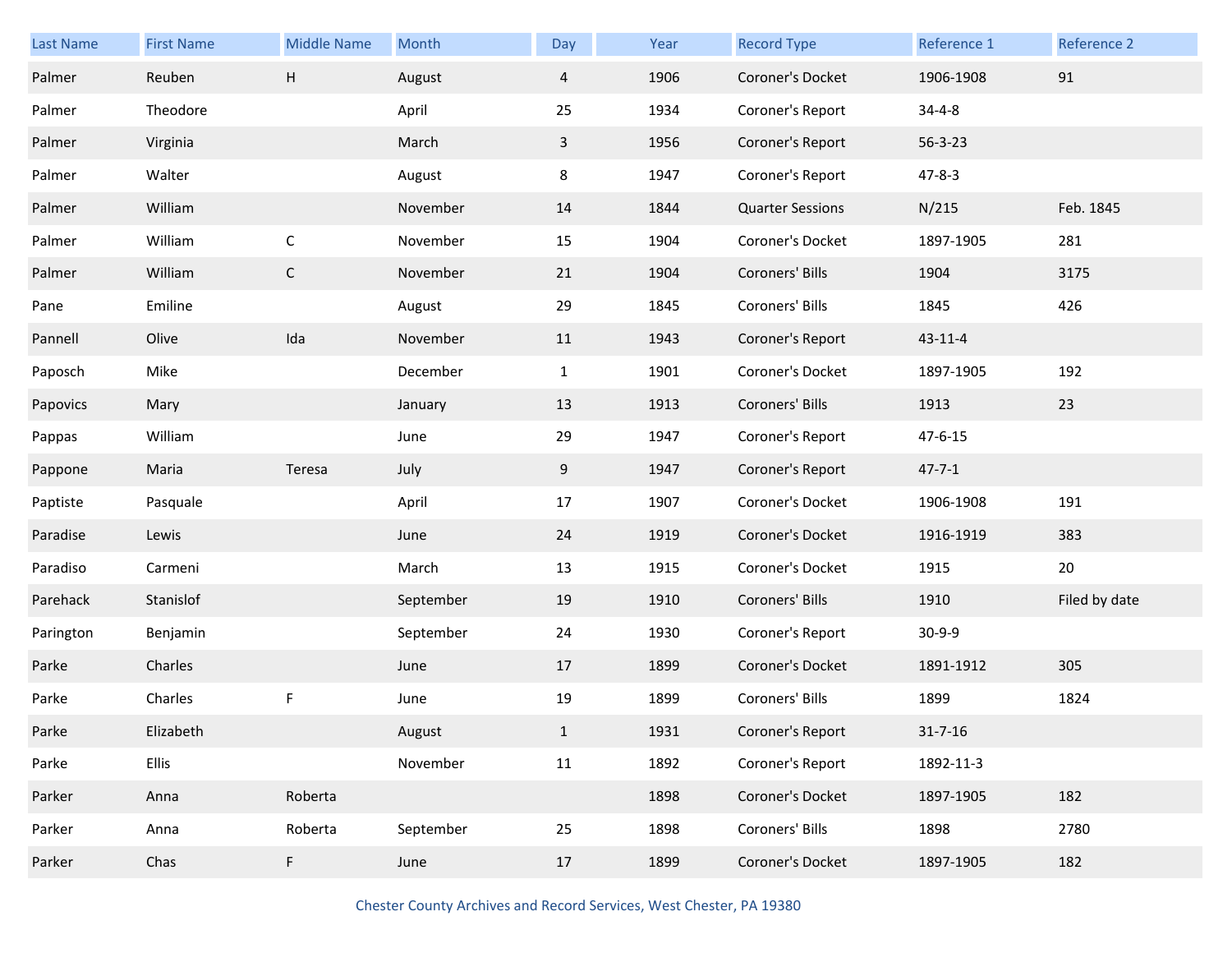| Last Name | <b>First Name</b> | <b>Middle Name</b> | Month     | Day            | Year | <b>Record Type</b> | Reference 1   | Reference 2   |
|-----------|-------------------|--------------------|-----------|----------------|------|--------------------|---------------|---------------|
| Parker    | Ellen             | E                  | January   | 19             | 1933 | Coroner's Report   | $33 - 1 - 15$ |               |
| Parker    | Florence          |                    | September | $\mathbf{1}$   | 1904 | Coroners' Bills    | 1904          | Filed by date |
| Parker    | Florence          |                    | July      | 31             | 1904 | Coroner's Docket   | 1897-1905     | 185           |
| Parker    | Florence          |                    | July      | 31             | 1904 | Coroner's Docket   | 1891-1912     | 304           |
| Parker    | George            |                    | December  | $\overline{2}$ | 1951 | Coroner's Report   | $51 - 12 - 2$ |               |
| Parker    | James             | G                  | January   | 26             | 1942 | Coroner's Report   | $42 - 1 - 18$ |               |
| Parker    | Leonard           |                    | July      | $\mathbf{1}$   | 1930 | Coroner's Report   | $30 - 7 - 4$  |               |
| Parker    | Lottie            | May                | April     | 22             | 1906 | Coroner's Docket   | 1906-1908     | 46            |
| Parker    | Lydia             | R                  | July      | 24             | 1954 | Coroner's Report   | $54 - 7 - 16$ |               |
| Parker    | Malcolm           | ${\sf M}$          | October   | 23             | 1948 | Coroner's Report   | 48-10-15      |               |
| Parker    | Minnie            | E                  | May       | $\overline{2}$ | 1904 | Coroner's Docket   | 1891-1912     | 308           |
| Parker    | Minnie            | E                  | May       | $\overline{2}$ | 1904 | Coroner's Docket   | 1897-1905     | 184           |
| Parker    | Minnie            | E                  | June      | 27             | 1904 | Coroners' Bills    | 1904          | 1734          |
| Parker    | Rosemarie         |                    | March     | 17             | 1952 | Coroner's Report   | $52 - 3 - 15$ |               |
| Parker    | Thomas            |                    | November  | 13             | 1824 | Coroners' Bills    | 1824          | 59            |
| Parker    | William           |                    | June      | 9              | 1930 | Coroner's Report   | $30 - 6 - 8$  |               |
| Parker    | William           |                    | December  | $\mathbf{3}$   | 1936 | Coroner's Report   | $36 - 12 - 1$ |               |
| Parks     | George            |                    | October   | $\mathbf{1}$   | 1932 | Coroner's Report   | 32-10-17      |               |
| Parmer    | Daniel            |                    | February  | 4              | 1901 | Coroner's Docket   | 1891-1912     | 303           |
| Parmer    | Harry             | S                  | February  | 12             | 1949 | Coroner's Report   | $49 - 2 - 7$  |               |
| Parrish   | Elizabeth         |                    | July      | 24             | 1949 | Coroner's Report   | 49-7-31       |               |
| Parros    | Michael           |                    | August    | 19             | 1941 | Coroner's Report   | $41 - 8 - 18$ |               |
| Parros    | Michael           |                    | September | 25             | 1941 | Coroner's Report   | $41 - 8 - 24$ |               |
| Parry     | George            | H                  | October   | 5 <sub>1</sub> | 1933 | Coroner's Report   | 33-10-6       |               |
| Parry     | George            | H                  | January   | 23             | 1956 | Coroner's Report   | 55-10-19      |               |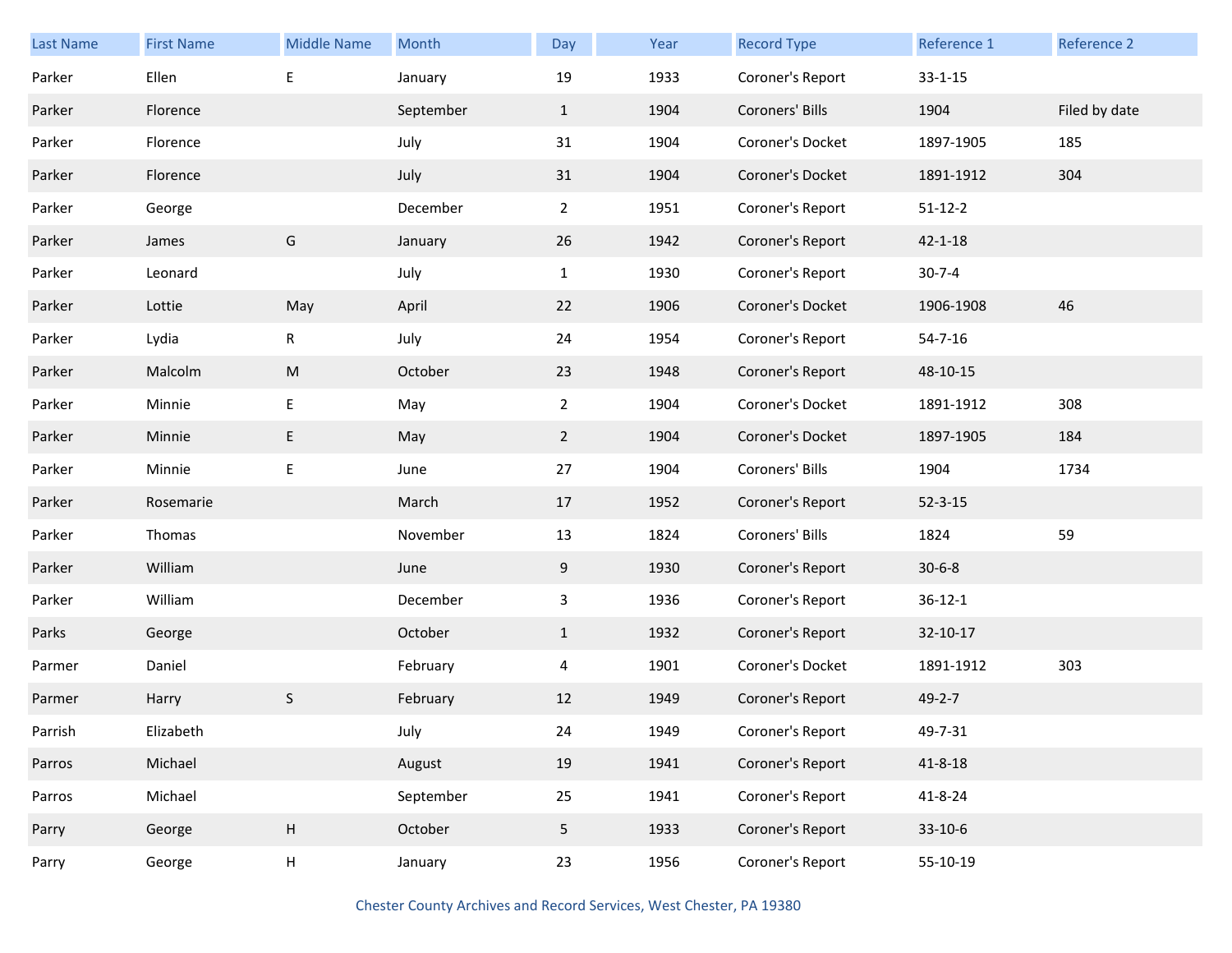| <b>Last Name</b> | <b>First Name</b> | <b>Middle Name</b> | Month     | Day            | Year | <b>Record Type</b>      | Reference 1    | Reference 2   |
|------------------|-------------------|--------------------|-----------|----------------|------|-------------------------|----------------|---------------|
| Parsio           | John              |                    | October   | 24             | 1952 | Coroner's Report        | $52 - 10 - 11$ |               |
| Parsons          | Robert            | Boyd               | February  | 27             | 1930 | Coroner's Report        | $30 - 2 - 17$  |               |
| Parvin           | Thomas            | P                  | June      | 30             | 1799 | Coroner's Report        | Filed by date  |               |
| Paschack         | Stanislof         |                    | September | 12             | 1910 | Coroner's Docket        | 1909-1911      | 219           |
| Paschall         | Abraham           |                    | July      | 31             | 1857 | <b>Quarter Sessions</b> | P/204          | Aug. 1857     |
| Paschall         | John              | Edwin              | December  | 30             | 1944 | Coroner's Report        | 44-12-23       |               |
| Pashasnick       | (Infant)          |                    | August    | 12             | 1930 | Coroner's Report        | $30 - 8 - 12$  |               |
| Pasieczny        | John              |                    | April     | 22             | 1951 | Coroner's Report        | $51 - 4 - 23$  |               |
| Paskings         | William           |                    | November  | 13             | 1933 | Coroner's Report        | 33-11-19       |               |
| Pasko            | Andrew            |                    | October   | 11             | 1954 | Coroner's Report        | $54-10-5$      |               |
| Pass             | $\mathsf{C}$      | Allen              | July      | $\overline{2}$ | 1939 | Coroner's Report        | $39 - 7 - 2$   |               |
| Pass             | Sara              | E                  | June      | 18             | 1942 | Coroner's Report        | $42 - 6 - 9$   |               |
| Pass             | William           |                    | November  | 26             | 1912 | Coroner's Docket        | 1912-1914      | 131           |
| Pasternak        | John              |                    | March     | $\mathbf{1}$   | 1905 | Coroner's Docket        | 1897-1905      | 291           |
| Pasternak        | John              |                    | March     | $\mathbf{1}$   | 1905 | Coroner's Docket        | 1891-1912      | 308           |
| Pasternak        | John              |                    | April     | 24             | 1905 | Coroners' Bills         | 1905           | Filed by date |
| Pastorins        | William           | $\sf E$            | September | 21             | 1949 | Coroner's Report        | 49-9-12        |               |
| Pastva           | Izidor            |                    | October   | 19             | 1947 | Coroner's Report        | 47-10-8        |               |
| Pasucci          | Carmine           |                    |           |                | 1915 | Coroner's Docket        | 1915           | 85            |
| Patchell         | Eber              | H                  | February  | 4              | 1895 | Coroner's Report        | 1895-2-1       |               |
| Patoky           | John              |                    | April     | 23             | 1918 | Coroner's Docket        | 1916-1919      | 238           |
| Patrick          | Anna              |                    | January   | 23             | 1943 | Coroner's Report        | $43 - 1 - 11$  |               |
| Patrick          | Earl              |                    | April     | 8              | 1941 | Coroner's Report        | $41 - 4 - 3$   |               |
| Patrick          | Elwood            | F                  | January   | 5              | 1949 | Coroner's Report        | $49 - 1 - 5$   |               |
| Patrick          | John              |                    | June      | 23             | 1935 | Coroner's Report        | $35 - 6 - 10$  |               |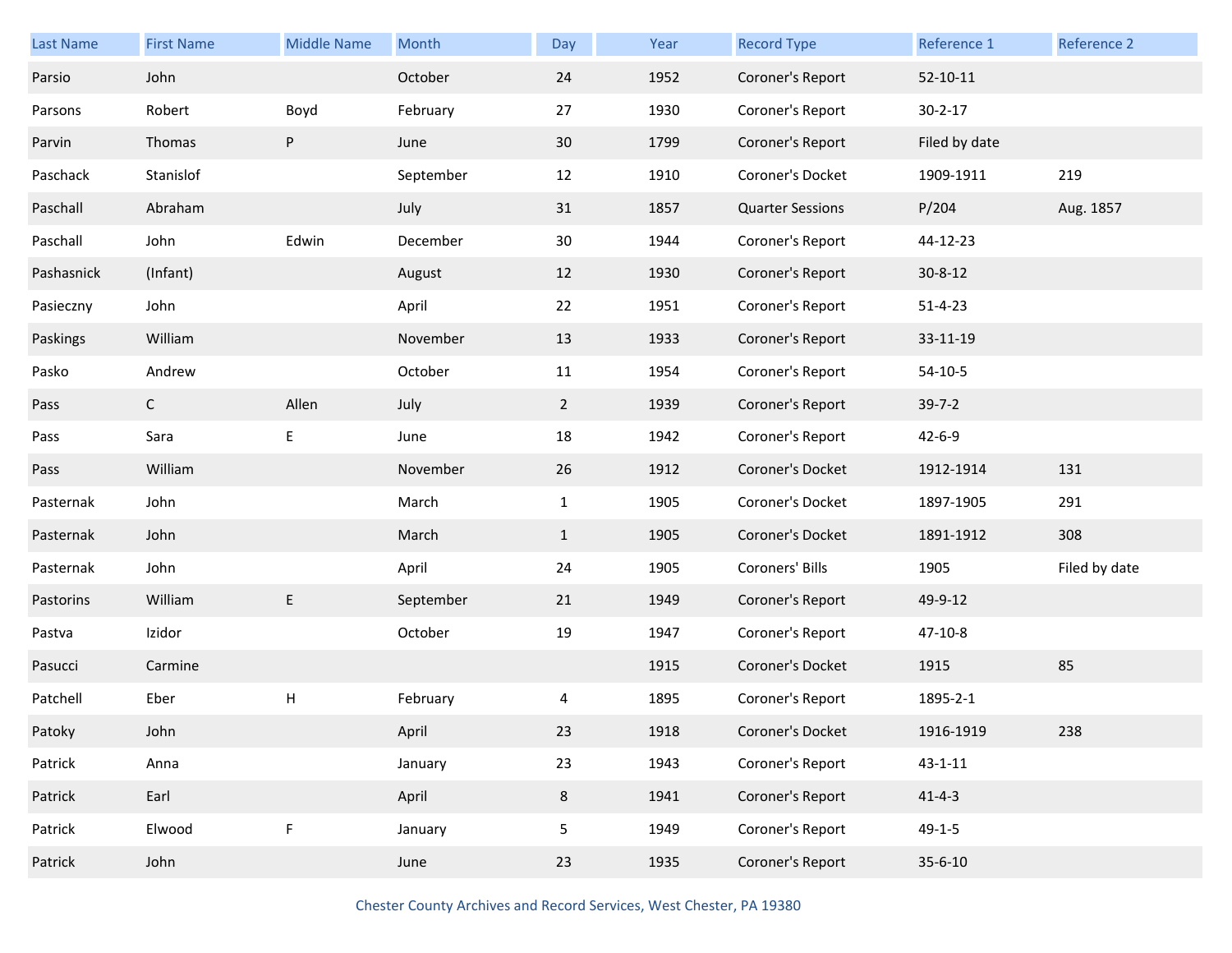| Last Name | <b>First Name</b> | <b>Middle Name</b> | Month     | Day            | Year | <b>Record Type</b>      | Reference 1   | Reference 2   |
|-----------|-------------------|--------------------|-----------|----------------|------|-------------------------|---------------|---------------|
| Patrick   | Joseph            |                    | September | 25             | 1944 | Coroner's Report        | 44-9-15       |               |
| Patrizko  | Michael           |                    | July      | 30             | 1900 | Coroner's Docket        | 1891-1912     | 303           |
| Patrizko  | Michael           |                    | July      | 30             | 1900 | Coroner's Docket        | 1897-1905     | 183           |
| Patrizko  | Michael           |                    | October   | $\mathbf{3}$   | 1900 | Coroners' Bills         | 1900          | Filed by Date |
| Patten    | Arthur            | Whitland           | June      | 10             | 1917 | Coroner's Docket        | 1916-1919     | 119           |
| Patterson | Carrie            | E                  | September | $\overline{2}$ | 1953 | Coroner's Report        | $53-9-2$      |               |
| Patterson | Daniel            |                    | July      | 24             | 1831 | Coroner's Report        | Filed by date |               |
| Patterson | Edward            | A                  | May       | 29             | 1947 | Coroner's Report        | 47-5-14       |               |
| Patterson | George            |                    | July      | 21             | 1845 | Coroners' Bills         | 1845          | 347           |
| Patterson | Helen             | ${\sf R}$          | June      | 26             | 1948 | Coroner's Report        | 48-6-14       |               |
| Patterson | Isaac             |                    | January   | 26             | 1931 | Coroner's Report        | $31 - 1 - 16$ |               |
| Patterson | Jackson           |                    | November  | 6              | 1949 | Coroner's Report        | 49-11-4       |               |
| Patterson | Lewis             | $\sf S$            | April     | 12             | 1933 | Coroner's Report        | $33 - 4 - 11$ |               |
| Patterson | Mabel             |                    | December  | 21             | 1949 | Coroner's Report        | 49-12-8       |               |
| Patterson | Norris            |                    | December  | 24             | 1895 | Coroners' Bills         | 1895          | 230           |
| Patterson | Norris            | J                  | December  | 24             | 1895 | Coroner's Report        | 1895-12-3     |               |
| Patterson | Richard           | Alanzo             | April     | 10             | 1952 | Coroner's Report        | $52 - 4 - 9$  |               |
| Patterson | Theodore          | William            | March     | $\mathbf{3}$   | 1947 | Coroner's Report        | 47-3-26       |               |
| Patterson | Walter            | $\mathsf{J}$       | June      | 19             | 1945 | Coroner's Report        | 45-6-16       |               |
| Patton    | Cornelias         | W                  | December  | 25             | 1895 | Coroner's Report        | 1895-12-4     |               |
| Patton    | Harry             |                    | May       | $17\,$         | 1937 | Coroner's Report        | $37 - 5 - 18$ |               |
| Patton    | Howard            |                    | October   | 13             | 1911 | Coroner's Docket        | 1909-1911     | 394           |
| Patton    | Howard            |                    | August    | 13             | 1953 | Coroner's Report        | $53 - 8 - 9$  |               |
| Patton    | Neal              |                    | June      | 13             | 1858 | <b>Quarter Sessions</b> | P/297         | Aug. 1858     |
| Patton    | Neal              |                    | November  | 18             | 1859 | Coroners' Bills         | 1859          | 602           |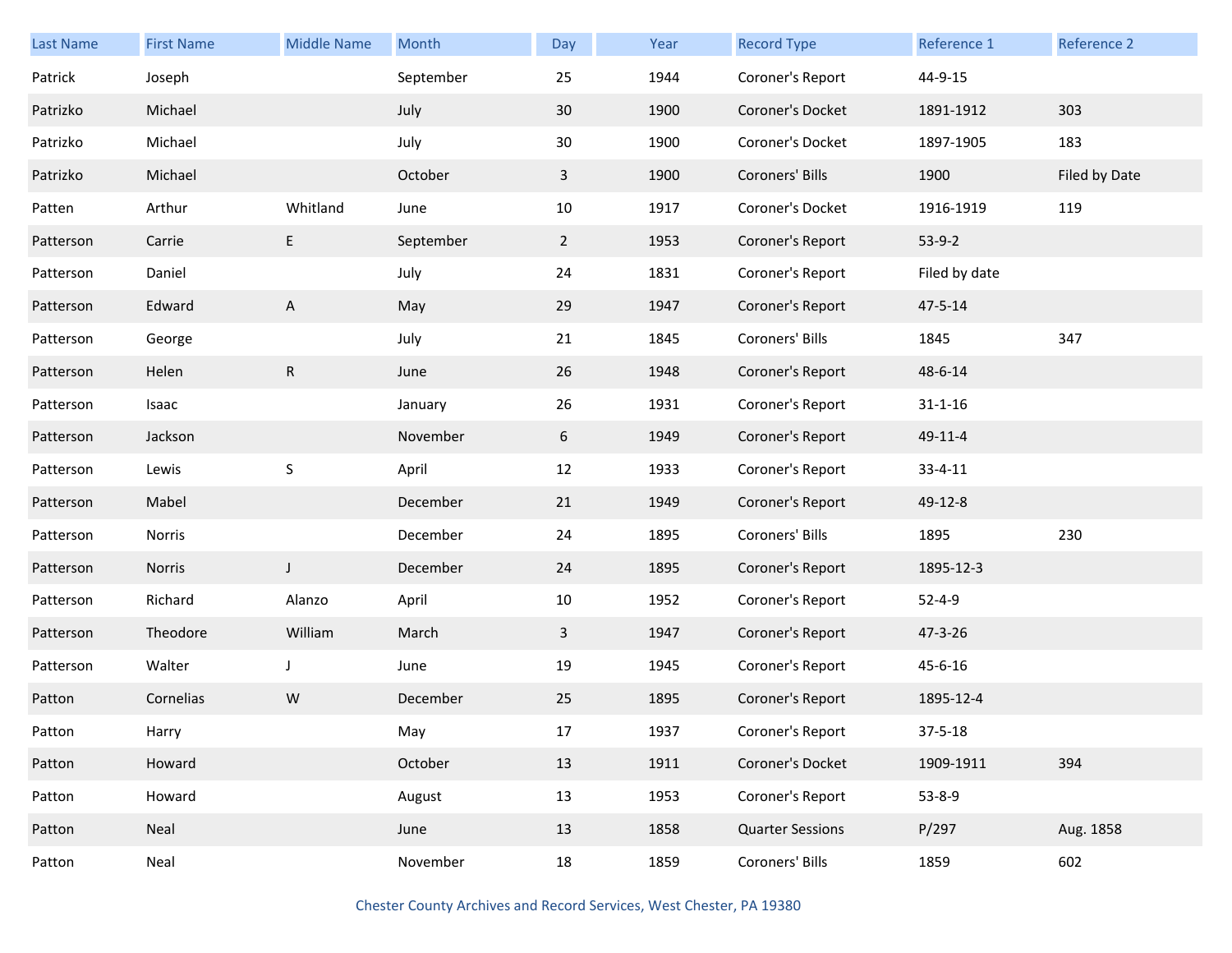| Last Name | <b>First Name</b> | <b>Middle Name</b> | Month     | Day             | Year | <b>Record Type</b> | Reference 1   | Reference 2   |
|-----------|-------------------|--------------------|-----------|-----------------|------|--------------------|---------------|---------------|
| Patton    | Prudence          | L                  | January   | 21              | 1944 | Coroner's Report   | $44 - 1 - 18$ |               |
| Patton    | Rosanna           |                    | June      | 14              | 1891 | Coroner's Report   | 1891-6-11     |               |
| Patton    | Samuel            |                    | August    | 31              | 1931 | Coroner's Report   | $31 - 8 - 2$  |               |
| Patton    | Westley           |                    | August    |                 | 1845 | Coroners' Bills    | 1845          | Filed by Date |
| Patton    | Westley           |                    | August    | 11              | 1845 | Coroners' Bills    | 1845          | 412           |
| Patton    | Westy             |                    | June      | $\overline{2}$  | 1845 | Coroners' Bills    | 1845          | Filed by Date |
| Patton    | Westy             |                    | August    | $7\overline{ }$ | 1845 | Coroners' Bills    | 1845          | Filed by Date |
| Paul      | G                 | Curtis             | August    | 24              | 1955 | Coroner's Report   | 55-8-14       |               |
| Paul      | Robert            |                    | August    | 6               | 1907 | Coroner's Docket   | 1906-1908     | 241           |
| Paul      | Robert            |                    | August    | 14              | 1907 | Coroners' Bills    | 1907          | Filed by date |
| Paulson   | Tony              |                    | November  | 24              | 1917 | Coroner's Docket   | 1916-1920     | 113           |
| Pavelick  | Mary              |                    | July      | 15              | 1953 | Coroner's Report   | $53 - 7 - 4$  |               |
| Pavelik   | Adam              |                    | September | 29              | 1944 | Coroner's Report   | 44-9-18       |               |
| Pavlich   | Matthew           |                    | April     | 22              | 1936 | Coroner's Report   | $36 - 4 - 9$  |               |
| Pavlick   | George            | $\mathsf J$        | January   | 13              | 1943 | Coroner's Report   | $43 - 1 - 8$  |               |
| Pavlik    | Joseph            | M                  | January   | 3               | 1932 | Coroner's Report   | $32 - 12 - 5$ |               |
| Pavolick  | John              |                    | July      | 8               | 1905 | Coroner's Docket   | 1891-1912     | 315           |
| Pavolick  | John              |                    | July      | 18              | 1905 | Coroner's Docket   | 1897-1905     | 294           |
| Pavoluk   | John              |                    | July      | 10              | 1905 | Coroners' Bills    | 1905          | Filed by date |
| Pawling   | George            | F                  | August    | 31              | 1951 | Coroner's Report   | $51 - 8 - 30$ |               |
| Pawling   | Lillie            |                    | May       | 21              | 1937 | Coroner's Report   | $37 - 5 - 19$ |               |
| Paxson    | Alfred            | $\mathsf C$        | June      | 21              | 1943 | Coroner's Report   | 43-6-16       |               |
| Paxson    | David             | $\mathsf T$        | September | 27              | 1939 | Coroner's Report   | 39-9-14       |               |
| Paxson    | Howard            |                    | March     | 14              | 1937 | Coroner's Report   | $37-3-9$      |               |
| Paxson    | Samuel            |                    | January   | 23              | 1955 | Coroner's Report   | $55 - 1 - 11$ |               |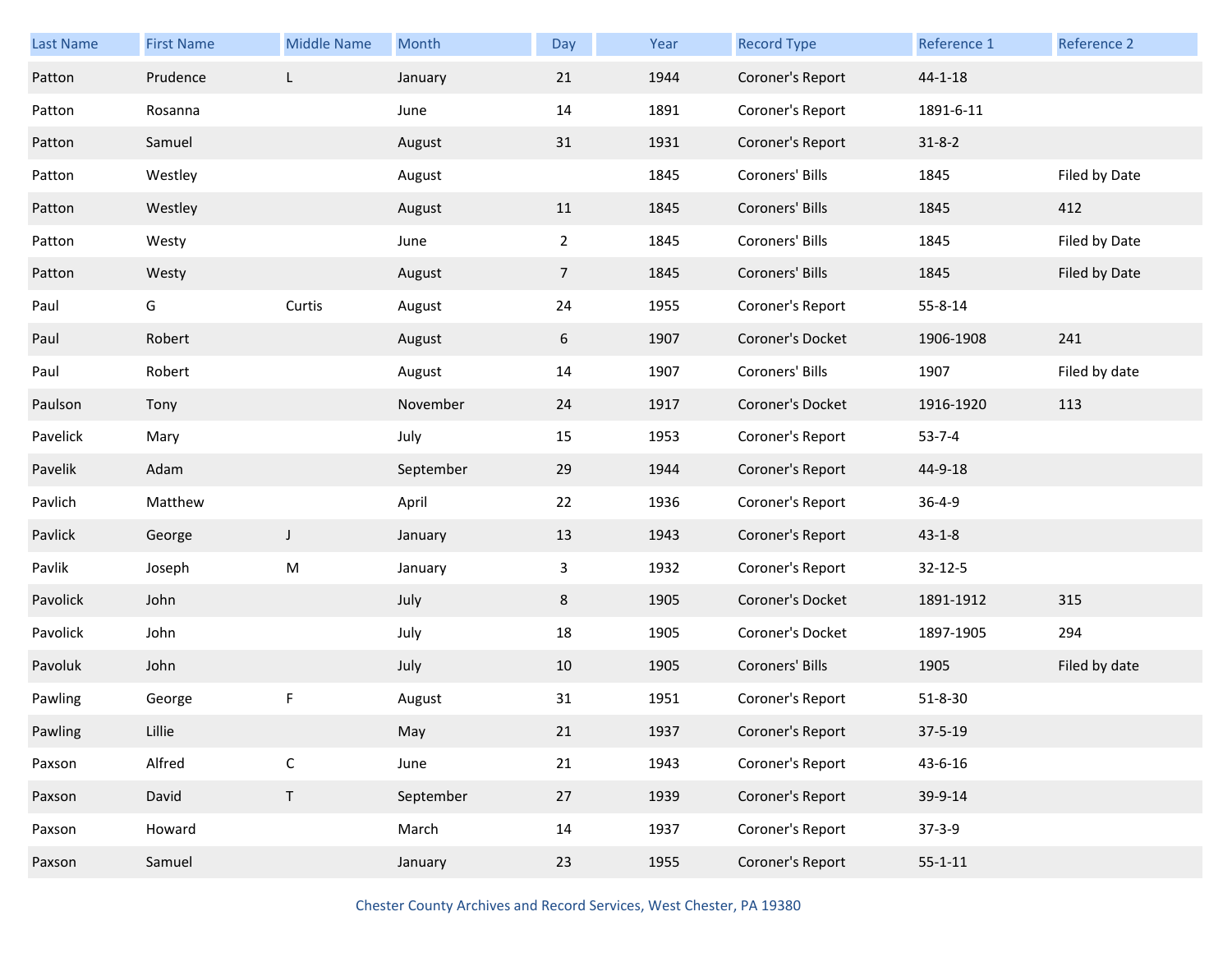| <b>Last Name</b> | <b>First Name</b> | <b>Middle Name</b> | Month     | Day            | Year | <b>Record Type</b> | Reference 1    | Reference 2   |
|------------------|-------------------|--------------------|-----------|----------------|------|--------------------|----------------|---------------|
| Paynter          | George            | Janvier            | June      | 11             | 1936 | Coroner's Report   | $36 - 6 - 8$   |               |
| Peace            | Joseph            | L                  | September | 24             | 1941 | Coroner's Report   | 41-9-14        |               |
| Peach            | Herberd           | Henry              | July      | 18             | 1904 | Coroners' Bills    | 1904           | 1795          |
| Peach            | Herbert           | H                  | July      | 15             | 1904 | Coroner's Docket   | 1891-1912      | 311           |
| Peach            | Herbert           | Henry              | July      | 15             | 1904 | Coroner's Docket   | 1897-1905      | 187           |
| Peachy           | Aaron             | E                  | September | 19             | 1954 | Coroner's Report   | $54-9-6$       |               |
| Peaco            | Mattie            | D                  | January   | 26             | 1937 | Coroner's Report   | $37 - 1 - 18$  |               |
| Peacock          | Amos              |                    | October   | 8              | 1877 | Coroner's Report   | Filed by date  |               |
| Peacock          | L                 | F                  | April     | 27             | 1918 | Coroner's Docket   | 1916-1920      | 125           |
| Peanuts          | John              |                    | February  | 6              | 1954 | Coroner's Report   | $54 - 2 - 6$   |               |
| Pearl            | Joseph            |                    | July      | 29             | 1931 | Coroner's Report   | $31 - 7 - 2$   |               |
| Pearl            | Louis             |                    | June      | 9              | 1916 | Coroner's Docket   | 1916-1919      | 23            |
| Pearson          | Margaret          | E                  | March     | 25             | 1908 | Coroners' Bills    | 1908           | 1029          |
| Pearson          | Margaret          | E                  | March     | 23             | 1908 | Coroner's Docket   | 1906-1908      | 347           |
| Pearson          | Margaret          | Elizabeth          | March     | 23             | 1908 | Coroners' Bills    | 1908           | Filed by date |
| Pease            | Isabella          |                    | August    | 11             | 1913 | Coroner's Docket   | 1912-1914      | 220           |
| Pechell          | Mary              | A                  | April     | 29             | 1908 | Coroners' Bills    | 1908           | Filed by date |
| Pechin           | John              | A                  | May       | 7 <sup>1</sup> | 1940 | Coroner's Report   | $40 - 5 - 5$   |               |
| Peck             | David             | Y                  | December  | 30             | 1940 | Coroner's Report   | 40-12-21       |               |
| Peck             | Jeremiah          | A                  | March     | $\mathbf{1}$   | 1942 | Coroner's Report   | $42 - 3 - 1$   |               |
| Peck             | Joseph            | А                  | January   | 24             | 1934 | Coroner's Report   | $34 - 1 - 2$   |               |
| Peck             | Lewis             |                    | August    | $6\,$          | 1950 | Coroner's Report   | $50 - 8 - 3$   |               |
| Peck             | Minerva           | Elvira             | November  | 22             | 1951 | Coroner's Report   | $51 - 11 - 18$ |               |
| Pedano           | Charles           | ${\sf M}$          | February  | 26             | 1952 | Coroner's Report   | $52 - 2 - 23$  |               |
| Pegeron          | Joseph            | E                  | May       | 17             | 1954 | Coroner's Report   | $54 - 5 - 17$  |               |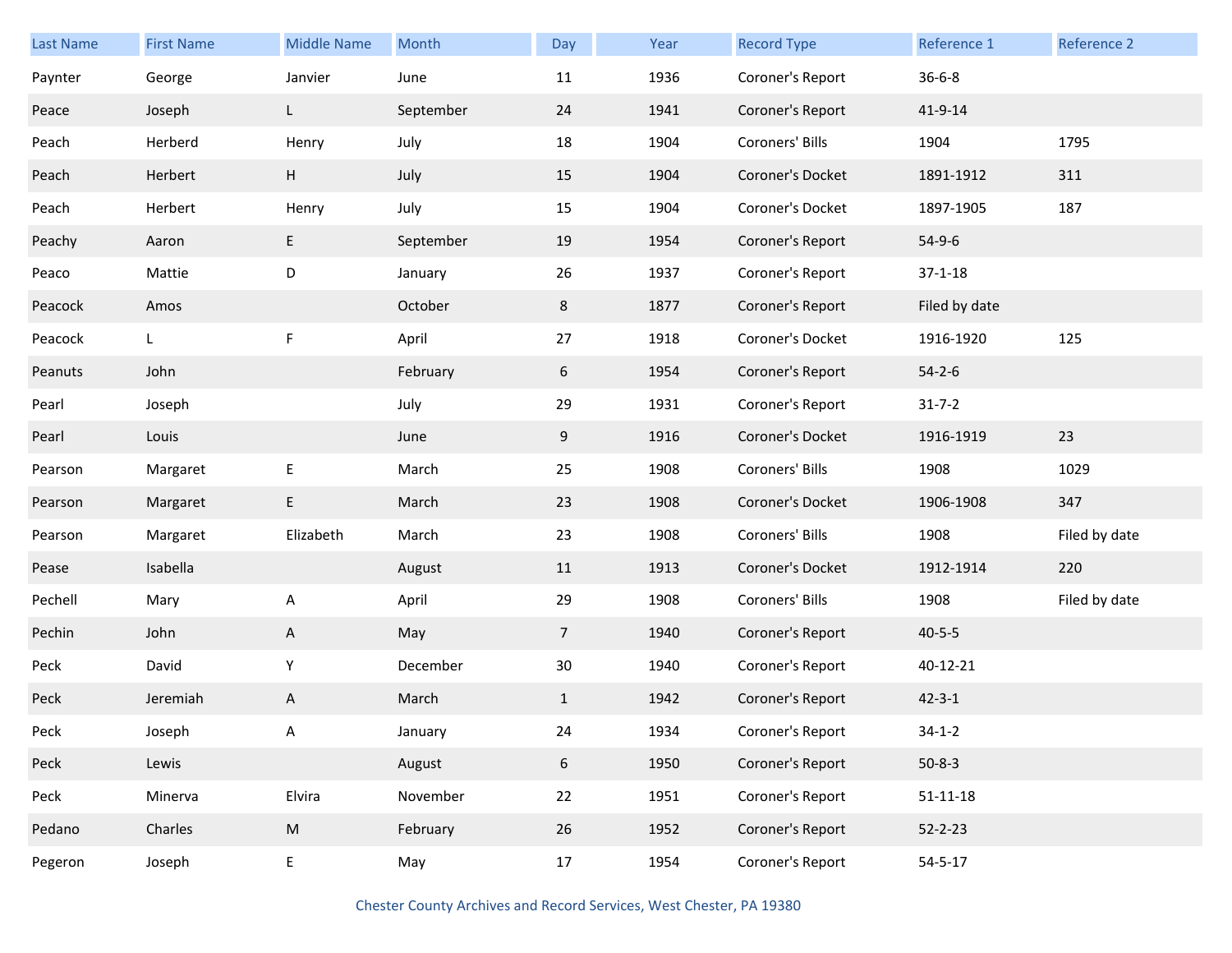| <b>Last Name</b> | <b>First Name</b> | <b>Middle Name</b> | Month     | Day            | Year | <b>Record Type</b> | Reference 1    | Reference 2   |
|------------------|-------------------|--------------------|-----------|----------------|------|--------------------|----------------|---------------|
| Peirce           | John              | Andrew             | February  | 10             | 1954 | Coroner's Report   | $54 - 2 - 12$  |               |
| Peirce           | Ross              |                    | December  | 27             | 1910 | Coroners' Bills    | 1910           | 3483          |
| Peirsol          | mary              | Elen               | August    | 14             | 1907 | Coroners' Bills    | 1907           | Filed by date |
| Peirsol          | Rosanna           |                    | January   | 15             | 1912 | Coroners' Bills    | 1912           | 54            |
| Peirson          | Mary              | $\mathsf C$        | May       | 20             | 1912 | Coroners' Bills    | 1912           | 1439          |
| Peirson          | Mary              | $\mathsf C$        | May       | 12             | 1912 | Coroner's Docket   | 1912-1914      | 62            |
| Peitzel          | Emery             | 0                  | December  | 12             | 1910 | Coroner's Docket   | 1909-1911      | 256           |
| Peitzel          | Emery             | O                  | December  | 19             | 1910 | Coroners' Bills    | 1910           | Filed by date |
| Pellhart         | Alexander         |                    | May       | 11             | 1944 | Coroner's Report   | 44-5-9         |               |
| Pendig           | Segmund           |                    | September | 13             | 1908 | Coroner's Docket   | 1906-1908      | 409           |
| Pendleton        | George            |                    | August    | 10             | 1888 | Coroners' Bills    | 1888           | 1578          |
| Pendleton        | George            |                    | August    | 10             | 1888 | Coroners' Bills    | 1888           | Filed by Date |
| Pendleton        | George            |                    | August    |                | 1888 | Coroners' Bills    | 1888           | 1579          |
| Pendy            | Segmond           |                    | September | 23             | 1908 | Coroners' Bills    | 1908           | Filed by date |
| Pendyck          | John              |                    | March     | 24             | 1947 | Coroner's Report   | $47 - 3 - 3$   |               |
| Penn             | Luther            |                    | November  | $\overline{2}$ | 1950 | Coroner's Report   | $50 - 11 - 14$ |               |
| Pennell          | Elizabeth         |                    | December  | 29             | 1914 | Coroner's Docket   | 1912-1914      | 374           |
| Pennell          | Rose              |                    | April     | 27             | 1948 | Coroner's Report   | 48-4-9         |               |
| Pennell          | Thelma            |                    | March     | 17             | 1941 | Coroner's Report   | $41 - 3 - 20$  |               |
| Pennepacker      | Mary              |                    | May       | 9              | 1877 | Coroner's Report   | Filed by date  |               |
| Pennick          | Robert            |                    | August    | $\mathbf{1}$   | 1936 | Coroner's Report   | $36 - 8 - 1$   |               |
| Pennington       | (child of J.W.)   |                    | January   | 15             | 1908 | Coroners' Bills    | 1908           | 39            |
| Pennington       | Elizabeth         |                    | January   | 15             | 1908 | Coroners' Bills    | 1908           | 30            |
| Pennington       | Elizabeth         |                    | January   | 11             | 1908 | Coroner's Docket   | 1906-1908      | 316           |
| Pennington       | J                 | Howard             | August    | 21             | 1943 | Coroner's Report   | 43-8-13        |               |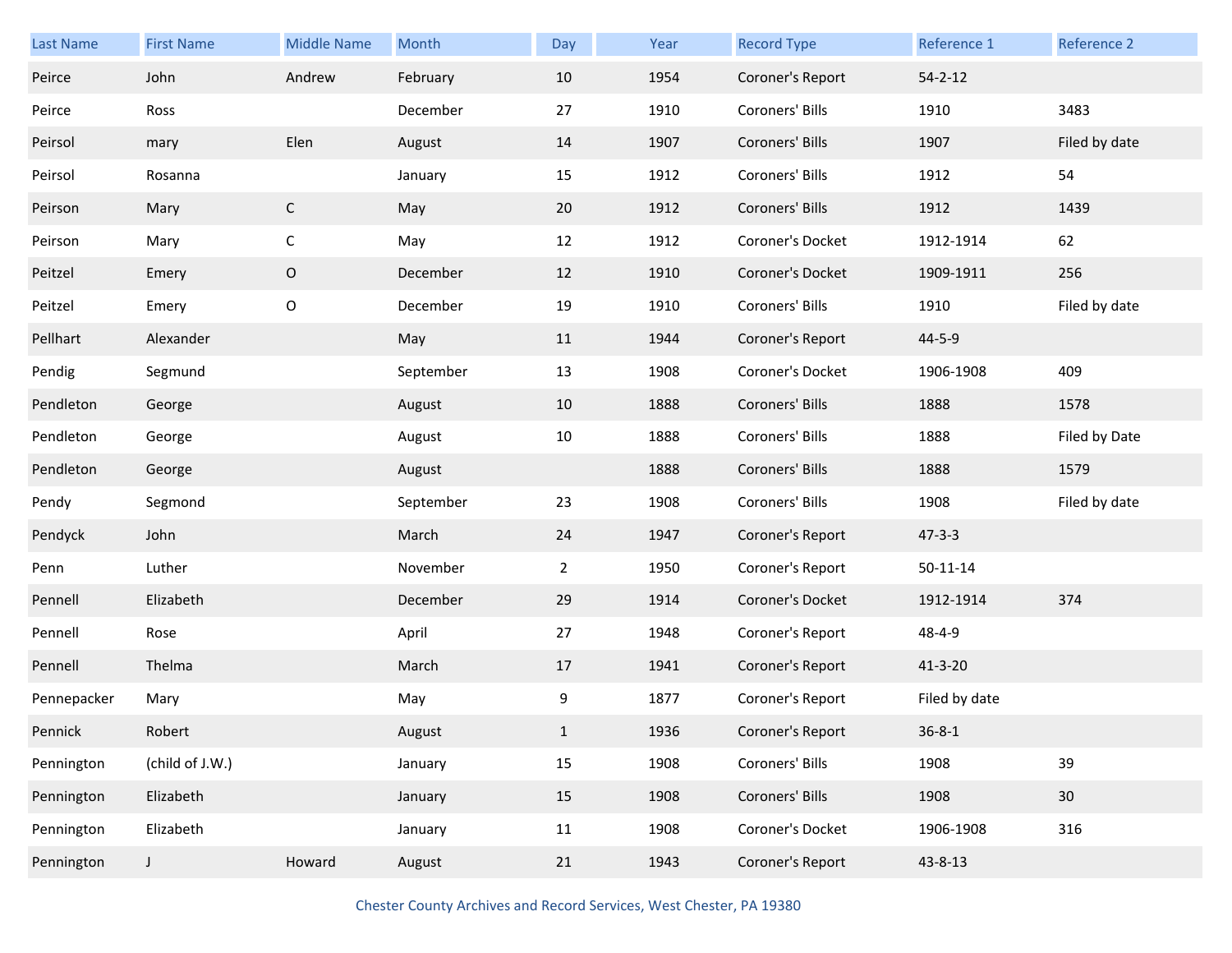| <b>Last Name</b> | <b>First Name</b> | <b>Middle Name</b> | Month     | Day            | Year | <b>Record Type</b>      | Reference 1   | Reference 2   |
|------------------|-------------------|--------------------|-----------|----------------|------|-------------------------|---------------|---------------|
| Pennington       | Priscilla         |                    | March     | 17             | 1950 | Coroner's Report        | $50-3-9$      |               |
| Pennock          | Frank             | ${\sf W}$          | March     | 28             | 1903 | Coroner's Docket        | 1891-1912     | 309           |
| Pennock          | Frank             | W                  | March     | 28             | 1903 | Coroner's Docket        | 1897-1905     | 186           |
| Pennock          | Frank             | ${\sf W}$          | April     | 6              | 1903 | Coroners' Bills         | 1903          | 721           |
| Pennock          | Frank             | ${\sf W}$          | April     | 13             | 1903 | Coroners' Bills         | 1903          | 805           |
| Pennock          | Herbert           | V                  | October   | 12             | 1935 | Coroner's Report        | $35-10-5$     |               |
| Pennock          | J                 | Vernon             | July      | 8              | 1940 | Coroner's Report        | $40 - 7 - 5$  |               |
| Pennock          | Katherine         | $\mathsf H$        | October   | 23             | 1943 | Coroner's Report        | 43-10-10      |               |
| Pennock          | Sarah             | Ann                | May       | 20             | 1845 | Coroners' Bills         | 1845          | 318           |
| Pennypacker      | Alma              | S                  | October   | 28             | 1947 | Coroner's Report        | 47-10-11      |               |
| Pennypacker      | Daniel            |                    | February  | 29             | 1856 | <b>Quarter Sessions</b> | P/70          | Apr. 1856     |
| Pennypacker      | Earl              |                    | February  | 13             | 1936 | Coroner's Report        | $36 - 2 - 8$  |               |
| Pennypacker      | Emma              |                    | August    | 17             | 1906 | Coroner's Docket        | 1906-1908     | 99            |
| Pennypacker      | G                 | ${\sf M}$          | September | 25             | 1905 | Coroner's Docket        | 1891-1912     | 316           |
| Pennypacker      | James             | $\mathsf C$        | November  | 23             | 1940 | Coroner's Report        | 40-11-18      |               |
| Pennypacker      | Nathan            |                    | December  | 28             | 1877 | Coroners' Bills         | 1877          | Filed by Date |
| Pennypacker      | Nathan            |                    | October   | 5              | 1877 | Coroner's Report        | Filed by date |               |
| Pennypacker      | Nathan            |                    | April     | 18             | 1878 | Coroners' Bills         | 1878          | Filed by Date |
| Pennypacker      | Nathan            |                    | October   | 9              | 1878 | Coroners' Bills         | 1878          | Filed by Date |
| Pennypacker      | Walter            | West               | July      | 8              | 1896 | Coroners' Bills         | 1896          | Filed by Date |
| Pennypacker      | Walter            | Weston             | July      | 4              | 1896 | Coroner's Report        | 1896-7-1      |               |
| Pennypacker      | William           | J                  | November  | $\overline{4}$ | 1908 | Coroner's Docket        | 1906-1908     | 424           |
| Pennypacker      | William           | J                  | November  | 11             | 1908 | Coroners' Bills         | 1908          | 3533          |
| Pennypacker      | William           | J                  | November  | 11             | 1908 | Coroners' Bills         | 1908          | 3521          |
| Pennypacker      | William           | R                  | June      | 25             | 1937 | Coroner's Report        | $37 - 6 - 7$  |               |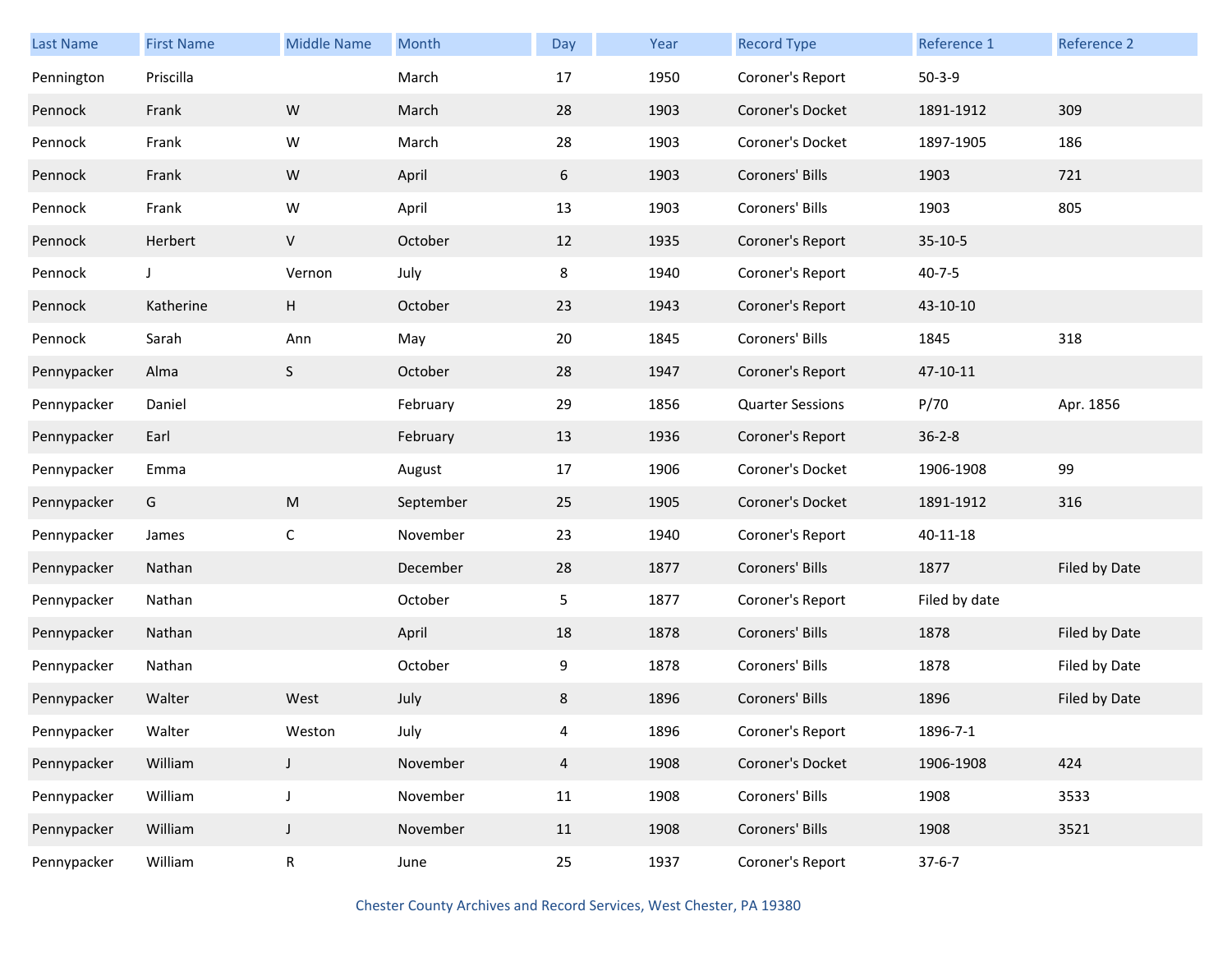| Last Name | <b>First Name</b> | <b>Middle Name</b> | Month     | Day            | Year | <b>Record Type</b> | Reference 1   | Reference 2   |
|-----------|-------------------|--------------------|-----------|----------------|------|--------------------|---------------|---------------|
| Penrose   | Alfred            | E                  | November  | 10             | 1945 | Coroner's Report   | $45 - 11 - 7$ |               |
| Penrose   | James             | Andrew             | October   | 12             | 1914 | Coroner's Docket   | 1912-1914     | 347           |
| Peppel    | Ellenor           | K                  | July      | 24             | 1946 | Coroner's Report   | $46 - 7 - 7$  |               |
| Peppel    | John              |                    | June      | 16             | 1949 | Coroner's Report   | $49 - 6 - 7$  |               |
| Peppel    | Raymond           | $\mathsf C$        | December  | 28             | 1943 | Coroner's Report   | 43-12-14      |               |
| Pequesse  | Anna              | M                  | March     | 23             | 1954 | Coroner's Report   | $54 - 3 - 17$ |               |
| Perches   | John              | ${\sf W}$          | February  |                | 1897 | Coroner's Docket   | 1897-1905     | 186           |
| Perches   | John              | W                  | February  | 22             | 1897 | Coroner's Docket   | 1891-1912     | 306           |
| Perches   | John              | ${\sf W}$          | February  | 23             | 1897 | Coroners' Bills    | 1897          | 781           |
| Perches   | Lewis             |                    | January   | $\mathbf{1}$   | 1904 | Coroner's Docket   | 1897-1905     | 187           |
| Perches   | Lewis             |                    | January   | $\mathbf{1}$   | 1904 | Coroner's Docket   | 1891-1912     | 310           |
| Percy     | Joseph            |                    | August    | 24             | 1888 | Coroners' Bills    | 1888          | 1683          |
| Perdue    | David             | Milton             | September | 9              | 1941 | Coroner's Report   | $41 - 9 - 4$  |               |
| Perfetto  | Lebrata           |                    | October   | 24             | 1905 | Coroner's Docket   | 1897-1905     | 298           |
| Perffetta | Libretta          |                    | October   | 24             | 1905 | Coroner's Docket   | 1891-1912     | 315           |
| Perffetto | Lebrata           |                    | October   | 30             | 1905 | Coroners' Bills    | 1905          | 2735          |
| Perkins   | Albert            |                    | December  | 27             | 1933 | Coroner's Report   | 33-12-13      |               |
| Perkins   | Harold            |                    | March     | 5              | 1942 | Coroner's Report   | $42 - 3 - 5$  |               |
| Perkins   | John              | Н                  | October   | 29             | 1848 | Coroners' Bills    | 1848          | Filed by Date |
| Perkins   | Mary              | A                  | June      | 17             | 1950 | Coroner's Report   | $50 - 6 - 18$ |               |
| Perkins   | Robert            |                    | September | $\overline{7}$ | 1943 | Coroner's Report   | $43 - 9 - 4$  |               |
| Perkins   | William           | E                  | October   | 14             | 1912 | Coroner's Docket   | 1912-1914     | 121           |
| Perkins   | William           | H                  | June      | 19             | 1911 | Coroner's Docket   | 1909-1911     | 341           |
| Pernella  | Provitenza        |                    | December  | 31             | 1935 | Coroner's Report   | 35-12-20      |               |
| Perruzzi  | Louis             |                    | April     | 7 <sup>7</sup> | 1930 | Coroner's Report   | $30 - 4 - 6$  |               |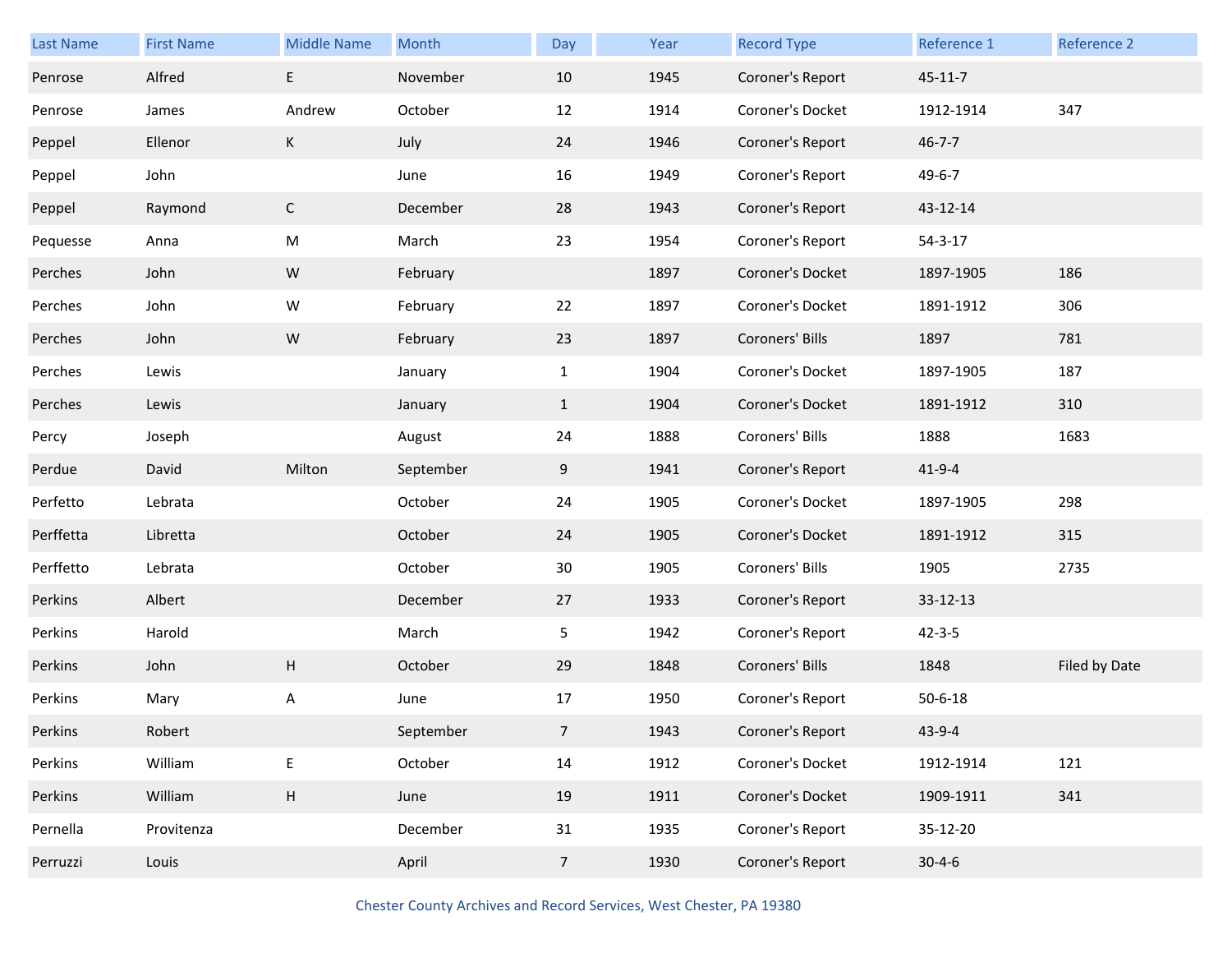| <b>Last Name</b> | <b>First Name</b> | <b>Middle Name</b> | Month     | Day          | Year | <b>Record Type</b>      | Reference 1   | Reference 2   |
|------------------|-------------------|--------------------|-----------|--------------|------|-------------------------|---------------|---------------|
| Perry            | Anna              |                    | July      | 21           | 1894 | Coroners' Bills         | 1894          | 1936          |
| Perry            | Anna              |                    | July      | 21           | 1894 | Coroner's Report        | 1894-7-1      |               |
| Perry            | Edward            |                    | May       | 14           | 1955 | Coroner's Report        | $55 - 5 - 12$ |               |
| Perry            | Philip            |                    | November  | 19           | 1904 | Coroner's Docket        | 1897-1905     | 281           |
| Perry            | Philip            |                    | November  | 21           | 1904 | Coroners' Bills         | 1904          | 3175          |
| Perry            | Phillip           |                    | November  | 19           | 1904 | Coroner's Docket        | 1891-1912     | 316           |
| Perry            | William           | ${\sf M}$          | September | 27           | 1944 | Coroner's Report        | 44-9-16       |               |
| Persichetti      | Dominick          |                    | May       | 22           | 1935 | Coroner's Report        | $35 - 5 - 3$  |               |
| Pesce            | J                 | Victor             | February  | 11           | 1947 | Coroner's Report        | $47 - 2 - 6$  |               |
| Peterman         | Bolilen           |                    | August    | 15           | 1898 | Coroner's Docket        | 1891-1912     | 307           |
| Peterman         | Bolilen           |                    | August    | 16           | 1898 | Coroners' Bills         | 1898          | Filed by Date |
| Peterman         | Bolilen           |                    | August    | 15           | 1898 | Coroners' Bills         | 1898          | 2141          |
| Peterman         | Bolilen           |                    | August    | 15           | 1898 | Coroner's Docket        | 1897-1905     | 186           |
| Peters           | Cornelius         | Howard             | June      | 19           | 1951 | Coroner's Report        | $51 - 6 - 9$  |               |
| Peters           | John              | Kelly              | August    | $\mathbf{1}$ | 1952 | Coroner's Report        | $52 - 8 - 2$  |               |
| Peters           | Martin            | L                  | July      | 22           | 1944 | Coroner's Report        | $44 - 7 - 10$ |               |
| Peters           | Melvin            |                    | June      | 12           | 1952 | Coroner's Report        | $52 - 6 - 10$ |               |
| Peters           | Miller            |                    | September | 5            | 1934 | Coroner's Report        | $34-9-7$      |               |
| Peters           | William           |                    | September | 12           | 1942 | Coroner's Report        | 42-9-5        |               |
| Peterson         | Clayton           |                    | April     | 27           | 1892 | Coroner's Report        | 1892-4-2      |               |
| Peterson         | Luke              |                    | August    | 15           | 1855 | <b>Quarter Sessions</b> | P/47          | Oct. 1855     |
| Peterson         | Maurice           | Curtiss            | May       | 10           | 1951 | Coroner's Report        | $51 - 5 - 7$  |               |
| Peterson         | P                 |                    | January   | 24           | 1891 | Coroner's Report        | 1891-1-1      |               |
| Peterson         | Palmer            | $\mathsf{A}$       | September | 8            | 1940 | Coroner's Report        | $40 - 9 - 6$  |               |
| Peterson         | Thomas            | H                  | May       | 25           | 1907 | Coroner's Docket        | 1906-1908     | 206           |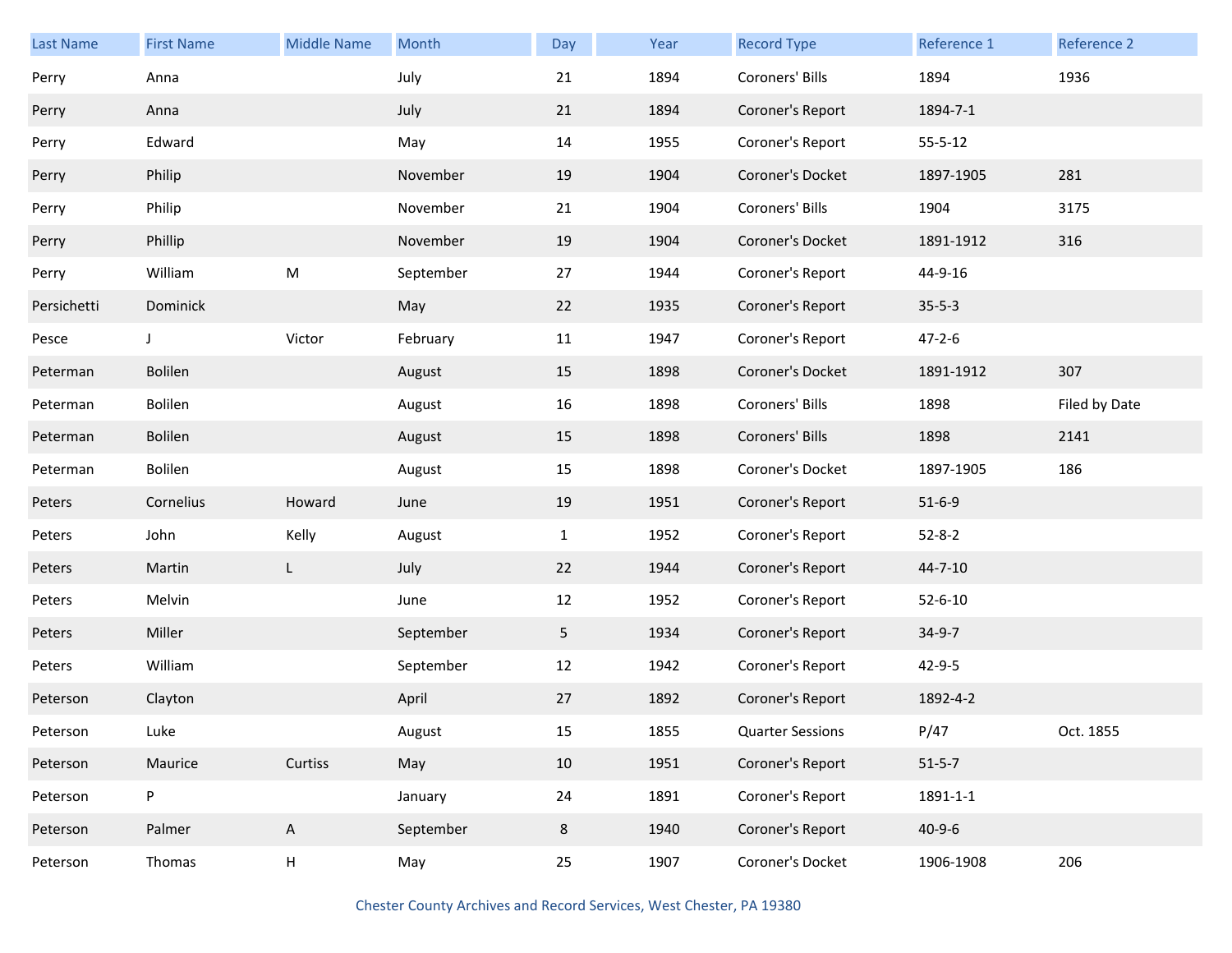| <b>Last Name</b> | <b>First Name</b> | <b>Middle Name</b> | Month     | Day            | Year | <b>Record Type</b> | Reference 1   | Reference 2   |
|------------------|-------------------|--------------------|-----------|----------------|------|--------------------|---------------|---------------|
| Peterson         | William           |                    | December  | 11             | 1919 | Coroner's Docket   | 1916-1919     | 422           |
| Petery           | Henry             |                    | July      | 22             | 1915 | Coroner's Docket   | 1915          | 65            |
| Petit            | Jane              |                    | January   | $2^{\circ}$    | 1890 | Coroners' Bills    | 1890          | Filed by Date |
| Petraline        | Carmen            | $\mathsf C$        | May       | 10             | 1954 | Coroner's Report   | $54 - 5 - 6$  |               |
| Petras           | Thomas            |                    | November  | 20             | 1909 | Coroner's Docket   | 1909-1911     | 108           |
| Petras           | Thomas            |                    | November  | 29             | 1909 | Coroners' Bills    | 1909          | 3223          |
| Petrovich        | Yokym             | Jack               | September | 22             | 1943 | Coroner's Report   | 43-9-13       |               |
| Petrowoz         | Michael           |                    | December  | 8              | 1911 | Coroner's Docket   | 1909-1911     | 409           |
| Petrushunas      | Joseph            |                    | June      | 5              | 1953 | Coroner's Report   | $53 - 5 - 8$  |               |
| Petrushunas      | Maria             | Josephine          | June      | 5              | 1953 | Coroner's Report   | $53 - 5 - 11$ |               |
| Petrushunas      | Marie             | Grace              | June      | 5              | 1953 | Coroner's Report   | $53 - 5 - 10$ |               |
| Petrylo          | Stephen           |                    | February  | 16             | 1910 | Coroners' Bills    | 1910          | Filed by date |
| Petrylo          | Stephen           |                    | February  | 14             | 1910 | Coroner's Docket   | 1909-1911     | 137           |
| Pets             | Joseph            |                    | September | 28             | 1901 | Coroner's Docket   | 1897-1905     | 187           |
| Pets             | Joseph            |                    | October   | $\overline{2}$ | 1901 | Coroners' Bills    | 1901          | 2454          |
| pets             | Joseph            |                    | September | 28             | 1901 | Coroner's Docket   | 1891-1912     | 309           |
| Petsock          | Michael           |                    | August    | 6              | 1953 | Coroner's Report   | 53-8-15       |               |
| Pettigrew        | Thomas            |                    | June      | 14             | 1954 | Coroner's Report   | $54 - 6 - 9$  |               |
| Pettit           | Clifford          | H                  | January   | 3              | 1944 | Coroner's Report   | $44 - 1 - 2$  |               |
| Peyton           | Charles           | J                  | December  | $\overline{2}$ | 1950 | Coroner's Report   | $50-12-3$     |               |
| Peyton           | Helen             |                    | July      | 21             | 1944 | Coroner's Report   | 44-7-9        |               |
| Pfeiffer         | Priscilla         |                    | March     | 18             | 1955 | Coroner's Report   | $55 - 3 - 8$  |               |
| Pfitzenmeyer     | Paul              | E                  | April     | 13             | 1955 | Coroner's Report   | $55 - 4 - 4$  |               |
| Pfitzenmyer      | John              | E                  | June      | 18             | 1943 | Coroner's Report   | $43 - 6 - 13$ |               |
| Pflueger         | Homer             | $\mathsf J$        | November  | 27             | 1919 | Coroner's Docket   | 1916-1919     | 416           |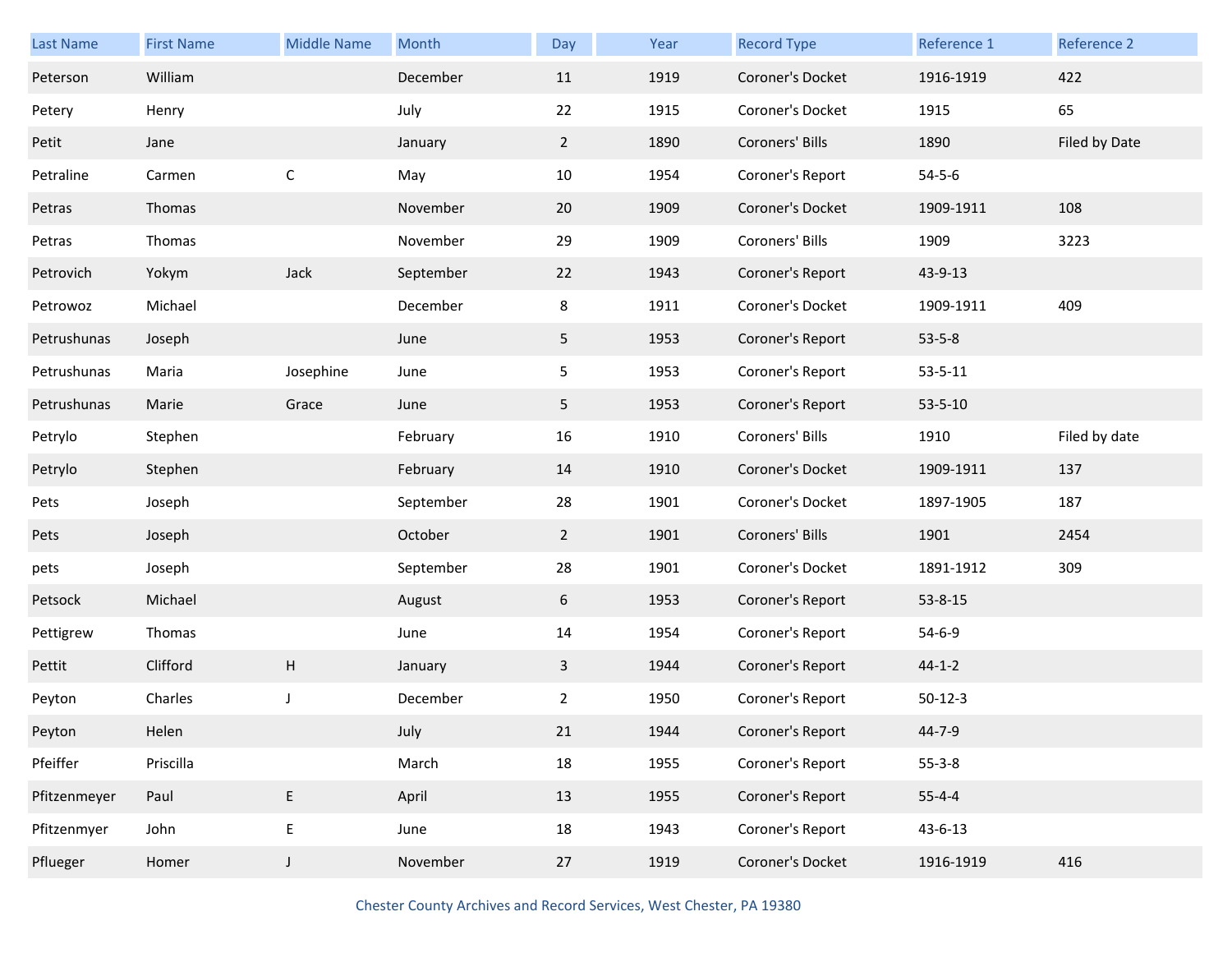| Last Name | <b>First Name</b> | <b>Middle Name</b> | Month     | Day             | Year | <b>Record Type</b>      | Reference 1   | <b>Reference 2</b> |
|-----------|-------------------|--------------------|-----------|-----------------|------|-------------------------|---------------|--------------------|
| Phafer    | Dorothy           |                    | November  | 5               | 1833 | Coroners' Bills         | 1833          | 702                |
| Pharoah   | Charles           | J                  | March     | 24              | 1939 | Coroner's Report        | $39-3-8$      |                    |
| Pharoah   | Evans             |                    | March     | 9               | 1898 | Coroner's Docket        | 1897-1905     | 188                |
| Pharoah   | Evans             |                    | March     | 11              | 1898 | Coroners' Bills         | 1898          | Filed by Date      |
| Pharroah  | Evans             |                    | March     | 9               | 1898 | Coroner's Docket        | 1891-1912     | 310                |
| Phelps    | Frederick         |                    | November  | 10              | 1844 | <b>Quarter Sessions</b> | N/215         | Feb. 1845          |
| Philips   | Maud              | A                  | August    | 12              | 1931 | Coroner's Report        | $31 - 8 - 11$ |                    |
| Phillip   | Jacob             | McAfee             | August    | 8               | 1908 | Coroners' Bills         | 1908          | Filed by date      |
| Phillip   | Joe               |                    | October   | 5 <sub>1</sub>  | 1914 | Coroner's Docket        | 1912-1914     | 343                |
| Phillip   | Joe               |                    | October   | 3               | 1914 | Coroner's Docket        | 1912-1914     | 341                |
| Phillips  | Edith             | Alice              | November  | 5               | 1952 | Coroner's Report        | $52 - 11 - 3$ |                    |
| Phillips  | George            |                    | March     | 9               | 1893 | Coroner's Report        | 1893-3-2      |                    |
| Phillips  | George            |                    | March     | 10              | 1893 | Coroners' Bills         | 1893          | 815                |
| Phillips  | George            |                    | July      | 5               | 1915 | Coroner's Docket        | 1915          | 58                 |
| Phillips  | George            | $\sf S$            | April     | 14              | 1918 | Coroner's Docket        | 1916-1919     | 237                |
| Phillips  | Irene             | Bailey             | September | 12              | 1933 | Coroner's Report        | 33-9-10       |                    |
| Phillips  | Jacob             | McAffee            | July      | 29              | 1908 | Coroner's Docket        | 1906-1908     | 389                |
| Phillips  | John              | ${\sf N}$          | November  | 26              | 1935 | Coroner's Report        | 35-11-14      |                    |
| Phillips  | June              | Elaine             | August    | $30\,$          | 1941 | Coroner's Report        | 41-8-26       |                    |
| Phillips  | Marshall          |                    | October   | 12              | 1935 | Coroner's Report        | $35-10-6$     |                    |
| Phillips  | Ruby              |                    | May       | $30\,$          | 1948 | Coroner's Report        | 48-5-14       |                    |
| Phillips  | Samuel            |                    | May       | $\overline{4}$  | 1917 | Coroner's Docket        | 1916-1920     | 76                 |
| Phipps    | Caleb             |                    | August    | $\mathsf{3}$    | 1814 | Coroners' Bills         | 1814          | 208                |
| Phipps    | Ellsworth         | E                  | June      | 30 <sup>°</sup> | 1944 | Coroner's Report        | $44 - 6 - 15$ |                    |
| Picke     | James             |                    | September | 11              | 1900 | Coroner's Docket        | 1897-1905     | 188                |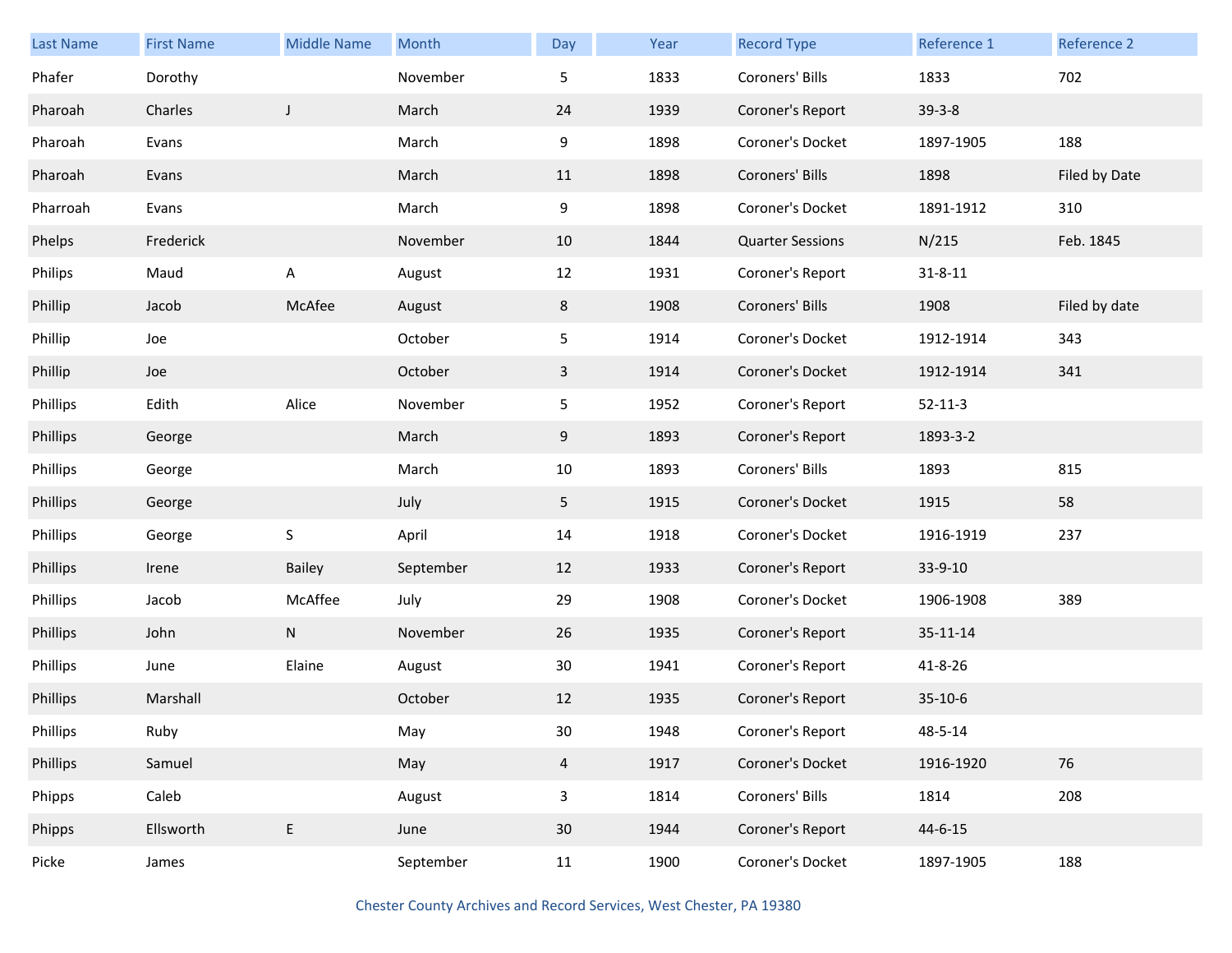| Last Name | <b>First Name</b> | <b>Middle Name</b> | Month     | Day          | Year | <b>Record Type</b> | Reference 1   | Reference 2   |
|-----------|-------------------|--------------------|-----------|--------------|------|--------------------|---------------|---------------|
| Picke     | James             |                    | October   | $\mathbf{3}$ | 1900 | Coroners' Bills    | 1900          | Filed by Date |
| Pickel    | Allen             | J                  | January   | 19           | 1930 | Coroner's Report   | $30 - 1 - 15$ |               |
| Pickel    | Mary              | A                  | April     | 22           | 1908 | Coroner's Docket   | 1906-1908     | 358           |
| Pickell   | Davis             |                    | August    | 4            | 1908 | Coroners' Bills    | 1908          | 2260          |
| Pickle    | James             |                    | September | 11           | 1900 | Coroner's Docket   | 1891-1912     | 312           |
| Pienol    | Oliver            | ${\sf R}$          | October   | 21           | 1877 | Coroner's Report   | Filed by date |               |
| Pierce    | Andrew            |                    | September | 29           | 1940 | Coroner's Report   | 40-9-17       |               |
| Pierce    | Carrie            | ${\sf M}$          | January   | 29           | 1886 | Coroners' Bills    | 1886          | 278           |
| Pierce    | Clifford          |                    | June      | 17           | 1916 | Coroner's Docket   | 1916-1919     | 25            |
| Pierce    | Edgar             | Herbert            | October   | 30           | 1933 | Coroner's Report   | 33-10-12      |               |
| Pierce    | Elmer             | E                  | February  | 13           | 1912 | Coroner's Docket   | 1912-1914     | 22            |
| Pierce    | Howard            |                    | March     | 11           | 1935 | Coroner's Report   | $35 - 3 - 7$  |               |
| Pierce    | John              |                    | December  | 11           | 1877 | Coroner's Report   | Filed by date |               |
| Pierce    | Margaret          |                    | October   | 13           | 1953 | Coroner's Report   | 53-10-12      |               |
| Pierce    | Marshal           |                    |           |              | 1868 | Coroners' Bills    | 1868          | 648           |
| Pierce    | Mary              | Alice              | November  | 3            | 1941 | Coroner's Report   | $41 - 11 - 2$ |               |
| Pierce    | Mary              | J                  | March     | 19           | 1886 | Coroners' Bills    | 1886          | 813           |
| Pierce    | Mary              | J                  | March     | 22           | 1886 | Coroners' Bills    | 1886          | 807           |
| Pierce    | Melvina           |                    | March     | 28           | 1947 | Coroner's Report   | $47 - 3 - 6$  |               |
| Pierce    | Norman            | S                  | December  | 29           | 1937 | Coroner's Report   | 37-12-14      |               |
| Pierce    | Ross              |                    | August    | 29           | 1910 | Coroners' Bills    | 1910          | 2032          |
| Pierce    | Ross              |                    | August    | 20           | 1910 | Coroner's Docket   | 1909-1911     | 211           |
| Pierce    | Walter            | $\mathsf J$        | June      | 22           | 1907 | Coroner's Docket   | 1906-1908     | 220           |
| Pierce    | Walter            | $\mathsf J$        | July      | 9            | 1907 | Coroners' Bills    | 1907          | 1903          |
| Piercy    | James             |                    | February  | 23           | 1915 | Coroner's Docket   | 1915          | 15            |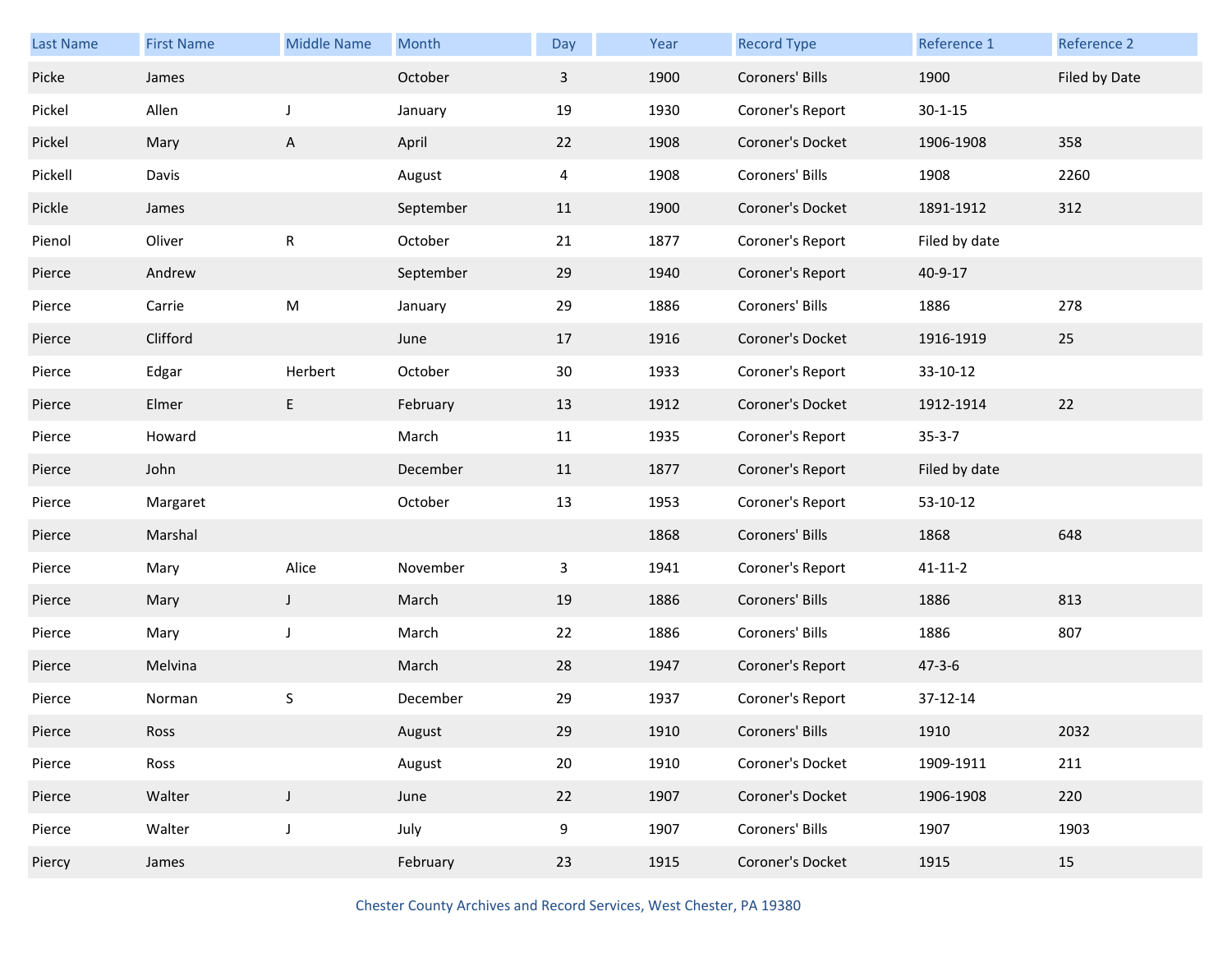| <b>Last Name</b> | <b>First Name</b> | <b>Middle Name</b> | Month     | Day            | Year | <b>Record Type</b>      | Reference 1   | Reference 2   |
|------------------|-------------------|--------------------|-----------|----------------|------|-------------------------|---------------|---------------|
| Piersel          | Edward            |                    | August    | 5              | 1858 | <b>Quarter Sessions</b> | P/298         | Aug. 1858     |
| Piersol          | John              | D                  | October   | 25             | 1939 | Coroner's Report        | 39-10-13      |               |
| Piersol          | John              | Howard             | September | 13             | 1918 | Coroner's Docket        | 1916-1920     | 140           |
| Piersol          | Mary              | Ellen              | August    | 12             | 1907 | Coroner's Docket        | 1906-1908     | 246           |
| Piersol          | Rosanna           |                    | January   | 6              | 1912 | Coroner's Docket        | 1912-1914     | 6             |
| Pierson          | Edward            |                    | August    | 5              | 1858 | <b>Quarter Sessions</b> | P/298         | Aug. 1858     |
| Pierson          | Ethel             | M                  | December  | 18             | 1918 | Coroner's Docket        | 1916-1919     | 327           |
| Pierson          | Marie             |                    | July      | 9              | 1933 | Coroner's Report        | $33 - 7 - 3$  |               |
| Pierson          | Robert            |                    | December  | 6              | 1899 | Coroners' Bills         | 1899          | Filed by Date |
| Pierson          | Robert            |                    | November  | 21             | 1899 | Coroner's Docket        | 1891-1912     | 302           |
| Pierson          | Robert            |                    | November  | 21             | 1899 | Coroner's Docket        | 1897-1905     | 189           |
| Pierson          | William           | H                  | May       | 26             | 1913 | Coroner's Docket        | 1912-1914     | 190           |
| Pietrie          | Neno              | Augustine          | September | 23             | 1934 | Coroner's Report        | 34-9-20       |               |
| Pietropaolo      | Domenico          |                    | May       | 12             | 1945 | Coroner's Report        | $45 - 5 - 8$  |               |
| Pilling          | Joan              | Emilia             | December  | 16             | 1935 | Coroner's Report        | $35 - 12 - 7$ |               |
| Pindjack         | Charles           |                    | June      | 27             | 1950 | Coroner's Report        | $50 - 6 - 25$ |               |
| Pine             | George            |                    | December  | 29             | 1950 | Coroner's Report        | 50-12-22      |               |
| Piner            | Hannah            |                    | February  | 9              | 1953 | Coroner's Report        | $53-2-7$      |               |
| Piner            | James             | A                  | April     | $\overline{7}$ | 1933 | Coroner's Report        | $33 - 4 - 5$  |               |
| Piner            | William           |                    | March     | $\mathbf{1}$   | 1937 | Coroner's Report        | $37 - 3 - 1$  |               |
| Pinicinic        | Harry             |                    | December  | 29             | 1936 | Coroner's Report        | 36-12-18      |               |
| Pinion           | William           |                    | December  | $2^{\circ}$    | 1937 | Coroner's Report        | $37-12-1$     |               |
| Pinkerton        | Anna              |                    | November  | 28             | 1936 | Coroner's Report        | 36-11-14      |               |
| Pinkerton        | John              | ${\sf W}$          | July      | 23             | 1907 | Coroner's Docket        | 1906-1908     | 236           |
| Pinkerton        | Roy               | E                  | November  | 5              | 1954 | Coroner's Report        | $54-11-3$     |               |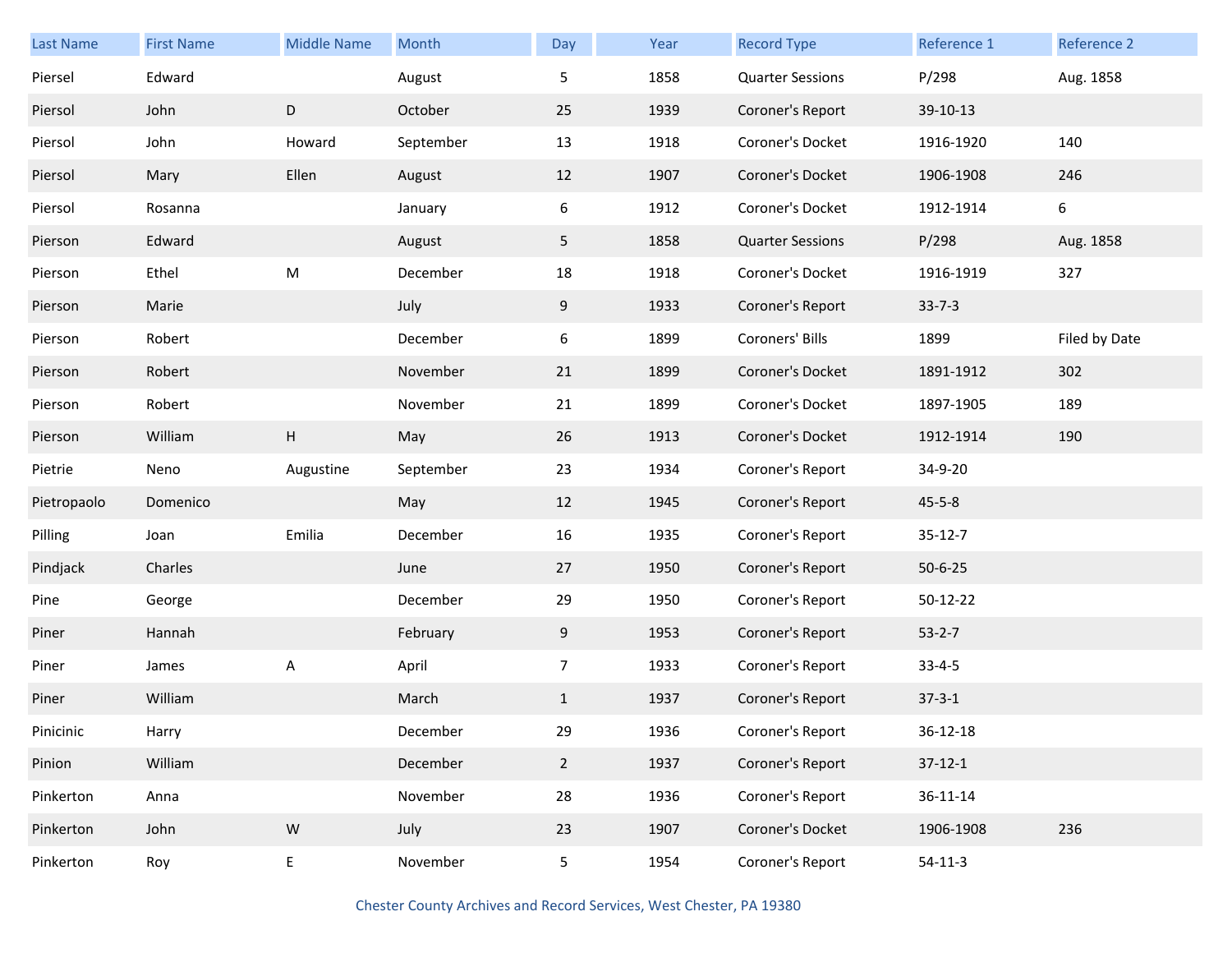| <b>Last Name</b> | <b>First Name</b> | <b>Middle Name</b>        | Month     | Day | Year | <b>Record Type</b> | Reference 1   | Reference 2   |
|------------------|-------------------|---------------------------|-----------|-----|------|--------------------|---------------|---------------|
| Pinnion          | Norman            |                           | July      | 11  | 1935 | Coroner's Report   | $35 - 7 - 8$  |               |
| Pinto            | Lena              |                           | March     | 31  | 1931 | Coroner's Report   | $31 - 3 - 14$ |               |
| Pinto            | Tony              |                           | March     | 31  | 1931 | Coroner's Report   | $31 - 3 - 14$ |               |
| Piper            | Charles           | Donald                    | June      | 11  | 1955 | Coroner's Report   | 55-6-16       |               |
| Pippin           | Horace            |                           | July      | 6   | 1946 | Coroner's Report   | $46 - 7 - 8$  |               |
| Piscoglio        | Joseph            |                           | January   | 24  | 1954 | Coroner's Report   | $54 - 1 - 17$ |               |
| Pistoria         | Peter             |                           | June      | 27  | 1910 | Coroners' Bills    | 1910          | 1761          |
| Pistoria         | Petro             |                           | June      | 22  | 1910 | Coroner's Docket   | 1909-1911     | 185           |
| Pitch            | Mildred           |                           | August    | 24  | 1935 | Coroner's Report   | 35-8-15       |               |
| Pitch            | Nicholas          | Lewis                     | April     | 5   | 1947 | Coroner's Report   | 47-4-23       |               |
| Pitcherelli      | Mary              | A                         | June      | 6   | 1939 | Coroner's Report   | $39-6-2$      |               |
| Pitingara        | Angelo            |                           | July      | 20  | 1909 | Coroner's Docket   | 1909-1911     | 71            |
|                  |                   |                           |           |     |      |                    |               |               |
| Pitingaro        | Angelo            |                           | August    | 16  | 1909 | Coroners' Bills    | 1909          | Filed by date |
| Pitt             | David             | ${\sf M}$                 | March     | 27  | 1918 | Coroner's Docket   | 1916-1919     | 232           |
| Pitt             | John              | E                         | September | 12  | 1941 | Coroner's Report   | $41 - 9 - 6$  |               |
| Pittenger        | Edith             |                           | August    | 21  | 1943 | Coroner's Report   | $43 - 8 - 6$  |               |
| Pizzo            | Charles           |                           | March     | 18  | 1941 | Coroner's Report   | $41 - 3 - 21$ |               |
| Place            | Walter            |                           | October   | 24  | 1877 | Coroner's Report   | Filed by date |               |
| Plank            | Clinton           | $\boldsymbol{\mathsf{H}}$ | July      | 13  | 1949 | Coroner's Report   | 49-7-9        |               |
| Plank            | George            |                           | June      | 11  | 1938 | Coroner's Report   | $38 - 6 - 5$  |               |
| Plankinton       | Edwin             |                           | October   | 11  | 1910 | Coroner's Docket   | 1909-1911     | 237           |
| Platt            | Charles           | $\mathsf E$               | September | 8   | 1950 | Coroner's Report   | $50-9-2$      |               |
| Platt            | Clayton           |                           | September | 10  | 1939 | Coroner's Report   | 39-9-7        |               |
| Platt            | Geo               |                           | October   | 22  | 1918 | Coroner's Docket   | 1916-1919     | 312           |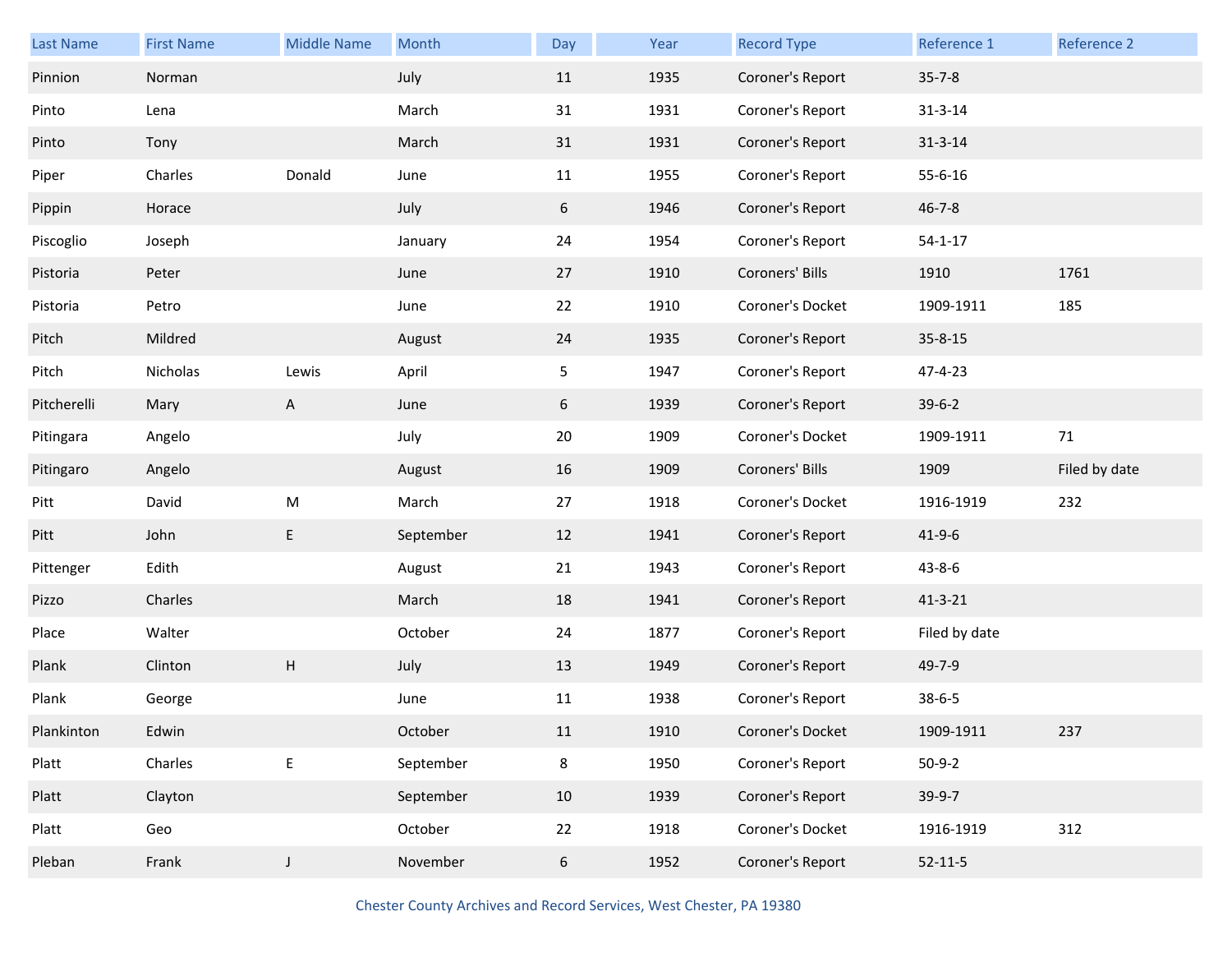| <b>Last Name</b> | <b>First Name</b> | <b>Middle Name</b> | Month     | Day            | Year | <b>Record Type</b> | Reference 1    | Reference 2   |
|------------------|-------------------|--------------------|-----------|----------------|------|--------------------|----------------|---------------|
| Plotner          | Pearly            |                    | October   | 31             | 1950 | Coroner's Report   | 50-10-26       |               |
| Pluck            | George            |                    | December  | 23             | 1940 | Coroner's Report   | $40 - 12 - 13$ |               |
| Plumley          | Adriance          |                    | May       | 12             | 1919 | Coroner's Docket   | 1916-1919      | 374           |
| Podmemik         | Theresa           | M                  | August    | 18             | 1952 | Coroner's Report   | $52 - 8 - 6$   |               |
| Poe              | Frank             | H                  | September | 10             | 1945 | Coroner's Report   | 45-9-4         |               |
| Poe              | Mary              | Jane               | December  | 31             | 1849 | Coroners' Bills    | 1849           | 312           |
| Poff             | Lois              | Jane               | February  | 4              | 1935 | Coroner's Report   | $35 - 2 - 4$   |               |
| Poff             | Shirley           | Ann                | September | 25             | 1935 | Coroner's Report   | 35-9-18        |               |
| Pogon            | Isaac             |                    | August    | 29             | 1753 | Coroners' Bills    | 1750-59        | Filed by Date |
| Pohl             | Anna              | ${\sf W}$          | June      | 28             | 1941 | Coroner's Report   | $41 - 6 - 12$  |               |
| Poindexter       | Samuel            |                    | September | 11             | 1933 | Coroner's Report   | $33-9-5$       |               |
| Pokladski        | John              |                    | July      | 20             | 1952 | Coroner's Report   | $52 - 7 - 19$  |               |
| Polakowski       | Matensz           | L                  | February  | 19             | 1936 | Coroner's Report   | $36 - 2 - 10$  |               |
| Polick           | George            |                    | August    | 19             | 1798 | Coroner's Report   | Filed by date  |               |
| Polk             | Anna              | ${\sf M}$          | October   | 11             | 1931 | Coroner's Report   | $31 - 10 - 7$  |               |
| Pollender        | Sylvio            | W                  | May       | 7 <sup>1</sup> | 1944 | Coroner's Report   | $44 - 5 - 5$   |               |
| Pollock          | Charles           | A                  | June      | 18             | 1902 | Coroners' Bills    | 1902           | 1691          |
| Pollock          | Charles           | A                  | June      | 3              | 1902 | Coroner's Docket   | 1897-1905      | 190           |
| Pollock          | Charles           | A                  | June      | $\mathbf{3}$   | 1902 | Coroner's Docket   | 1891-1912      | 307           |
| Pollock          | Jesse             | Ferrell            | March     | 17             | 1934 | Coroner's Report   | $34 - 3 - 10$  |               |
| Pollock          | Thomas            | M                  | December  | 15             | 1953 | Coroner's Report   | $53 - 12 - 7$  |               |
| Polo             | Fritz             |                    | June      | 17             | 1902 | Coroner's Docket   | 1891-1912      | 314           |
| Polo             | Fritz             | P                  | June      | 23             | 1902 | Coroners' Bills    | 1902           | 1700          |
| Polo             | Fritz             | P                  | June      | 7 <sup>7</sup> | 1902 | Coroner's Docket   | 1897-1905      | 191           |
| Polt             | Mike              |                    | August    | $\overline{2}$ | 1918 | Coroner's Docket   | 1916-1919      | 274           |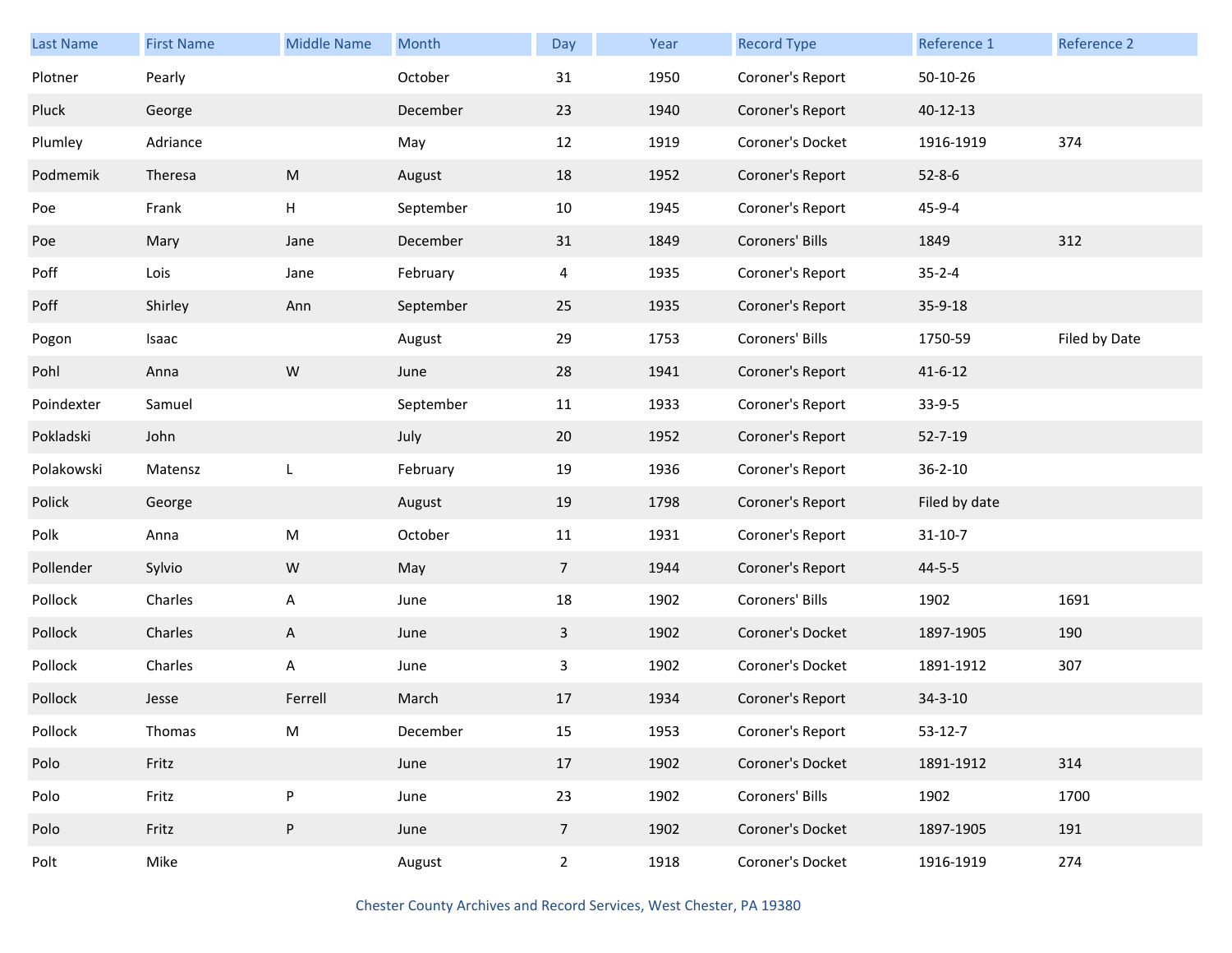| Last Name | <b>First Name</b> | <b>Middle Name</b> | Month    | Day            | Year | <b>Record Type</b> | Reference 1    | Reference 2 |
|-----------|-------------------|--------------------|----------|----------------|------|--------------------|----------------|-------------|
| Poltrone  | Santo             |                    | October  | 12             | 1936 | Coroner's Report   | 36-10-11       |             |
| Poltroni  | Angelo            |                    | August   | 15             | 1912 | Coroner's Docket   | 1912-1914      | 103         |
| Polumbo   | Dorothy           | V                  | August   | $\overline{4}$ | 1936 | Coroner's Report   | $36 - 8 - 3$   |             |
| Polumbo   | Marco             |                    | July     | 17             | 1916 | Coroner's Docket   | 1916-1920      | 39          |
| Ponge     | Albert            |                    | February | 28             | 1952 | Coroner's Report   | $52 - 2 - 25$  |             |
| Ponzo     | John              | W                  | November | 24             | 1898 | Coroner's Docket   | 1891-1912      | 313         |
| Ponzo     | John              | Wesley             | November | 25             | 1898 | Coroners' Bills    | 1898           | 3680        |
| Ponzo     | John              | Wesley             | November | 24             | 1898 | Coroner's Docket   | 1897-1905      | 190         |
| Pool      | Henry             | B                  | February | $\overline{4}$ | 1940 | Coroner's Report   | $40 - 2 - 2$   |             |
| Poole     | Ellen             |                    | March    | 14             | 1937 | Coroner's Report   | $37 - 3 - 10$  |             |
| Poole     | Ellen             | Warden             | March    | 12             | 1950 | Coroner's Report   | $50-3-5$       |             |
| Poole     | Jean              |                    | March    | 15             | 1937 | Coroner's Report   | $37 - 3 - 12$  |             |
| Poole     | Patricia          | Ann                | December | 8              | 1952 | Coroner's Report   | $52 - 12 - 8$  |             |
| Poore     | Alice             | F                  | January  | 11             | 1930 | Coroner's Report   | $30 - 1 - 8$   |             |
| Popovics  | Mary              |                    | January  | $\overline{7}$ | 1913 | Coroner's Docket   | 1912-1914      | 156         |
| Porco     | Nicholas          |                    | February | 26             | 1953 | Coroner's Report   | $53 - 2 - 23$  |             |
| Porricco  | Joseph            |                    | August   | 6              | 1917 | Coroner's Docket   | 1916-1919      | 136         |
| Porta     | Anna              |                    | August   | 27             | 1934 | Coroner's Report   | 34-8-10        |             |
| Porter    | Blanche           |                    | January  | 11             | 1944 | Coroner's Report   | $44 - 1 - 9$   |             |
| Porter    | Eugene            | Α                  | November | 25             | 1955 | Coroner's Report   | $55 - 11 - 16$ |             |
| Porter    | James             |                    | June     | 9              | 1953 | Coroner's Report   | $53 - 6 - 7$   |             |
| Porter    | Martha            |                    | January  | 27             | 1896 | Coroner's Report   | 1896-1-6       |             |
| Porter    | Martha            |                    | January  | 27             | 1896 | Coroners' Bills    | 1896           | 138         |
| Porter    | Mary              | Lizzie             | February | 23             | 1945 | Coroner's Report   | $45 - 2 - 10$  |             |
| Porter    | Robert            |                    | July     | 27             | 1937 | Coroner's Report   | $37 - 7 - 12$  |             |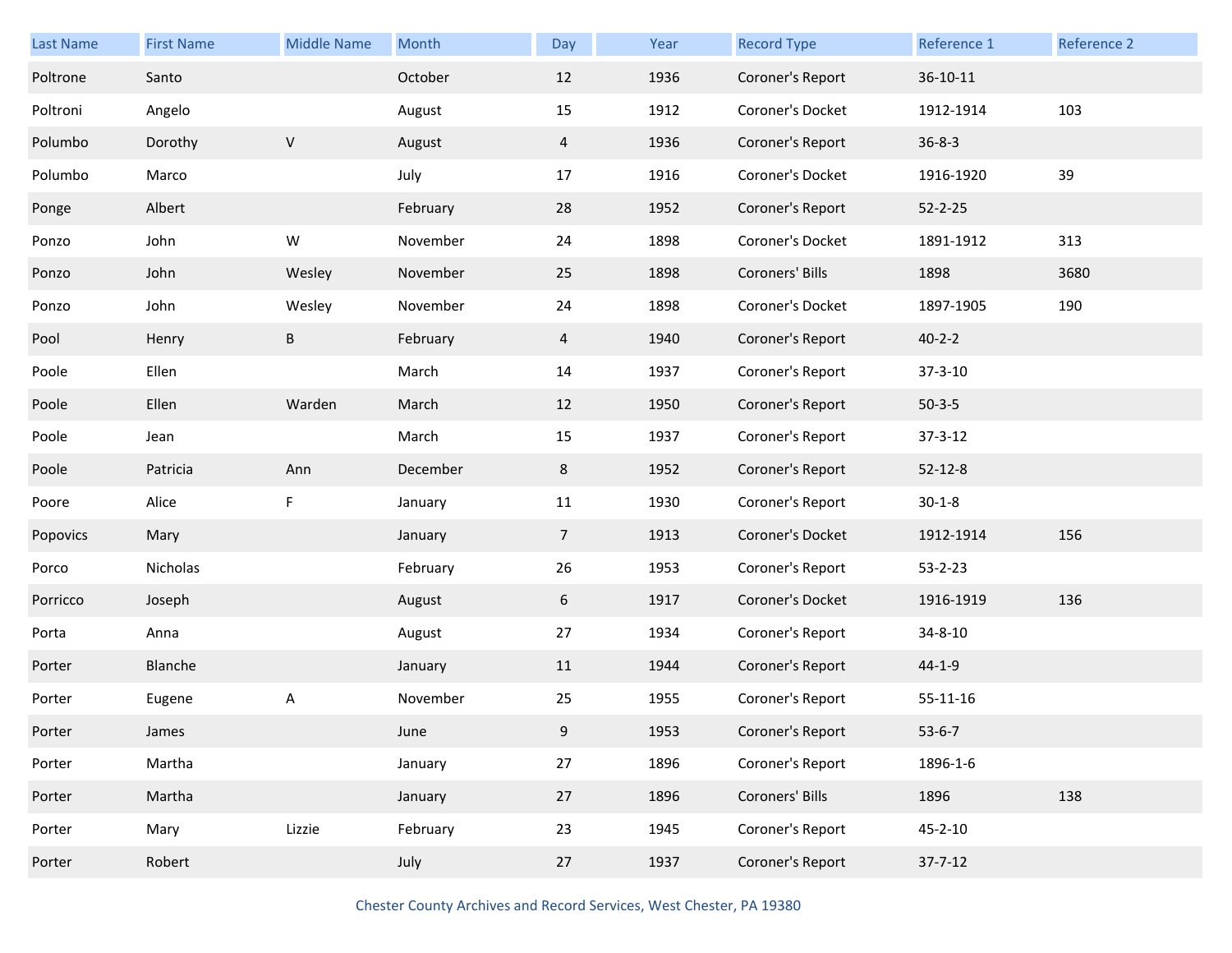| <b>Last Name</b> | <b>First Name</b> | <b>Middle Name</b> | Month     | Day            | Year | <b>Record Type</b> | Reference 1    | <b>Reference 2</b> |
|------------------|-------------------|--------------------|-----------|----------------|------|--------------------|----------------|--------------------|
| Porter           | William           | L                  | June      | 19             | 1949 | Coroner's Report   | 49-6-10        |                    |
| Porteus          | William           | L                  | June      | $\overline{4}$ | 1852 | Coroners' Bills    | 1852           | 123                |
| Portues          | William           | L                  | May       | 4              | 1852 | Coroners' Bills    | 1852           | Filed by Date      |
| Posey            | Eva               |                    | November  | 11             | 1930 | Coroner's Report   | $30 - 11 - 13$ |                    |
| Posey            | Margaret          |                    | September | 5 <sub>5</sub> | 1953 | Coroner's Report   | $53-9-5$       |                    |
| Post             | George            |                    | December  | 17             | 1941 | Coroner's Report   | 41-12-21       |                    |
| Post             | William           | Henry              | January   | 3              | 1920 | Coroner's Docket   | 1916-1920      | 188                |
| Postwok          | Andy              |                    | July      | 9              | 1942 | Coroner's Report   | $42 - 7 - 5$   |                    |
| Potoczniak       | Peter             |                    | September | $\overline{4}$ | 1949 | Coroner's Report   | 49-9-5         |                    |
| Potopa           | Joseph            |                    | October   | 30             | 1936 | Coroner's Report   | 36-10-26       |                    |
| Potter           | Guy               |                    | October   | 25             | 1951 | Coroner's Report   | $51-10-16$     |                    |
| Potts            | Benjamin          |                    | October   | 22             | 1952 | Coroner's Report   | 52-10-18       |                    |
| Potts            | Maggie            |                    | December  | 12             | 1912 | Coroner's Docket   | 1912-1914      | 136                |
| Potts            | Nellie            | $\mathsf V$        | October   | 5 <sub>1</sub> | 1947 | Coroner's Report   | $47 - 10 - 3$  |                    |
| Potts            | Robert            |                    | November  | 29             | 1916 | Coroner's Docket   | 1916-1920      | 56                 |
| Poup             | Bertram           |                    | March     | 11             | 1948 | Coroner's Report   | $48 - 3 - 8$   |                    |
| Powell           | Amos              | L                  | November  | $\mathbf{1}$   | 1950 | Coroner's Report   | $50 - 11 - 12$ |                    |
| Powell           | Dorothy           | Ann                | February  | 14             | 1936 | Coroner's Report   | $36 - 2 - 9$   |                    |
| Powell           | Esther            | May                | January   | 5              | 1888 | Coroners' Bills    | 1888           | Filed by Date      |
| Powell           | Esther            | May                | January   | 5              | 1888 | Coroners' Bills    | 1888           | 14                 |
| Powell           | Frances           |                    | October   | 23             | 1952 | Coroner's Report   | 52-10-20       |                    |
| Powell           | George            | $\mathsf{C}$       | November  | 21             | 1949 | Coroner's Report   | 49-11-16       |                    |
| Powell           | Howard            | $\mathsf J$        | September | 16             | 1946 | Coroner's Report   | 46-9-13        |                    |
| Powell           | Leona             |                    | October   | 5 <sub>1</sub> | 1946 | Coroner's Report   | 46-10-5        |                    |
| Powell           | Mildred           | ${\sf M}$          | November  | 21             | 1949 | Coroner's Report   | 49-11-15       |                    |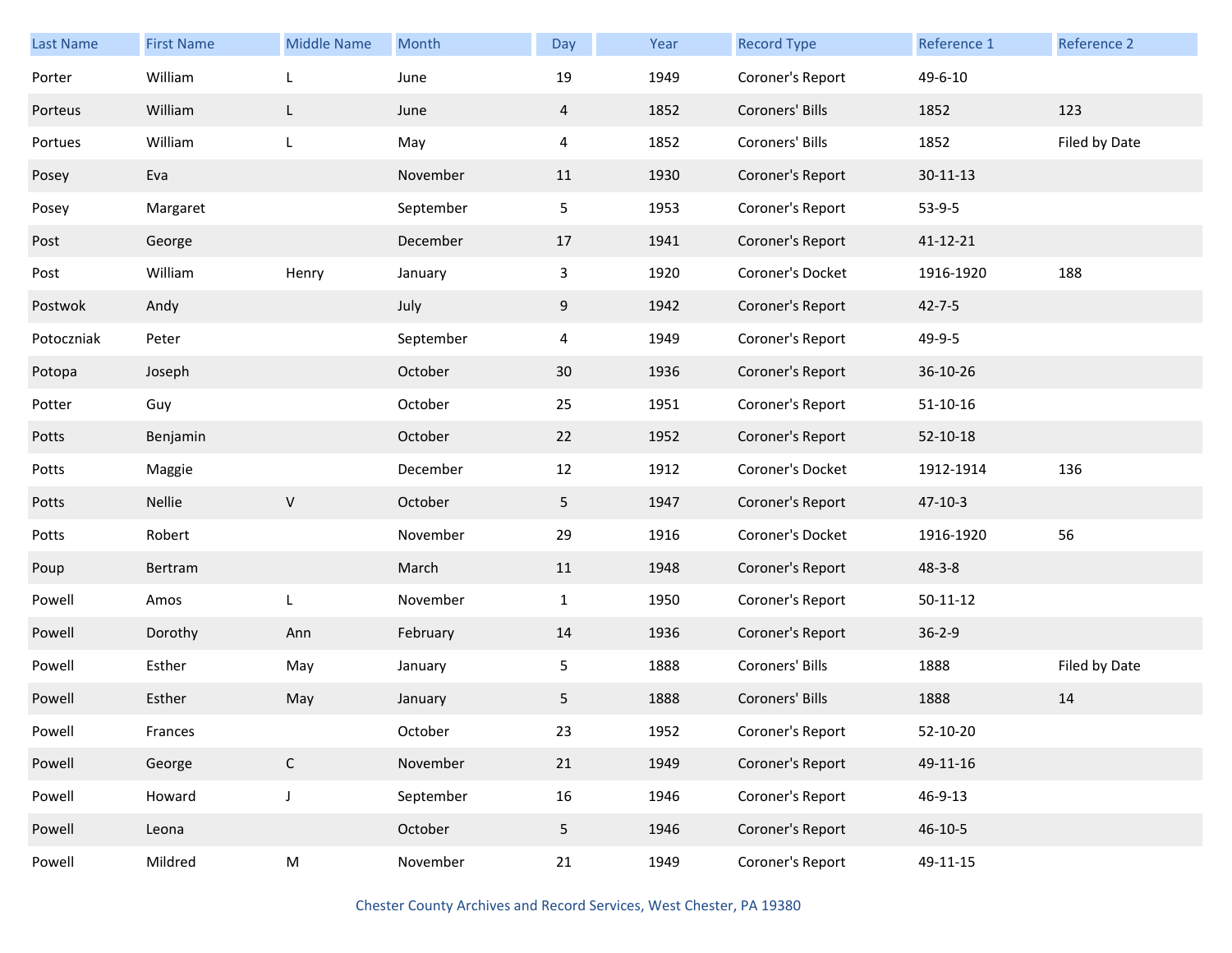| Last Name | <b>First Name</b>                          | <b>Middle Name</b> | Month     | Day            | Year | <b>Record Type</b> | Reference 1    | Reference 2   |
|-----------|--------------------------------------------|--------------------|-----------|----------------|------|--------------------|----------------|---------------|
| Powell    | Orville                                    | L                  | October   | 10             | 1944 | Coroner's Report   | 44-10-8        |               |
| Powell    | Oscar                                      | Carey              | December  | 8              | 1915 | Coroner's Docket   | 1915           | 106           |
| Powell    | Robert                                     | L                  | July      | 20             | 1903 | Coroner's Docket   | 1891-1912      | 301           |
| Powell    | Robert                                     | Lee                | July      | 20             | 1903 | Coroner's Docket   | 1897-1905      | 184           |
| Powell    | Sheward                                    |                    | January   | 24             | 1890 | Coroners' Bills    | 1890           | 53            |
| Powell    | Sheward                                    |                    | January   | 22             | 1890 | Coroners' Bills    | 1890           | 55            |
| Powell    | Sidney                                     |                    | November  | 25             | 1902 | Coroners' Bills    | 1902           | 2896          |
| Powell    | Sidney                                     | $\mathsf C$        | October   | $\overline{2}$ | 1902 | Coroner's Docket   | 1891-1912      | 307           |
| Powell    | Sidney                                     | $\mathsf C$        | October   | $2^{\circ}$    | 1902 | Coroner's Docket   | 1897-1905      | 191           |
| Powell    | Warren                                     |                    | September | 12             | 1932 | Coroner's Report   | $32 - 9 - 3$   |               |
| Powell    | William                                    | Hunter             | October   | $\overline{4}$ | 1869 | Coroners' Bills    | 1869           | 645           |
| Powers    | Ellen                                      |                    | December  | 14             | 1914 | Coroner's Docket   | 1912-1914      | 370           |
| Powers    | John                                       |                    | March     | 22             | 1897 | Coroner's Docket   | 1897-1905      | 191           |
| Powers    | John                                       |                    | March     | 22             | 1897 | Coroner's Docket   | 1891-1912      | 314           |
| Powers    | John                                       |                    | March     | 23             | 1897 | Coroners' Bills    | 1897           | Filed by Date |
| Powers    | John                                       | J                  | January   | 30             | 1937 | Coroner's Report   | $37 - 1 - 20$  |               |
| Powers    | Joseph                                     | F                  | April     | 22             | 1952 | Coroner's Report   | $52 - 4 - 16$  |               |
| Powers    | Thomas                                     |                    | April     | 6              | 1897 | Coroners' Bills    | 1897           | 1077          |
| Powers    | William                                    |                    | October   | 14             | 1938 | Coroner's Report   | $38-10-8$      |               |
| Powley    | Amie                                       | E                  | April     | 22             | 1918 | Coroner's Docket   | 1916-1919      | 239           |
| Powloor   | Petro                                      |                    | February  | $\mathbf{3}$   | 1904 | Coroner's Docket   | 1897-1905      | 191           |
| Powloor   | Petro                                      |                    | February  | $\mathbf{3}$   | 1904 | Coroner's Docket   | 1891-1912      | 304           |
| Pownall   | Phebe                                      |                    | December  | 12             | 1941 | Coroner's Report   | $41 - 12 - 17$ |               |
| Pratt     | $\mathsf{E}% _{0}\left( \mathsf{E}\right)$ | Leroy              | August    | 22             | 1937 | Coroner's Report   | $37 - 8 - 6$   |               |
| Pratt     | Emma                                       |                    | July      | 26             | 1901 | Coroners' Bills    | 1901           | 1845          |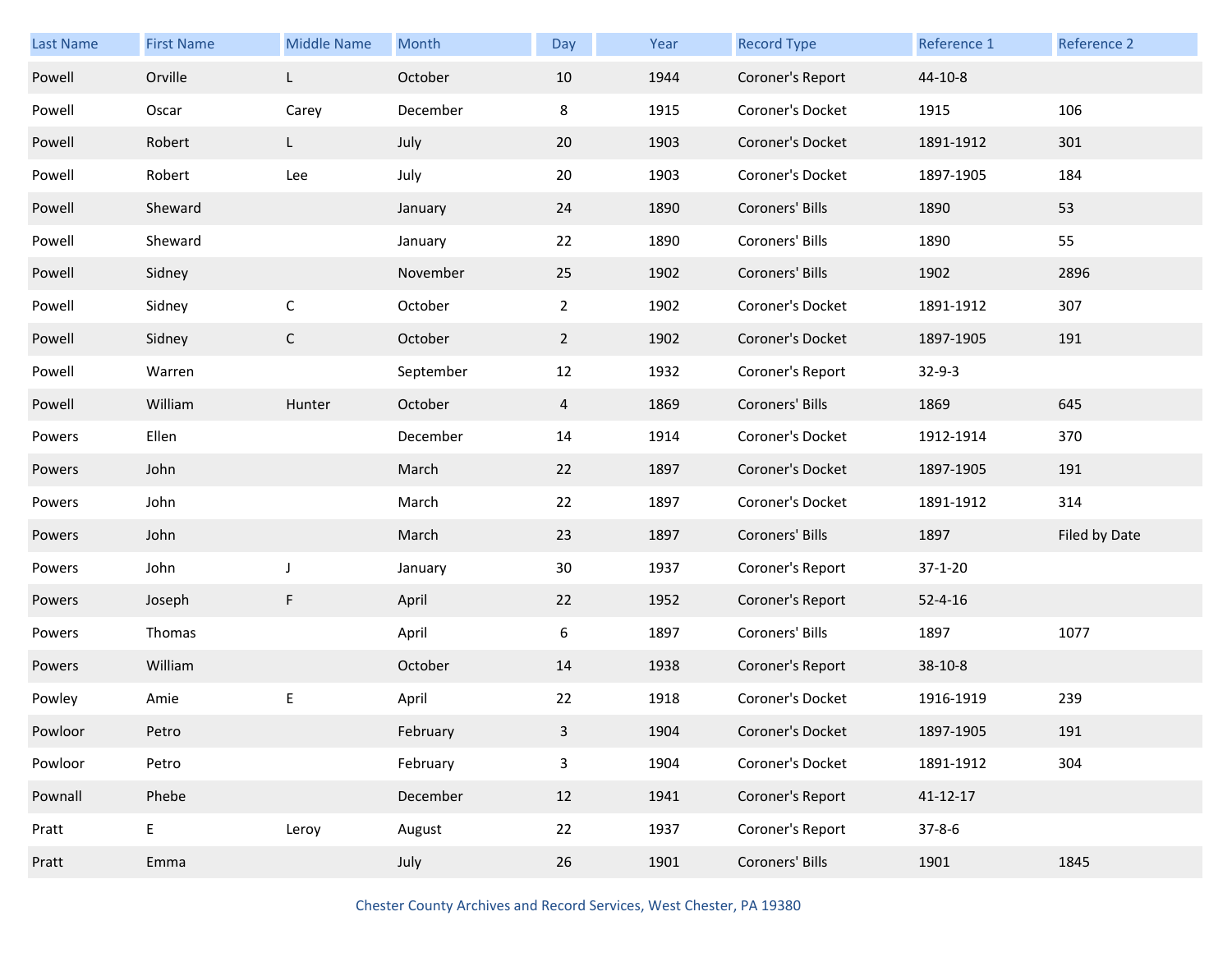| <b>Last Name</b> | <b>First Name</b> | <b>Middle Name</b> | Month     | Day            | Year | <b>Record Type</b>      | Reference 1    | Reference 2   |
|------------------|-------------------|--------------------|-----------|----------------|------|-------------------------|----------------|---------------|
| Pratt            | Emma              |                    | July      | 25             | 1901 | Coroner's Docket        | 1897-1905      | 189           |
| Pratt            | Emma              |                    | July      | 24             | 1901 | Coroner's Docket        | 1891-1912      | 313           |
| Pratt            | Francis           |                    | January   | 18             | 1896 | Coroners' Bills         | 1896           | Filed by Date |
| Pratt            | Francis           |                    | January   | 16             | 1896 | Coroner's Report        | 1896-1-3       |               |
| Pratt            | Wilmer            | J                  | February  | 15             | 1943 | Coroner's Report        | $43 - 2 - 8$   |               |
| Presberry        | Marie             |                    | December  | 10             | 1954 | Coroner's Report        | $54 - 11 - 12$ |               |
| Presberry        | Robert            |                    | May       | 8              | 1942 | Coroner's Report        | $42 - 5 - 6$   |               |
| Preston          | Ella              | McPherson          | February  | 19             | 1898 | Coroners' Bills         | 1898           | 730           |
| Preston          | Ellen             | M                  | February  | 19             | 1898 | Coroner's Docket        | 1897-1905      | 188           |
| Preston          | Ellen             | McPherson          | February  | 19             | 1898 | Coroner's Docket        | 1891-1912      | 311           |
| Preston          | Ellen             | McPherson          | February  | 18             | 1898 | Coroners' Bills         | 1898           | 731           |
| Preston          | Ellen             | McPherson          | February  | 27             | 1898 | Coroners' Bills         | 1898           | Filed by Date |
| Preston          | Frank             | L                  | August    | 16             | 1944 | Coroner's Report        | 44-8-13        |               |
| Preston          | Kersey            |                    | January   | 13             | 1855 | <b>Quarter Sessions</b> | O/510          | Jan. 1855     |
| Pretyman         | William           | Warren             | April     | 22             | 1912 | Coroners' Bills         | 1912           | Filed by date |
| Price            | Catharine         |                    | August    | $\overline{2}$ | 1909 | Coroners' Bills         | 1909           | Filed by date |
| Price            | Catharine         |                    | July      | 31             | 1909 | Coroner's Docket        | 1909-1911      | 72            |
| Price            | Cecilia           | Virginia           | November  | $\mathbf{3}$   | 1943 | Coroner's Report        | $43 - 11 - 1$  |               |
| Price            | Helen             | M                  | March     | $\overline{2}$ | 1941 | Coroner's Report        | $41 - 3 - 5$   |               |
| Price            | John              |                    | March     | 17             | 1935 | Coroner's Report        | $35 - 3 - 8$   |               |
| Price            | John              |                    | December  | 6              | 1941 | Coroner's Report        | $41 - 12 - 8$  |               |
| Price            | Lulu              |                    | March     | 8              | 1933 | Coroner's Report        | $33-3-3$       |               |
| Price            | Paul              |                    | September | 26             | 1951 | Coroner's Report        | $51 - 9 - 21$  |               |
| Price            | Rebecca           |                    | April     | 22             | 1895 | Coroners' Bills         | 1895           | 990           |
| Price            | Rebecca           |                    | April     | 15             | 1895 | Coroner's Report        | 1895-4-2       |               |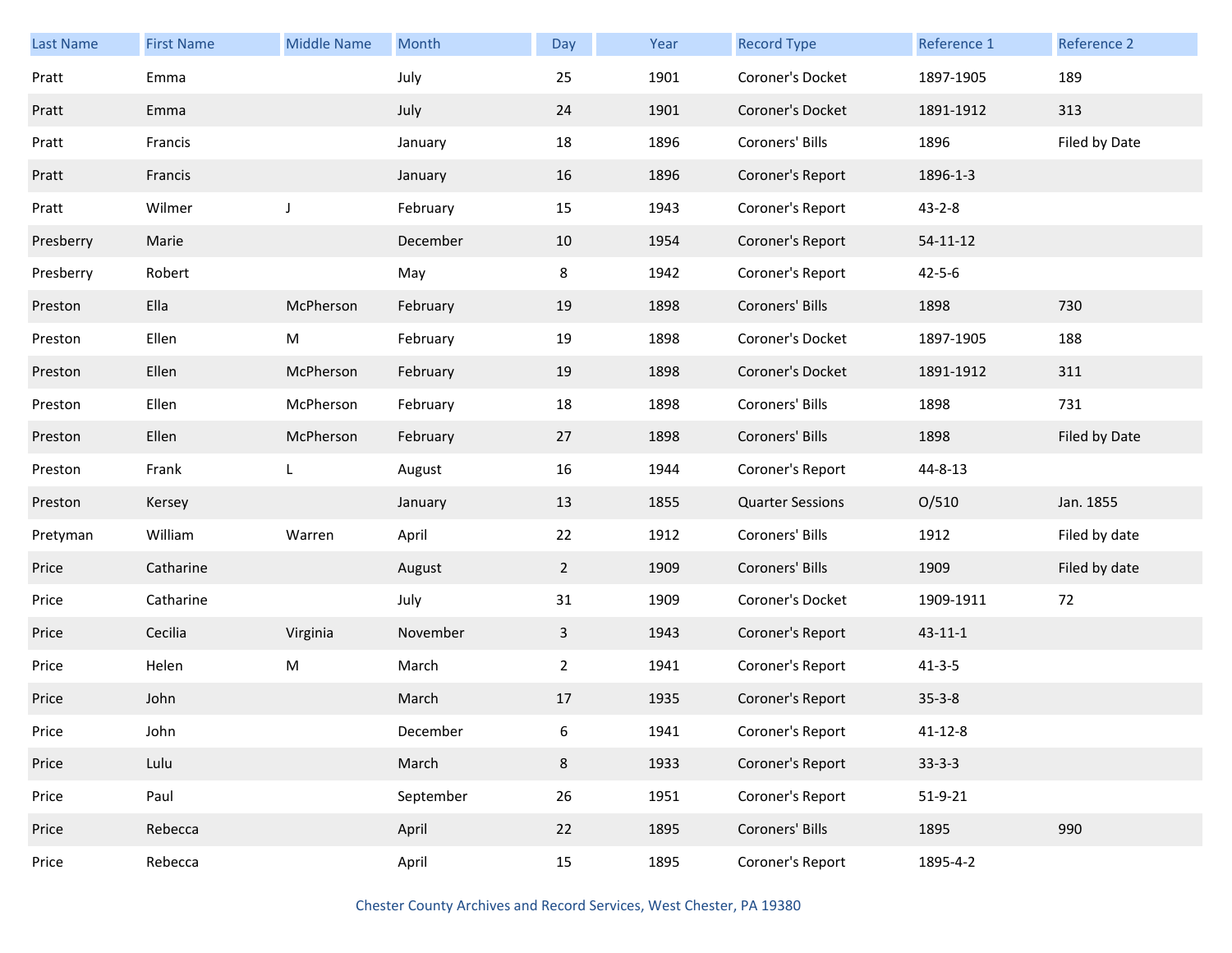| Last Name  | <b>First Name</b> | <b>Middle Name</b> | Month     | Day            | Year | <b>Record Type</b> | Reference 1    | Reference 2   |
|------------|-------------------|--------------------|-----------|----------------|------|--------------------|----------------|---------------|
| Price      | Richard           | ${\sf M}$          | November  | 21             | 1933 | Coroner's Report   | 33-11-26       |               |
| Prichard   | Mabel             | Griest             | November  | 22             | 1942 | Coroner's Report   | 42-11-21       |               |
| Priest     | Anna              | ${\sf M}$          | February  | 10             | 1954 | Coroner's Report   | $54 - 2 - 11$  |               |
| Primm      | Emma              | P                  | February  | 16             | 1954 | Coroner's Report   | $54 - 2 - 14$  |               |
| Pringo     | Mitchel           |                    | September | 9              | 1907 | Coroners' Bills    | 1907           | Filed by date |
| Prior      | John              |                    | September | 16             | 1936 | Coroner's Report   | 36-9-12        |               |
| Pritchard  | Arthur            | $\mathsf J$        | November  | 13             | 1951 | Coroner's Report   | $51 - 11 - 12$ |               |
| Probst     | Charles           |                    | January   | $\overline{2}$ | 1940 | Coroner's Report   | $40 - 1 - 2$   |               |
| Procter    | Allen             |                    | October   | 28             | 1906 | Coroner's Docket   | 1906-1908      | 125           |
| Procter    | James             |                    | January   | 29             | 1919 | Coroner's Docket   | 1916-1919      | 348           |
| Proctor    | Deskin            |                    | August    | 28             | 1950 | Coroner's Report   | $50 - 8 - 23$  |               |
| Proctor    | Harvey            |                    | December  | 7 <sup>7</sup> | 1947 | Coroner's Report   | 47-12-17       |               |
|            |                   |                    |           |                |      |                    |                |               |
| Proctor    | Jesse             |                    | May       | 21             | 1888 | Coroners' Bills    | 1888           | Filed by Date |
| Proctor    | William           |                    | November  | 8              | 1938 | Coroner's Report   | 38-11-7        |               |
| Procyson   | Harry             | Paul               | December  | 16             | 1942 | Coroner's Report   | 42-12-9        |               |
| Proffet    | Arthur            |                    | October   | $\mathbf{1}$   | 1906 | Coroner's Docket   | 1906-1908      | 115           |
| Prosser    | ${\sf W}$         | Harry              | October   | 24             | 1930 | Coroner's Report   | $30-10-10$     |               |
| Proud      | Christine         | F                  | October   | 30             | 1937 | Coroner's Report   | 37-10-21       |               |
| Prout      | Fannie            |                    | October   | 28             | 1910 | Coroner's Docket   | 1909-1911      | 241           |
| Provenzano | Mary              |                    | February  | 14             | 1934 | Coroner's Report   | $34 - 2 - 11$  |               |
| Prucezki   | Roman             |                    | June      | 11             | 1902 | Coroner's Docket   | 1891-1912      | 315           |
| Prucezki   | Roman             |                    | June      | 19             | 1902 | Coroners' Bills    | 1902           | Filed by date |
| Pruitt     | Virgil            |                    | August    | 21             | 1952 | Coroner's Report   | $52 - 8 - 7$   |               |
| Prutzman   | William           | Warren             | April     | 14             | 1912 | Coroner's Docket   | 1912-1914      | 50            |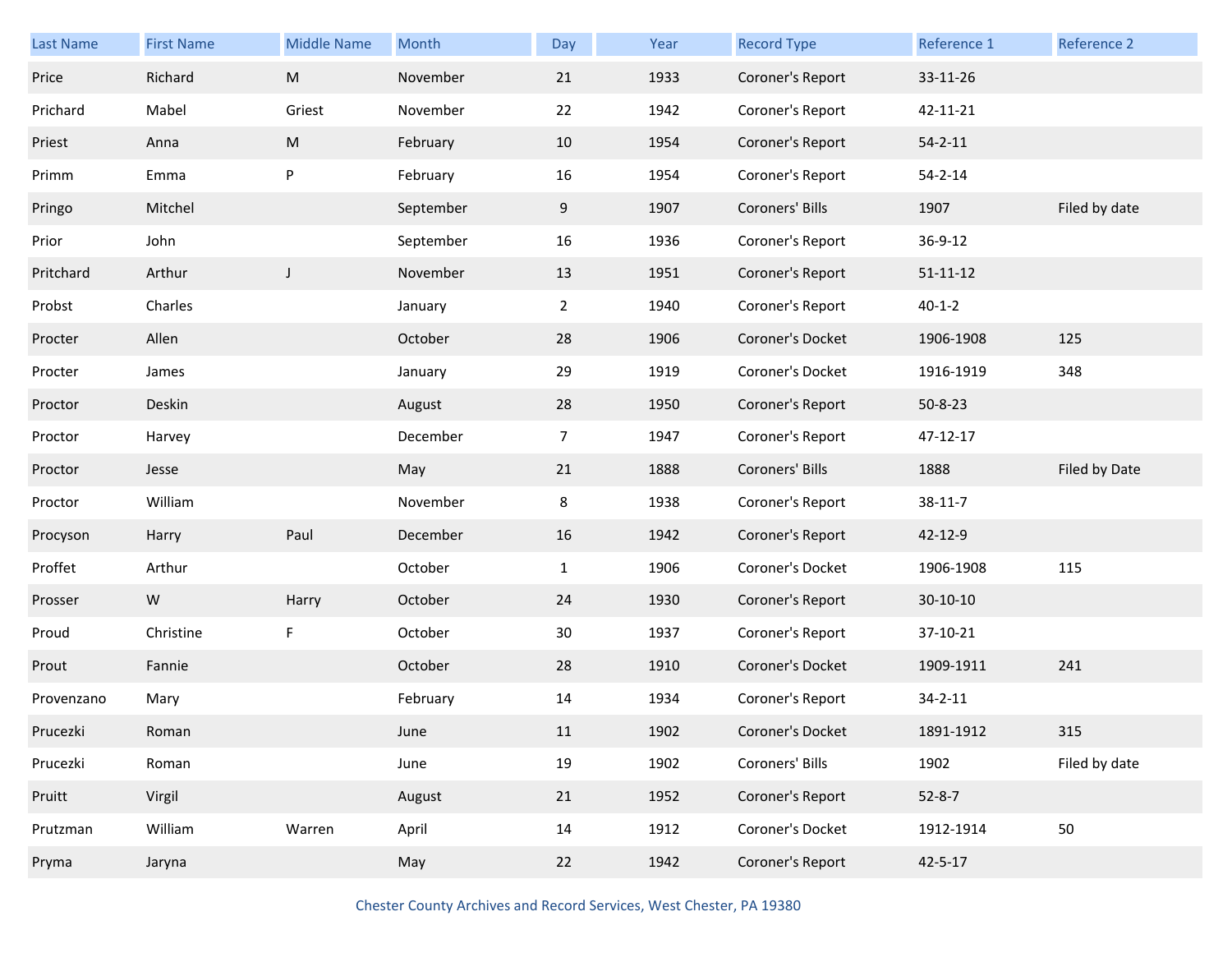| <b>Last Name</b> | <b>First Name</b> | <b>Middle Name</b> | Month     | Day             | Year | <b>Record Type</b> | Reference 1   | Reference 2   |
|------------------|-------------------|--------------------|-----------|-----------------|------|--------------------|---------------|---------------|
| Pryor            | Henry             |                    | April     | $\overline{2}$  | 1952 | Coroner's Report   | $52 - 4 - 3$  |               |
| Pryor            | Walter            | ${\sf R}$          | August    | 31              | 1945 | Coroner's Report   | 45-8-17       |               |
| Przybyla         | Andrew            |                    | May       | $\overline{7}$  | 1952 | Coroner's Report   | $52 - 5 - 10$ |               |
| Psarto           | John              | J                  | May       | 25              | 1942 | Coroner's Report   | 42-5-20       |               |
| Psuy             | Rosie             |                    | November  | 15              | 1917 | Coroner's Docket   | 1916-1919     | 179           |
| Pufko            | Barbara           | Elizabeth          | December  | 30              | 1944 | Coroner's Report   | 44-12-24      |               |
| Pugh             | John              |                    | February  | 3               | 1834 | Coroners' Bills    | 1834          | 40            |
| Pugh             | Joseph            | H                  | December  | 3               | 1943 | Coroner's Report   | $43 - 12 - 1$ |               |
| Pugh             | Llewellyn         | Ε                  | February  | 17              | 1919 | Coroner's Docket   | 1916-1919     | 355           |
| Pugh             | Thomas            |                    | November  | 29              | 1947 | Coroner's Report   | 47-11-19      |               |
| Puloa            | Dominic           |                    | March     | 6               | 1914 | Coroner's Docket   | 1912-1914     | 278           |
| Purcell          | Andrew            |                    | December  | 3               | 1907 | Coroner's Docket   | 1906-1908     | 299           |
| Purcell          | Donald            |                    | September | 26              | 1893 | Coroner's Report   | 1893-9-2      |               |
| Purcell          | James             | $\mathsf S$        | December  | 3               | 1952 | Coroner's Report   | $52 - 12 - 3$ |               |
| Purcell          | John              |                    | March     | 28              | 1910 | Coroners' Bills    | 1910          | Filed by date |
| Purcell          | John              |                    | March     | 19              | 1910 | Coroner's Docket   | 1909-1911     | 152           |
| Purcell          | Michael           |                    | July      | 23              | 1951 | Coroner's Report   | $51 - 7 - 16$ |               |
| Purcell          | William           | A                  | June      | 28              | 1946 | Coroner's Report   | 46-6-19       |               |
| Purcle           | Donald            |                    | September | 27              | 1893 | Coroners' Bills    | 1893          | 2432          |
| Purdy            | Marion            | A                  | August    | $\mathbf{2}$    | 1949 | Coroner's Report   | $49 - 8 - 1$  |               |
| Purnell          | John              |                    | July      | 26              | 1947 | Coroner's Report   | $47 - 7 - 10$ |               |
| Purnell          | Thomas            | H                  | June      | 20              | 1936 | Coroner's Report   | $36 - 6 - 14$ |               |
| Purzner          | Lenore            | Alice              | March     | 22              | 1953 | Coroner's Report   | $53 - 3 - 14$ |               |
| Pusey            | Philip            | $\mathsf C$        | July      | $5\phantom{.0}$ | 1930 | Coroner's Report   | $30 - 7 - 2$  |               |
| Pusey            | Samuel            | $\mathsf J$        | January   | 13              | 1917 | Coroner's Docket   | 1916-1919     | $77\,$        |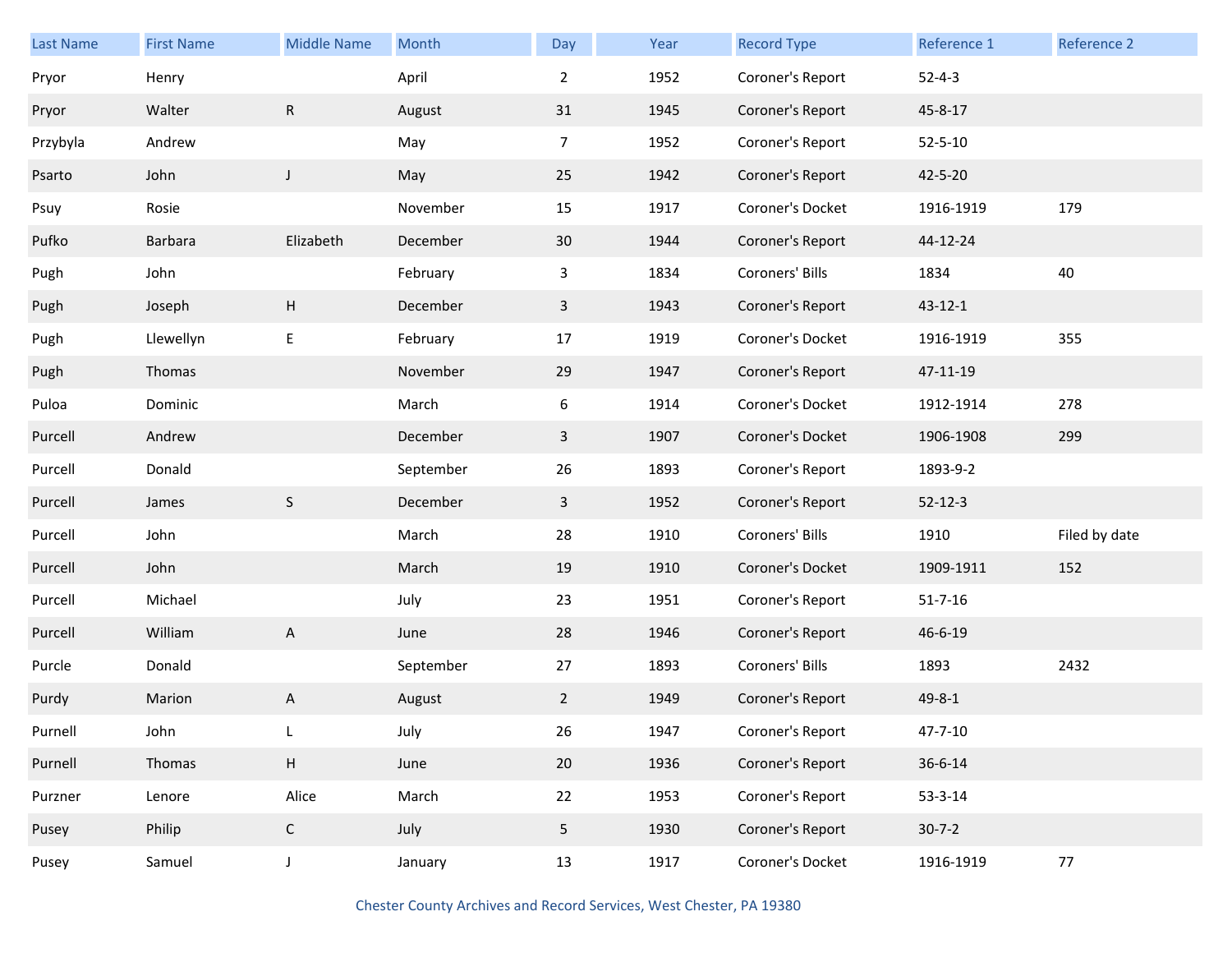| <b>Last Name</b> | <b>First Name</b> | <b>Middle Name</b> | Month     | Day             | Year | <b>Record Type</b>      | Reference 1    | Reference 2   |
|------------------|-------------------|--------------------|-----------|-----------------|------|-------------------------|----------------|---------------|
| Putz             | Veronica          |                    | July      | 22              | 1950 | Coroner's Report        | $50 - 7 - 16$  |               |
| Puziss           | Samuel            |                    | June      | 12              | 1916 | Coroner's Docket        | 1916-1919      | 24            |
| Pyara            | Michael           |                    | March     | 19              | 1906 | Coroner's Docket        | 1906-1908      | 30            |
| Pye              | Ernest            | Linwood            | November  | 9               | 1941 | Coroner's Report        | $41 - 11 - 6$  |               |
| Pylack           | John              |                    | August    | $7\overline{ }$ | 1946 | Coroner's Report        | 46-8-25        |               |
| Pyle             | (infant)          |                    | September | 30              | 1949 | Coroner's Report        | 49-9-16        |               |
| Pyle             | (infant)          |                    | September | 30              | 1949 | Coroner's Report        | 49-9-15        |               |
| Pyle             | В                 | Martin             | November  | $\overline{2}$  | 1933 | Coroner's Report        | $33 - 11 - 5$  |               |
| Pyle             | <b>Bridget</b>    |                    | September | 20              | 1856 | <b>Quarter Sessions</b> | P/121          | Oct. 1856     |
| Pyle             | Caleb             | $\sf P$            | October   | 10              | 1895 | Coroners' Bills         | 1895           | Filed by Date |
| Pyle             | Caleb             | ${\sf P}$          | October   | 10              | 1895 | Coroner's Report        | 1895-10-8      |               |
| Pyle             | Darlington        |                    | April     | 5               | 1906 | Coroner's Docket        | 1906-1908      | 35            |
| Pyle             | Dorothy           |                    | September | 13              | 1940 | Coroner's Report        | 40-9-11        |               |
| Pyle             | Eliza             |                    | September | 3               | 1898 | Coroner's Docket        | 1891-1912      | 312           |
| Pyle             | Eliza             |                    | September | $\mathbf{3}$    | 1898 | Coroner's Docket        | 1897-1905      | 189           |
| Pyle             | Eliza             | Ann                | October   | 25              | 1898 | Coroners' Bills         | 1898           | 2988          |
| Pyle             | Jane              | Anna               | February  | 16              | 1919 | Coroner's Docket        | 1916-1919      | 356           |
| Pyle             | John              |                    | April     | 20              | 1857 | <b>Quarter Sessions</b> | P/158          | Apr. 1857     |
| Pyle             | Joseph            | B                  | October   | 26              | 1951 | Coroner's Report        | $51 - 10 - 17$ |               |
| Pyle             | Katie             | В                  | June      | 12              | 1937 | Coroner's Report        | $37 - 6 - 6$   |               |
| Pyle             | Lewis             | S                  | April     | $\mathbf{3}$    | 1935 | Coroner's Report        | $35 - 4 - 1$   |               |
| Pyle             | Lydia             | Ann                | January   | 21              | 1878 | Coroner's Report        | Filed by date  |               |
| Pyle             | Mary              | Elizabeth          | November  | 15              | 1937 | Coroner's Report        | $37-11-6$      |               |
| Pyle             | Mary              | L                  | July      | 5               | 1931 | Coroner's Report        | $31 - 7 - 3$   |               |
|                  |                   |                    |           |                 |      |                         |                |               |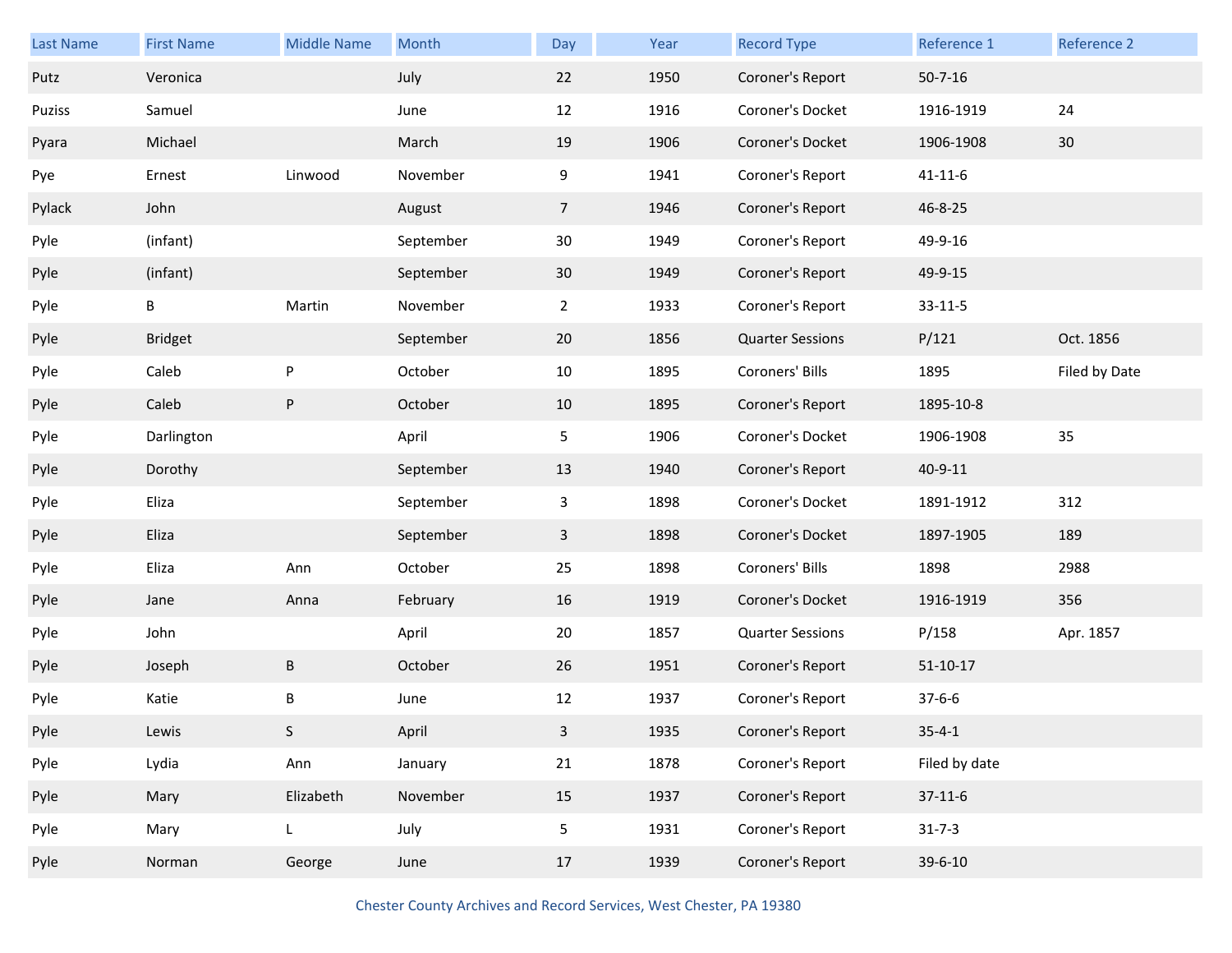| <b>Last Name</b> | <b>First Name</b> | <b>Middle Name</b> | Month    | Day            | Year | <b>Record Type</b> | Reference 1    | Reference 2   |
|------------------|-------------------|--------------------|----------|----------------|------|--------------------|----------------|---------------|
| Pyle             | Robert            | John               | June     | 25             | 1951 | Coroner's Report   | $51 - 6 - 19$  |               |
| Pyle             | Roy               |                    | August   | 6              | 1952 | Coroner's Report   | $52 - 8 - 4$   |               |
| Pyle             | Susie             | $\sf S$            | October  | 22             | 1941 | Coroner's Report   | $41 - 10 - 10$ |               |
| Pyle             | Walter            | $\mathsf{C}$       | November | 9              | 1950 | Coroner's Report   | $50-11-2$      |               |
| Pyle             | William           | P                  | December | $\overline{7}$ | 1934 | Coroner's Report   | $34 - 12 - 3$  |               |
| Pyre             | Sarah             |                    | July     | $\mathbf{3}$   | 1905 | Coroners' Bills    | 1905           | Filed by date |
| Pzapla           | Michael           |                    | May      | 11             | 1913 | Coroner's Docket   | 1912-1914      | 187           |
| Quaintance       | $\mathsf{J}$      | Leon               | April    | 22             | 1935 | Coroner's Report   | $35 - 4 - 16$  |               |
| Quay             | Harry             | $\mathsf E$        | November | 9              | 1914 | Coroner's Docket   | 1912-1914      | 357           |
| Quay             | Howard            | $\sf B$            | October  | 31             | 1887 | Coroners' Bills    | 1887           | 2169          |
| Quay             | Howard            | В                  | October  | 24             | 1887 | Coroners' Bills    | 1887           | Filed by Date |
| Quay             | Joseph            | ${\sf R}$          | December | 4              | 1943 | Coroner's Report   | $43 - 12 - 3$  |               |
| Queen            | Clara             | Steed              | August   | $\overline{7}$ | 1952 | Coroner's Report   | $52 - 8 - 5$   |               |
| Queen            | Daniel            |                    | March    | 21             | 1896 | Coroner's Report   | 1896-3-5       |               |
| Queenth          | Martin            |                    | December | 4              | 1943 | Coroner's Report   | $43 - 12 - 3$  |               |
| Quidland         | Charles           | E                  | March    | 10             | 1913 | Coroner's Docket   | 1912-1914      | 176           |
| Quigg            | Joseph            | Gardner            | February | 12             | 1945 | Coroner's Report   | 45-2-22        |               |
| Quillen          | Norman            | $\sf B$            | May      | 23             | 1950 | Coroner's Report   | $50 - 5 - 17$  |               |
| Quimby           | Charles           | $\sf S$            | July     | 31             | 1935 | Coroner's Report   | $35 - 7 - 21$  |               |
| Quin             | William           |                    | April    | 29             | 1806 | Coroner's Report   | Filed by date  |               |
| Quinn            | Alfred            | Corbin             | August   | 19             | 1918 | Coroner's Docket   | 1916-1920      | 135           |
| Quinn            | Emma              | Louise             | October  | 10             | 1946 | Coroner's Report   | 46-10-14       |               |
| Quinn            | George            |                    | August   | $\mathbf{3}$   | 1913 | Coroner's Docket   | 1912-1914      | 216           |
| Quinn            | James             |                    | February | 16             | 1942 | Coroner's Report   | $42 - 2 - 15$  |               |
| Quinn            | Laura             | M                  | February | 24             | 1940 | Coroner's Report   | $40 - 2 - 18$  |               |